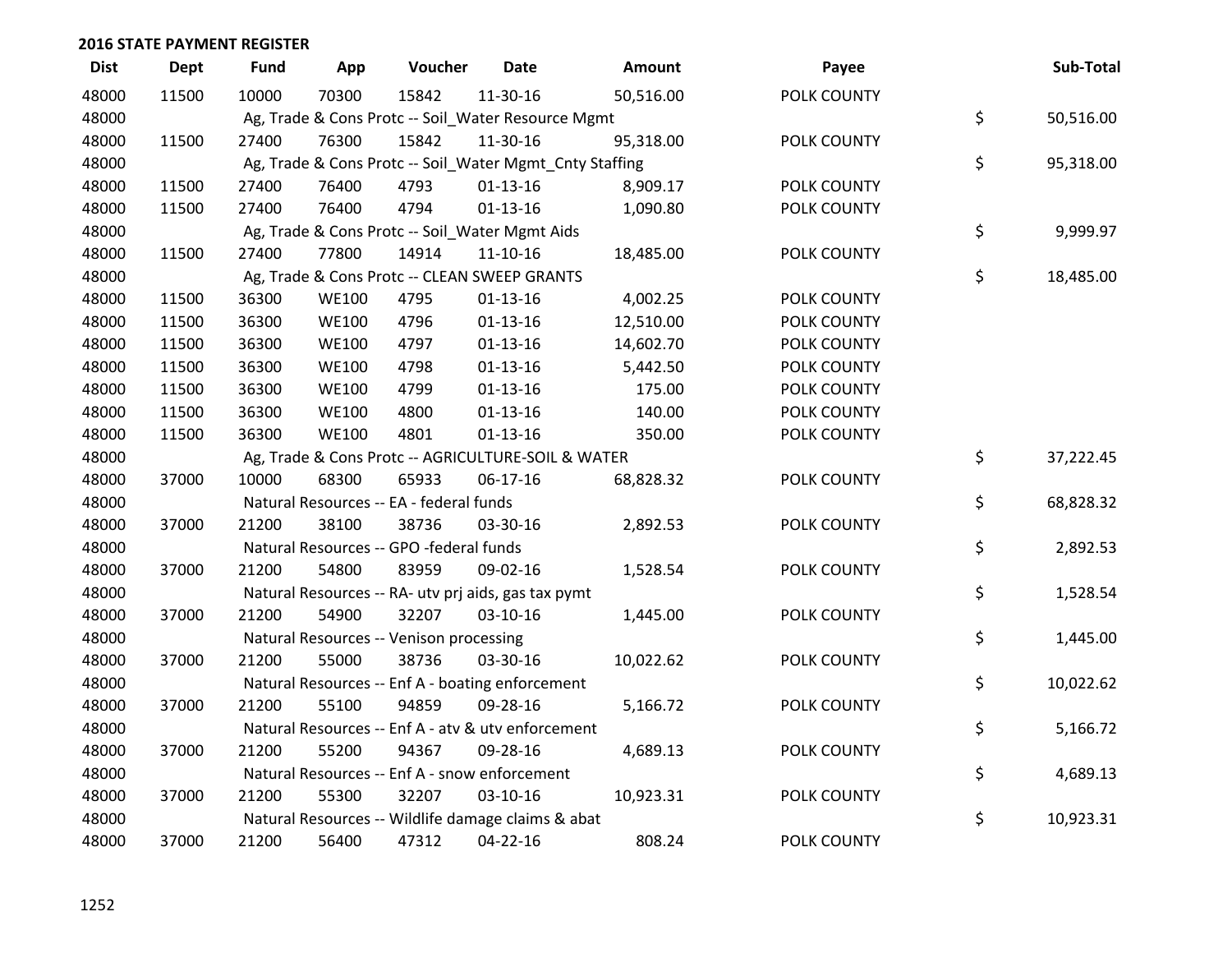| <b>Dist</b> | <b>Dept</b> | <b>Fund</b> | App   | Voucher                                             | Date           | Amount     | Payee       | Sub-Total        |
|-------------|-------------|-------------|-------|-----------------------------------------------------|----------------|------------|-------------|------------------|
| 48000       |             |             |       | Natural Resources -- RA- fish, wl & forestry        |                |            |             | \$<br>808.24     |
| 48000       | 37000       | 21200       | 56600 | 50234                                               | 05-05-16       | 3.01       | POLK COUNTY |                  |
| 48000       | 37000       | 21200       | 56600 | 91195                                               | 09-15-16       | 19,340.56  | POLK COUNTY |                  |
| 48000       |             |             |       | Natural Resources -- ResAids - forest croplnd & mfl |                |            |             | \$<br>19,343.57  |
| 48000       | 37000       | 21200       | 56700 | 30218                                               | $03 - 10 - 16$ | 8,222.86   | POLK COUNTY |                  |
| 48000       |             |             |       | Natural Resources -- ResAids - county forest loans  |                |            |             | \$<br>8,222.86   |
| 48000       | 37000       | 21200       | 57200 | 37206                                               | 04-08-16       | 55,930.40  | POLK COUNTY |                  |
| 48000       | 37000       | 21200       | 57200 | 112981                                              | 12-09-16       | 9,000.00   | POLK COUNTY |                  |
| 48000       |             |             |       | Natural Resources -- ResAids - cnty forst & admin   |                |            |             | \$<br>64,930.40  |
| 48000       | 37000       | 21200       | 57400 | 83957                                               | 08-12-16       | 42,925.00  | POLK COUNTY |                  |
| 48000       |             |             |       | Natural Resources -- RA- cnty snow trail & area aid |                |            |             | \$<br>42,925.00  |
| 48000       | 37000       | 21200       | 57500 | 82799                                               | 08-11-16       | 42,925.00  | POLK COUNTY |                  |
| 48000       |             |             |       | Natural Resources -- RA- snowmobile trail areas     |                |            |             | \$<br>42,925.00  |
| 48000       | 37000       | 21200       | 57600 | 55071                                               | 05-31-16       | 60,698.48  | POLK COUNTY |                  |
| 48000       | 37000       | 21200       | 57600 | 83965                                               | 08-12-16       | 1,155.24   | POLK COUNTY |                  |
| 48000       | 37000       | 21200       | 57600 | 83970                                               | 08-12-16       | 6,964.33   | POLK COUNTY |                  |
| 48000       |             |             |       | Natural Resources -- RA- atv prj aids, gas tax pymt |                |            |             | \$<br>68,818.05  |
| 48000       | 37000       | 21200       | 58400 | 47994                                               | 05-20-16       | 638.00     | POLK COUNTY |                  |
| 48000       | 37000       | 21200       | 58400 | 90506                                               | 09-14-16       | 8,274.00   | POLK COUNTY |                  |
| 48000       |             |             |       | Natural Resources -- ResAids - pymt in lieu tax fed |                |            |             | \$<br>8,912.00   |
| 48000       | 37000       | 21200       | 58900 | 102535                                              | 11-18-16       | 2,776.43   | POLK COUNTY |                  |
| 48000       |             |             |       | Natural Resources -- Resource aids - distribution o |                |            |             | \$<br>2,776.43   |
| 48000       | 37000       | 21200       | 66300 | 103730                                              | $11 - 01 - 16$ | 6,557.51   | POLK COUNTY |                  |
| 48000       |             |             |       | Natural Resources -- EA - lake protection           |                |            |             | \$<br>6,557.51   |
| 48000       | 37000       | 21200       | 67800 | 19266                                               | $01-07-16$     | 37,473.05  | POLK COUNTY |                  |
| 48000       |             |             |       | Natural Resources -- EA - invasive aqu & lake mon   |                |            |             | \$<br>37,473.05  |
| 48000       | 37000       | 27400       | 67000 | 55531                                               | $05 - 27 - 16$ | 140,182.57 | POLK COUNTY |                  |
| 48000       |             |             |       | Natural Resources -- Fin asst for responsible units |                |            |             | \$<br>140,182.57 |
| 48000       | 37000       | 27400       | 67300 | 55531                                               | $05 - 27 - 16$ | 11,567.27  | POLK COUNTY |                  |
| 48000       |             |             |       | Natural Resources -- Recycling consolidation grants |                |            |             | \$<br>11,567.27  |
| 48000       | 39500       | 21100       | 18500 | 58238                                               | 12-05-16       | 5,091.01   | POLK COUNTY |                  |
| 48000       | 39500       | 21100       | 18500 | 58802                                               | 12-05-16       | 4,160.77   | POLK COUNTY |                  |
| 48000       | 39500       | 21100       | 18500 | 63860                                               | 12-22-16       | 3,996.98   | POLK COUNTY |                  |
| 48000       |             |             |       | Transportation -- Hwy Sfty Loc Aid Ffd              |                |            |             | \$<br>13,248.76  |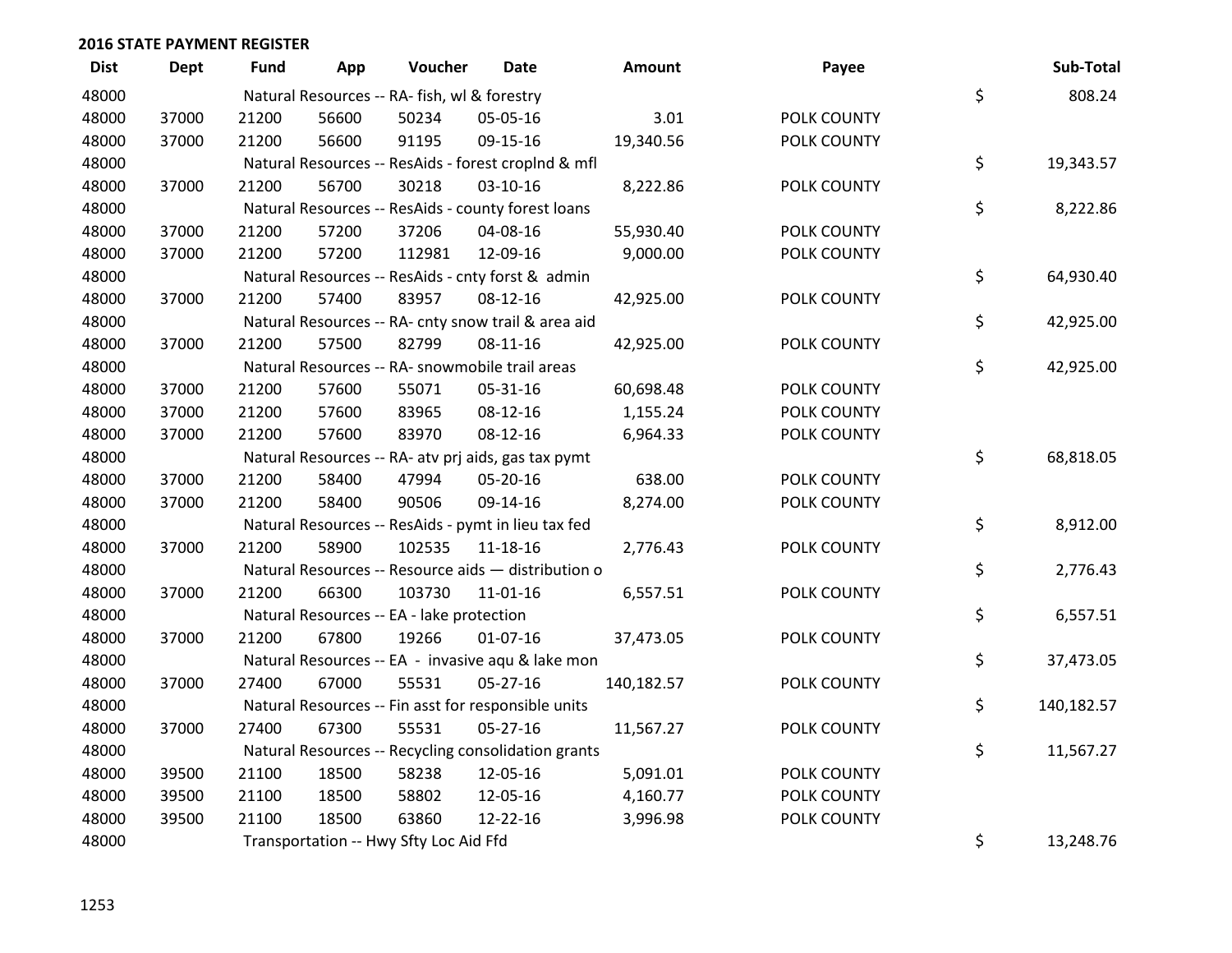| <b>Dist</b> | <b>Dept</b> | <b>Fund</b> | App   | Voucher                                | <b>Date</b>                                   | Amount     | Payee                 | Sub-Total          |
|-------------|-------------|-------------|-------|----------------------------------------|-----------------------------------------------|------------|-----------------------|--------------------|
| 48000       | 39500       | 21100       | 19000 | 157                                    | 07-05-16                                      | 766,638.00 | POLK COUNTY           |                    |
| 48000       | 39500       | 21100       | 19000 | 29111                                  | 10-03-16                                      | 383,319.02 | POLK COUNTY           |                    |
| 48000       |             |             |       | Transportation -- Trans Aids To Co.-Sf |                                               |            |                       | \$<br>1,149,957.02 |
| 48000       | 39500       | 21100       | 16800 | 88048                                  | 05-06-16                                      | 114,011.00 | <b>COUNTY OF POLK</b> |                    |
| 48000       |             |             |       | Transportation -- Eldly&Disa Co/Aid Sf |                                               |            |                       | \$<br>114,011.00   |
| 48000       | 39500       | 21100       | 17000 | 75893                                  | 03-09-16                                      | 2,393.36   | TREAS POLK CO         |                    |
| 48000       |             |             |       | Transportation -- County Forest Aids   |                                               |            |                       | \$<br>2,393.36     |
| 48000       | 39500       | 21100       | 18500 | 71723                                  | $01 - 22 - 16$                                | 1,322.02   | TREAS POLK CO         |                    |
| 48000       | 39500       | 21100       | 18500 | 71723                                  | $01 - 22 - 16$                                | 4,643.70   | TREAS POLK CO         |                    |
| 48000       | 39500       | 21100       | 18500 | 72848                                  | 02-04-16                                      | 1,626.97   | TREAS POLK CO         |                    |
| 48000       | 39500       | 21100       | 18500 | 76876                                  | 03-18-16                                      | 5,609.27   | TREAS POLK CO         |                    |
| 48000       | 39500       | 21100       | 18500 | 79747                                  | $04 - 21 - 16$                                | 4,991.45   | TREAS POLK CO         |                    |
| 48000       | 39500       | 21100       | 18500 | 82957                                  | 05-26-16                                      | 3,082.38   | TREAS POLK CO         |                    |
| 48000       | 39500       | 21100       | 18500 | 84687                                  | 06-16-16                                      | 3,678.51   | TREAS POLK CO         |                    |
| 48000       | 39500       | 21100       | 18500 | 87257                                  | $07-14-16$                                    | 2,372.65   | TREAS POLK CO         |                    |
| 48000       |             |             |       | Transportation -- Hwy Sfty Loc Aid Ffd |                                               |            |                       | \$<br>27,326.95    |
| 48000       | 39500       | 21100       | 19000 | 74048                                  | 01-04-16                                      | 383,319.00 | <b>COUNTY OF POLK</b> |                    |
| 48000       |             |             |       | Transportation -- Trans Aids To Co.-Sf |                                               |            |                       | \$<br>383,319.00   |
| 48000       | 41000       | 10000       | 11600 | 92126                                  | 11-29-16                                      | 134,960.00 | POLK COUNTY           |                    |
| 48000       |             |             |       |                                        | Corrections -- Reimbursing counties for proba |            |                       | \$<br>134,960.00   |
| 48000       | 41000       | 10000       | 30200 | 20434                                  | $01-19-16$                                    | 357.58     | POLK COUNTY           |                    |
| 48000       | 41000       | 10000       | 30200 | 20436                                  | $01 - 22 - 16$                                | 357.58     | POLK COUNTY           |                    |
| 48000       |             |             |       |                                        | Corrections -- Community intervention program |            |                       | \$<br>715.16       |
| 48000       | 41000       | 10000       | 31300 | 21618                                  | $01 - 20 - 16$                                | 713.50     | POLK COUNTY           |                    |
| 48000       | 41000       | 10000       | 31300 | 21621                                  | $01-20-16$                                    | 713.50     | POLK COUNTY           |                    |
| 48000       | 41000       | 10000       | 31300 | 30371                                  | $02 - 22 - 16$                                | 713.50     | POLK COUNTY           |                    |
| 48000       | 41000       | 10000       | 31300 | 53308                                  | 06-03-16                                      | 6,545.00   | POLK COUNTY           |                    |
| 48000       |             |             |       |                                        | Corrections -- Community youth and family aid |            |                       | \$<br>8,685.50     |
| 48000       | 43500       | 10000       | 97500 | 28442                                  | 02-19-16                                      | 264.46     | POLK COUNTY           |                    |
| 48000       | 43500       | 10000       | 97500 | 51755                                  | 07-05-16                                      | 108.31     | POLK COUNTY           |                    |
| 48000       |             |             |       |                                        | Health Services -- 975- GENERAL RCPT/CLRING   |            |                       | \$<br>372.77       |
| 48000       | 43500       | 10000       | 00000 | 90613                                  | $01 - 02 - 16$                                | 21,529.00  | POLK CO               |                    |
| 48000       | 43500       | 10000       | 00000 | 90614                                  | $01 - 04 - 16$                                | 89,973.00  | POLK CO               |                    |
| 48000       | 43500       | 10000       | 00000 | 90616                                  | $02 - 01 - 16$                                | 163,949.00 | POLK CO               |                    |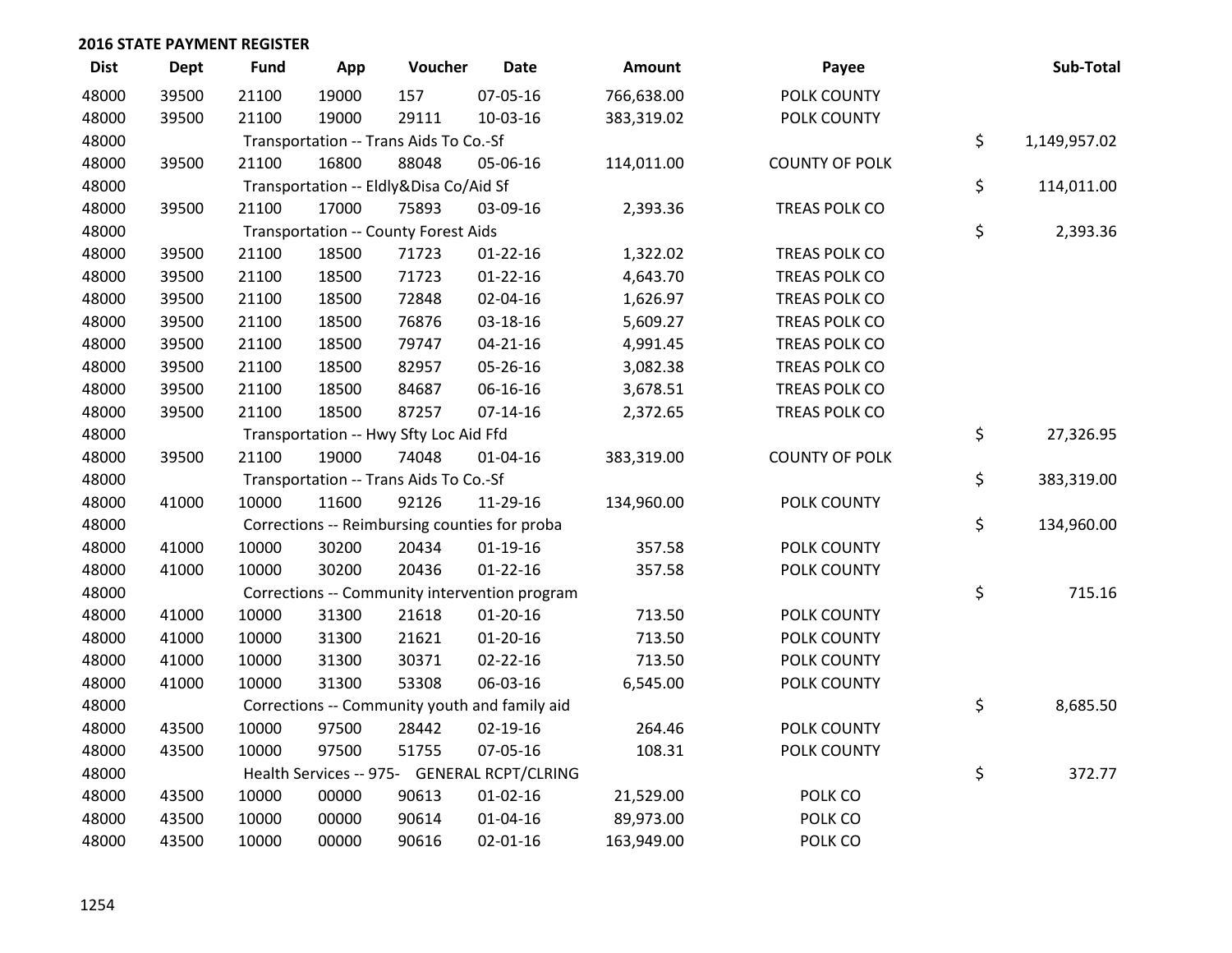| <b>Dist</b> | <b>Dept</b> | <b>Fund</b> | App   | Voucher                                          | <b>Date</b>    | <b>Amount</b> | Payee       | Sub-Total          |
|-------------|-------------|-------------|-------|--------------------------------------------------|----------------|---------------|-------------|--------------------|
| 48000       | 43500       | 10000       | 00000 | 90618                                            | 03-01-16       | 110,700.00    | POLK CO     |                    |
| 48000       | 43500       | 10000       | 00000 | 90622                                            | $04 - 01 - 16$ | 649,359.00    | POLK CO     |                    |
| 48000       | 43500       | 10000       | 00000 | 90624                                            | 05-02-16       | 748,488.00    | POLK CO     |                    |
| 48000       | 43500       | 10000       | 00000 | 90627                                            | 06-01-16       | 88,485.00     | POLK CO     |                    |
| 48000       | 43500       | 10000       | 00000 | 90628                                            | 06-29-16       | 19,874.00     | POLK CO     |                    |
| 48000       | 43500       | 10000       | 00000 | 90700                                            | $07 - 01 - 16$ | 283,464.00    | POLK CO     |                    |
| 48000       | 43500       | 10000       | 00000 | 90701                                            | 08-01-16       | 1,287,341.00  | POLK CO     |                    |
| 48000       | 43500       | 10000       | 00000 | 90702                                            | 09-01-16       | 304,981.00    | POLK CO     |                    |
| 48000       | 43500       | 10000       | 00000 | 90704                                            | $10-01-16$     | 174,986.00    | POLK CO     |                    |
| 48000       | 43500       | 10000       | 00000 | 90705                                            | 11-01-16       | 66,750.00     | POLK CO     |                    |
| 48000       | 43500       | 10000       | 00000 | 90706                                            | 12-01-16       | 23,426.00     | POLK CO     |                    |
| 48000       |             |             |       | Health Services -- State/Fed Aids                |                |               |             | \$<br>4,033,305.00 |
| 48000       | 45500       | 10000       | 20200 | 6122                                             | $02 - 12 - 16$ | 774.53        | POLK COUNTY |                    |
| 48000       |             |             |       | Justice -- Officer training reimbursement        |                |               |             | \$<br>774.53       |
| 48000       | 45500       | 10000       | 22100 | 14339                                            | $07 - 22 - 16$ | 1,670.00      | POLK COUNTY |                    |
| 48000       |             |             |       | Justice -- Crime laboratories, DNA               |                |               |             | \$<br>1,670.00     |
| 48000       | 45500       | 10000       | 23100 | 6122                                             | $02 - 12 - 16$ | 2,115.89      | POLK COUNTY |                    |
| 48000       | 45500       | 10000       | 23100 | 14798                                            | 08-03-16       | 1,334.41      | POLK COUNTY |                    |
| 48000       |             |             |       | Justice -- Law enforcement train, local          |                |               |             | \$<br>3,450.30     |
| 48000       | 45500       | 10000       | 25100 | 4978                                             | $01 - 20 - 16$ | 701.77        | POLK COUNTY |                    |
| 48000       | 45500       | 10000       | 25100 | 6234                                             | $02 - 12 - 16$ | 1,552.06      | POLK COUNTY |                    |
| 48000       |             |             |       | Justice -- Federal aid, local assistance         |                |               |             | \$<br>2,253.83     |
| 48000       | 45500       | 10000       | 26300 | 5079                                             | $01-19-16$     | 15,706.00     | POLK COUNTY |                    |
| 48000       |             |             |       | Justice -- County-tribal programs, local         |                |               |             | \$<br>15,706.00    |
| 48000       | 45500       | 10000       | 53200 | 7623                                             | 03-14-16       | 33,503.64     | POLK COUNTY |                    |
| 48000       | 45500       | 10000       | 53200 | 14453                                            | 07-22-16       | 31,821.63     | POLK COUNTY |                    |
| 48000       |             |             |       | Justice -- Crime victim witness assist           |                |               |             | \$<br>65,325.27    |
| 48000       | 46500       | 10000       | 30800 | 17787                                            | $11 - 15 - 16$ | 1,584.86      | POLK COUNTY |                    |
| 48000       |             |             |       | Military Affairs -- Emergency response equipment |                |               |             | \$<br>1,584.86     |
| 48000       | 46500       | 10000       | 33700 | 12952                                            | 07-20-16       | 4,655.00      | POLK COUNTY |                    |
| 48000       | 46500       | 10000       | 33700 | 18628                                            | 12-06-16       | 4,655.00      | POLK COUNTY |                    |
| 48000       |             |             |       | Military Affairs -- Local emer planning grants   |                |               |             | \$<br>9,310.00     |
| 48000       | 46500       | 10000       | 34200 | 3877                                             | $01 - 22 - 16$ | 208.08        | POLK COUNTY |                    |
| 48000       | 46500       | 10000       | 34200 | 3878                                             | $01 - 22 - 16$ | 301.80        | POLK COUNTY |                    |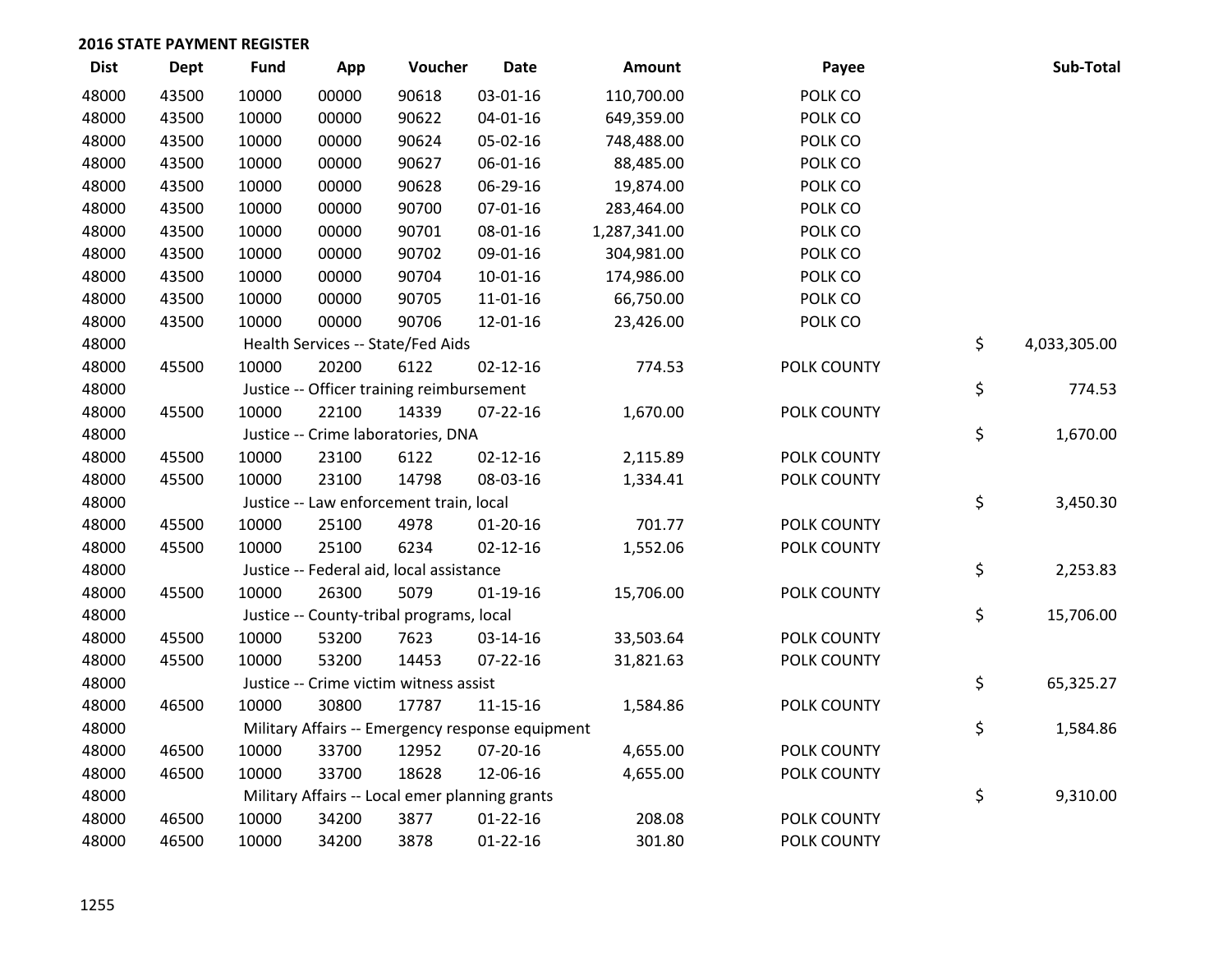| <b>Dist</b> | <b>Dept</b> | <b>Fund</b> | App   | Voucher                                           | <b>Date</b>    | Amount    | Payee       | Sub-Total       |
|-------------|-------------|-------------|-------|---------------------------------------------------|----------------|-----------|-------------|-----------------|
| 48000       | 46500       | 10000       | 34200 | 5063                                              | $01-27-16$     | 22,356.37 | POLK COUNTY |                 |
| 48000       | 46500       | 10000       | 34200 | 5613                                              | 02-04-16       | 4,665.00  | POLK COUNTY |                 |
| 48000       | 46500       | 10000       | 34200 | 10705                                             | 06-06-16       | 316.62    | POLK COUNTY |                 |
| 48000       | 46500       | 10000       | 34200 | 10706                                             | 06-06-16       | 338.46    | POLK COUNTY |                 |
| 48000       | 46500       | 10000       | 34200 | 13891                                             | 08-16-16       | 22,254.61 | POLK COUNTY |                 |
| 48000       | 46500       | 10000       | 34200 | 15546                                             | 09-26-16       | 1,839.75  | POLK COUNTY |                 |
| 48000       | 46500       | 10000       | 34200 | 18698                                             | 12-06-16       | 22,254.61 | POLK COUNTY |                 |
| 48000       |             |             |       | Military Affairs -- Federal aid, local assistance |                |           |             | \$<br>74,535.30 |
| 48000       | 48500       | 15200       | 12700 | 7802                                              | 03-07-16       | 37.30     | POLK COUNTY |                 |
| 48000       | 48500       | 15200       | 12700 | 13992                                             | 06-30-16       | 440.60    | POLK COUNTY |                 |
| 48000       |             |             |       | Veterans Affairs -- Grants to counties            |                |           |             | \$<br>477.90    |
| 48000       | 48500       | 58200       | 26700 | 7802                                              | 03-07-16       | 167.85    | POLK COUNTY |                 |
| 48000       | 48500       | 58200       | 26700 | 13992                                             | 06-30-16       | 1,982.72  | POLK COUNTY |                 |
| 48000       |             |             |       | Veterans Affairs -- County grants                 |                |           |             | \$<br>2,150.57  |
| 48000       | 48500       | 58200       | 28000 | 21165                                             | 11-23-16       | 5,877.37  | POLK COUNTY |                 |
| 48000       |             |             |       | Veterans Affairs -- Veterans transportation grant |                |           |             | \$<br>5,877.37  |
| 48000       | 48500       | 58300       | 37000 | 7802                                              | 03-07-16       | 167.84    | POLK COUNTY |                 |
| 48000       | 48500       | 58300       | 37000 | 13992                                             | 06-30-16       | 1,982.72  | POLK COUNTY |                 |
| 48000       |             |             |       | Veterans Affairs -- County grants                 |                |           |             | \$<br>2,150.56  |
| 48000       | 50500       | 10000       | 15500 | 8180                                              | $01 - 14 - 16$ | 4,919.16  | POLK COUNTY |                 |
| 48000       | 50500       | 10000       | 15500 | 11491                                             | $02 - 16 - 16$ | 7,503.39  | POLK COUNTY |                 |
| 48000       | 50500       | 10000       | 15500 | 15453                                             | 03-31-16       | 9,252.87  | POLK COUNTY |                 |
| 48000       | 50500       | 10000       | 15500 | 16298                                             | $04 - 14 - 16$ | 6,230.29  | POLK COUNTY |                 |
| 48000       | 50500       | 10000       | 15500 | 19145                                             | 05-16-16       | 4,894.24  | POLK COUNTY |                 |
| 48000       | 50500       | 10000       | 15500 | 22053                                             | 06-14-16       | 1,928.27  | POLK COUNTY |                 |
| 48000       | 50500       | 10000       | 15500 | 24395                                             | $07-15-16$     | 2,771.14  | POLK COUNTY |                 |
| 48000       | 50500       | 10000       | 15500 | 27512                                             | 08-16-16       | 2,070.95  | POLK COUNTY |                 |
| 48000       | 50500       | 10000       | 15500 | 29943                                             | 09-14-16       | 2,155.81  | POLK COUNTY |                 |
| 48000       | 50500       | 10000       | 15500 | 32628                                             | $10-14-16$     | 2,095.60  | POLK COUNTY |                 |
| 48000       | 50500       | 10000       | 15500 | 35180                                             | $11 - 15 - 16$ | 2,136.96  | POLK COUNTY |                 |
| 48000       | 50500       | 10000       | 15500 | 37650                                             | 12-14-16       | 3,378.23  | POLK COUNTY |                 |
| 48000       |             |             |       | Administration -- Federal aid, local assistance   |                |           |             | \$<br>49,336.91 |
| 48000       | 50500       | 23500       | 37100 | 8180                                              | $01 - 14 - 16$ | 3,639.40  | POLK COUNTY |                 |
| 48000       | 50500       | 23500       | 37100 | 11491                                             | $02 - 16 - 16$ | 5,081.80  | POLK COUNTY |                 |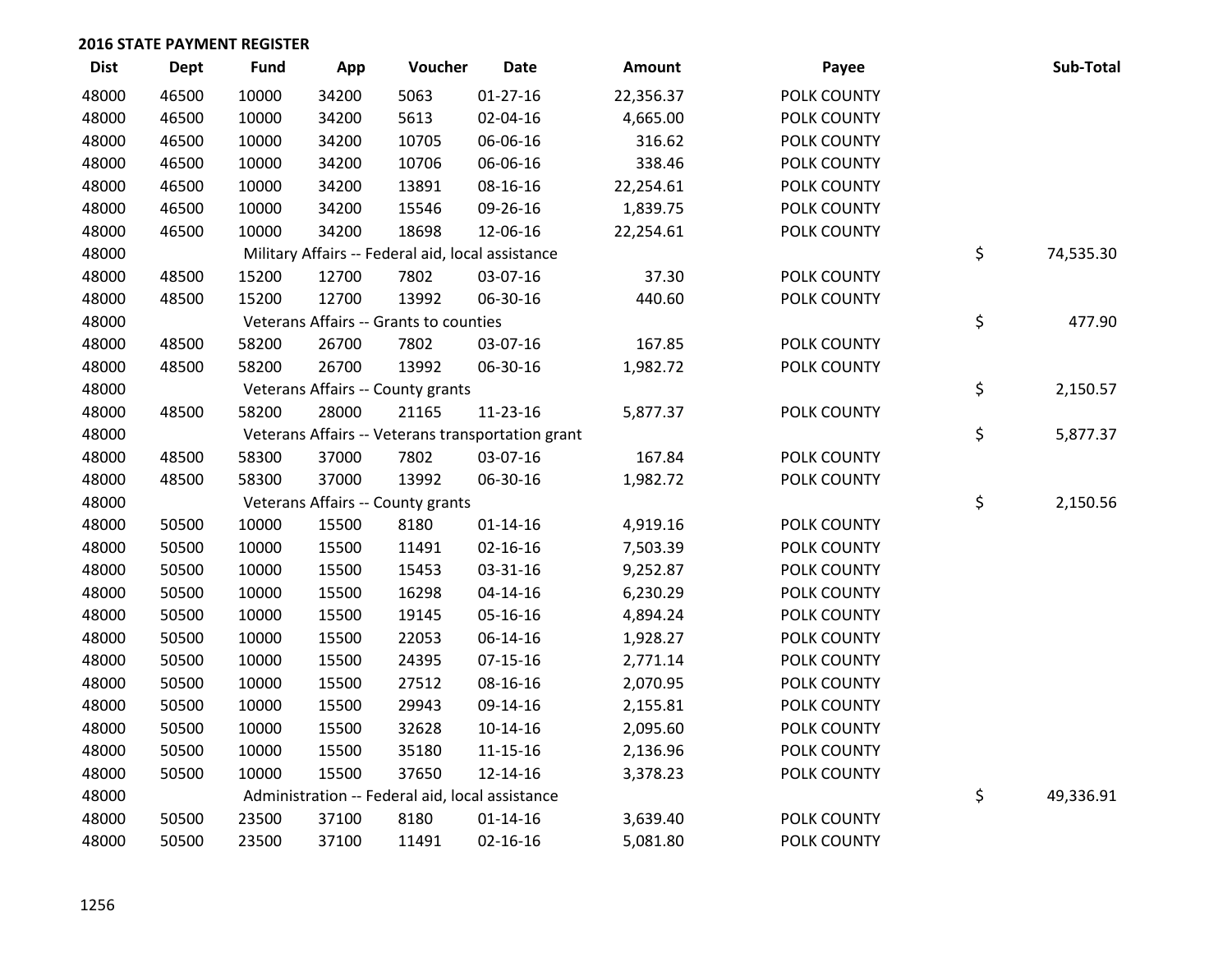| <b>Dist</b> | <b>Dept</b> | Fund  | App                                  | Voucher                                          | <b>Date</b>    | Amount       | Payee         | Sub-Total           |
|-------------|-------------|-------|--------------------------------------|--------------------------------------------------|----------------|--------------|---------------|---------------------|
| 48000       | 50500       | 23500 | 37100                                | 15453                                            | 03-31-16       | 2,473.41     | POLK COUNTY   |                     |
| 48000       | 50500       | 23500 | 37100                                | 16298                                            | $04 - 14 - 16$ | 3,167.00     | POLK COUNTY   |                     |
| 48000       | 50500       | 23500 | 37100                                | 19145                                            | 05-16-16       | 2,814.97     | POLK COUNTY   |                     |
| 48000       | 50500       | 23500 | 37100                                | 22053                                            | 06-14-16       | 2,892.43     | POLK COUNTY   |                     |
| 48000       | 50500       | 23500 | 37100                                | 24395                                            | $07 - 15 - 16$ | 5,538.42     | POLK COUNTY   |                     |
| 48000       | 50500       | 23500 | 37100                                | 27512                                            | 08-16-16       | 4,178.93     | POLK COUNTY   |                     |
| 48000       | 50500       | 23500 | 37100                                | 28786                                            | 08-31-16       | 203.87       | POLK COUNTY   |                     |
| 48000       | 50500       | 23500 | 37100                                | 29943                                            | 09-14-16       | 5,149.90     | POLK COUNTY   |                     |
| 48000       | 50500       | 23500 | 37100                                | 32628                                            | $10-14-16$     | 5,768.82     | POLK COUNTY   |                     |
| 48000       | 50500       | 23500 | 37100                                | 35180                                            | 11-15-16       | 5,739.68     | POLK COUNTY   |                     |
| 48000       | 50500       | 23500 | 37100                                | 37650                                            | 12-14-16       | 5,122.44     | POLK COUNTY   |                     |
| 48000       |             |       |                                      | Administration -- Low-income assistance grants   |                |              |               | \$<br>51,771.07     |
| 48000       | 50500       | 26900 | 16600                                | 13241                                            | 03-23-16       | 1,000.00     | POLK COUNTY   |                     |
| 48000       | 50500       | 26900 | 16600                                | 13442                                            | 03-24-16       | 20,256.00    | POLK COUNTY   |                     |
| 48000       | 50500       | 26900 | 16600                                | 18454                                            | 05-16-16       | 25,000.00    | POLK COUNTY   |                     |
| 48000       |             |       | Administration -- Land               |                                                  |                |              |               | \$<br>46,256.00     |
| 48000       | 83500       | 10000 | 10500                                | 6546                                             | 07-25-16       | 87,554.57    | POLK COUNTY   |                     |
| 48000       | 83500       | 10000 | 10500                                | 14069                                            | $11 - 21 - 16$ | 359,628.07   | POLK COUNTY   |                     |
| 48000       |             |       |                                      | Revenue -- County and Municipal Aid              |                |              |               | \$<br>447,182.64    |
| 48000       | 83500       | 10000 | 10900                                | 7240                                             | 07-25-16       | 17,208.00    | POLK COUNTY   |                     |
| 48000       |             |       |                                      | Revenue -- State Aid, Tax Exempt Proprty         |                |              |               | \$<br>17,208.00     |
| 48000       | 83500       | 10000 | 11000                                | 14069                                            | $11 - 21 - 16$ | 140,344.48   | POLK COUNTY   |                     |
| 48000       |             |       |                                      | Revenue -- Public Utility Distribution           |                |              |               | \$<br>140,344.48    |
| 48000       | 83500       | 10000 | 30200                                | 5082                                             | $07 - 25 - 16$ | 1,623,473.30 | POLK COUNTY   |                     |
| 48000       | 83500       | 10000 | 30200                                | 5226                                             | $07 - 25 - 16$ | 7,848,596.27 | POLK COUNTY   |                     |
| 48000       |             |       |                                      | Revenue -- School Lvy Tx/First Dollar Cr         |                |              |               | \$<br>9,472,069.57  |
| 48000       | 83500       | 52100 | 36300                                | 3485                                             | 03-29-16       | 1,290,045.22 | POLK COUNTY   |                     |
| 48000       |             |       |                                      | Revenue -- Lottery & Gaming Credit               |                |              |               | \$<br>1,290,045.22  |
| 48000       |             |       | <b>District Total Appropriations</b> |                                                  |                |              |               | \$<br>18,340,254.44 |
| 48002       | 16500       | 10000 | 22500                                | 4460                                             | 06-27-16       | 11,535.37    | TOWN OF ALDEN |                     |
| 48002       |             |       |                                      | Safety & Prof Services -- Fire dues distribution |                |              |               | \$<br>11,535.37     |
| 48002       | 37000       | 10000 | 50300                                | 30720                                            | $02 - 17 - 16$ | 590.06       | TOWN OF ALDEN |                     |
| 48002       | 37000       | 10000 | 50300                                | 30721                                            | $02 - 17 - 16$ | 21,058.48    | TOWN OF ALDEN |                     |
| 48002       | 37000       | 10000 | 50300                                | 46274                                            | $04 - 21 - 16$ | 74.98        | TOWN OF ALDEN |                     |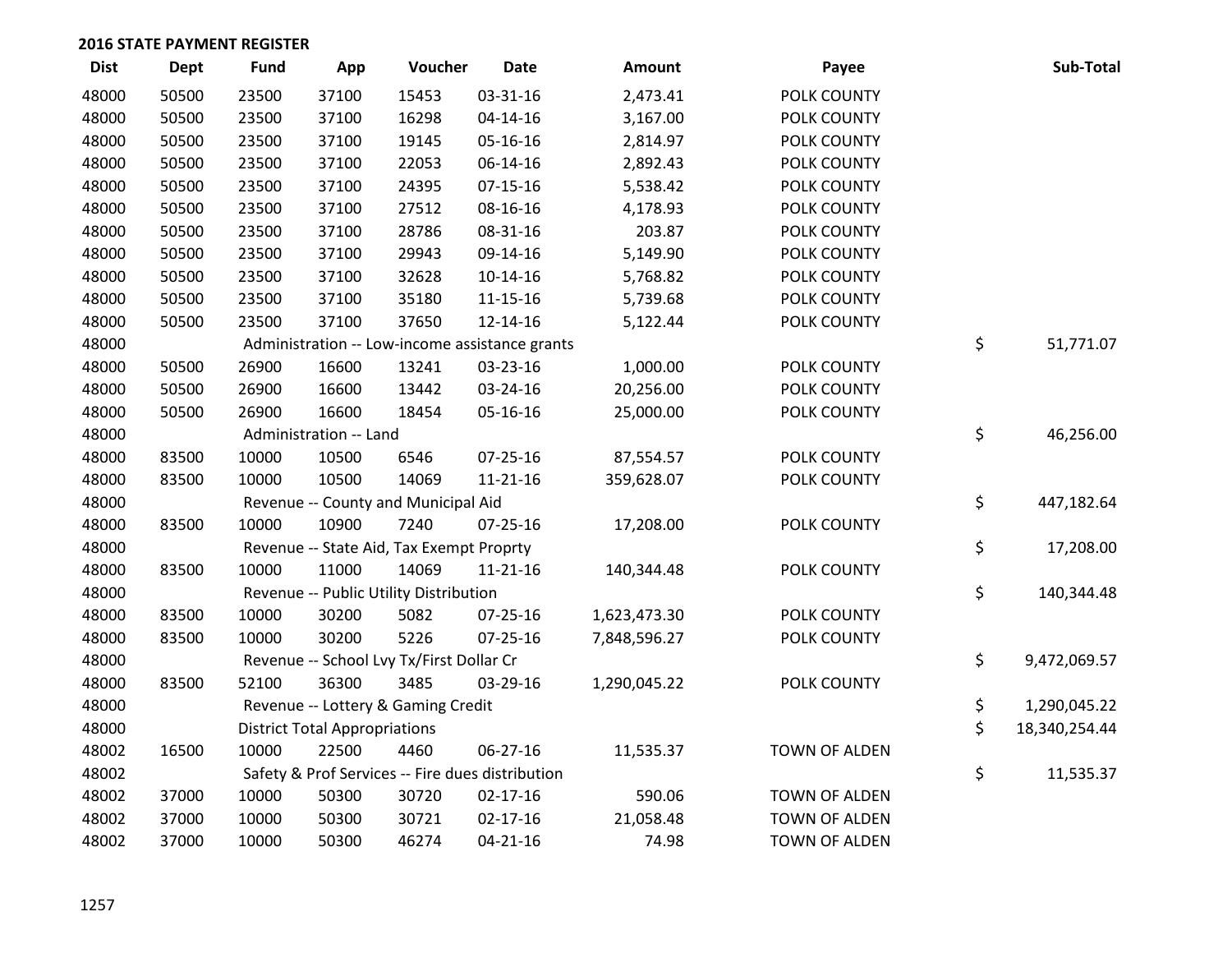| <b>Dist</b> | <b>Dept</b> | <b>Fund</b> | App                                  | Voucher                                             | <b>Date</b>    | Amount    | Payee                | Sub-Total        |
|-------------|-------------|-------------|--------------------------------------|-----------------------------------------------------|----------------|-----------|----------------------|------------------|
| 48002       | 37000       | 10000       | 50300                                | 46275                                               | $04 - 21 - 16$ | 42.00     | <b>TOWN OF ALDEN</b> |                  |
| 48002       |             |             |                                      | Natural Resources -- Aids in lieu of taxes - gener  |                |           |                      | \$<br>21,765.52  |
| 48002       | 37000       | 21200       | 16600                                | 63776                                               | 06-20-16       | 747.72    | <b>TOWN OF ALDEN</b> |                  |
| 48002       |             |             |                                      | Natural Resources -- Gen program ops-state funds-FR |                |           |                      | \$<br>747.72     |
| 48002       | 37000       | 21200       | 57100                                | 63776                                               | 06-20-16       | 379.20    | TOWN OF ALDEN        |                  |
| 48002       |             |             |                                      | Natural Resources -- ResAids - cnty forst, cl & mfl |                |           |                      | \$<br>379.20     |
| 48002       | 37000       | 21200       | 57900                                | 46276                                               | $04 - 21 - 16$ | 89.40     | <b>TOWN OF ALDEN</b> |                  |
| 48002       |             |             |                                      | Natural Resources -- Aids in lieu of taxes - sum s  |                |           |                      | \$<br>89.40      |
| 48002       | 37000       | 21200       | 58900                                | 102536                                              | 11-18-16       | 867.75    | TOWN OF ALDEN        |                  |
| 48002       |             |             |                                      | Natural Resources -- Resource aids - distribution o |                |           |                      | \$<br>867.75     |
| 48002       | 39500       | 21100       | 19100                                | 1370                                                | 07-05-16       | 53,613.19 | TOWN OF ALDEN        |                  |
| 48002       | 39500       | 21100       | 19100                                | 30442                                               | 10-03-16       | 53,613.21 | TOWN OF ALDEN        |                  |
| 48002       | 39500       | 21100       | 19100                                | 77189                                               | $01 - 04 - 16$ | 53,613.19 | TOWN OF ALDEN        |                  |
| 48002       | 39500       | 21100       | 19100                                | 85189                                               | 04-04-16       | 53,613.19 | TOWN OF ALDEN        |                  |
| 48002       |             |             |                                      | Transportation -- Trns Aids To Mnc.-Sf              |                |           |                      | \$<br>214,452.78 |
| 48002       | 39500       | 21100       | 27800                                | 74165                                               | $02 - 16 - 16$ | 30,750.76 | TREAS TN ALDEN       |                  |
| 48002       |             |             |                                      | Transportation -- Loc Rd Imp Prg St Fd              |                |           |                      | \$<br>30,750.76  |
| 48002       | 83500       | 10000       | 10500                                | 6511                                                | $07 - 25 - 16$ | 5,514.50  | TOWN OF ALDEN        |                  |
| 48002       | 83500       | 10000       | 10500                                | 14034                                               | 11-21-16       | 31,077.11 | TOWN OF ALDEN        |                  |
| 48002       |             |             |                                      | Revenue -- County and Municipal Aid                 |                |           |                      | \$<br>36,591.61  |
| 48002       | 83500       | 10000       | 10900                                | 8391                                                | $07 - 25 - 16$ | 1.00      | <b>TOWN OF ALDEN</b> |                  |
| 48002       |             |             |                                      | Revenue -- State Aid, Tax Exempt Proprty            |                |           |                      | \$<br>1.00       |
| 48002       | 83500       | 10000       | 11000                                | 14034                                               | 11-21-16       | 140.20    | TOWN OF ALDEN        |                  |
| 48002       |             |             |                                      | Revenue -- Public Utility Distribution              |                |           |                      | \$<br>140.20     |
| 48002       |             |             | <b>District Total Appropriations</b> |                                                     |                |           |                      | \$<br>317,321.31 |
| 48004       | 16500       | 10000       | 22500                                | 4461                                                | 06-27-16       | 4,089.68  | TOWN OF APPLE RIVER  |                  |
| 48004       |             |             |                                      | Safety & Prof Services -- Fire dues distribution    |                |           |                      | \$<br>4,089.68   |
| 48004       | 37000       | 10000       | 50300                                | 45410                                               | $04 - 21 - 16$ | 29.84     | TOWN OF APPLE RIVER  |                  |
| 48004       |             |             |                                      | Natural Resources -- Aids in lieu of taxes - gener  |                |           |                      | \$<br>29.84      |
| 48004       | 37000       | 21200       | 16600                                | 63777                                               | 06-20-16       | 1,157.35  | TOWN OF APPLE RIVER  |                  |
| 48004       |             |             |                                      | Natural Resources -- Gen program ops-state funds-FR |                |           |                      | \$<br>1,157.35   |
| 48004       | 37000       | 21200       | 57100                                | 63777                                               | 06-20-16       | 542.75    | TOWN OF APPLE RIVER  |                  |
| 48004       |             |             |                                      | Natural Resources -- ResAids - cnty forst, cl & mfl |                |           |                      | \$<br>542.75     |
| 48004       | 37000       | 21200       | 57900                                | 45409                                               | $04 - 21 - 16$ | 42.66     | TOWN OF APPLE RIVER  |                  |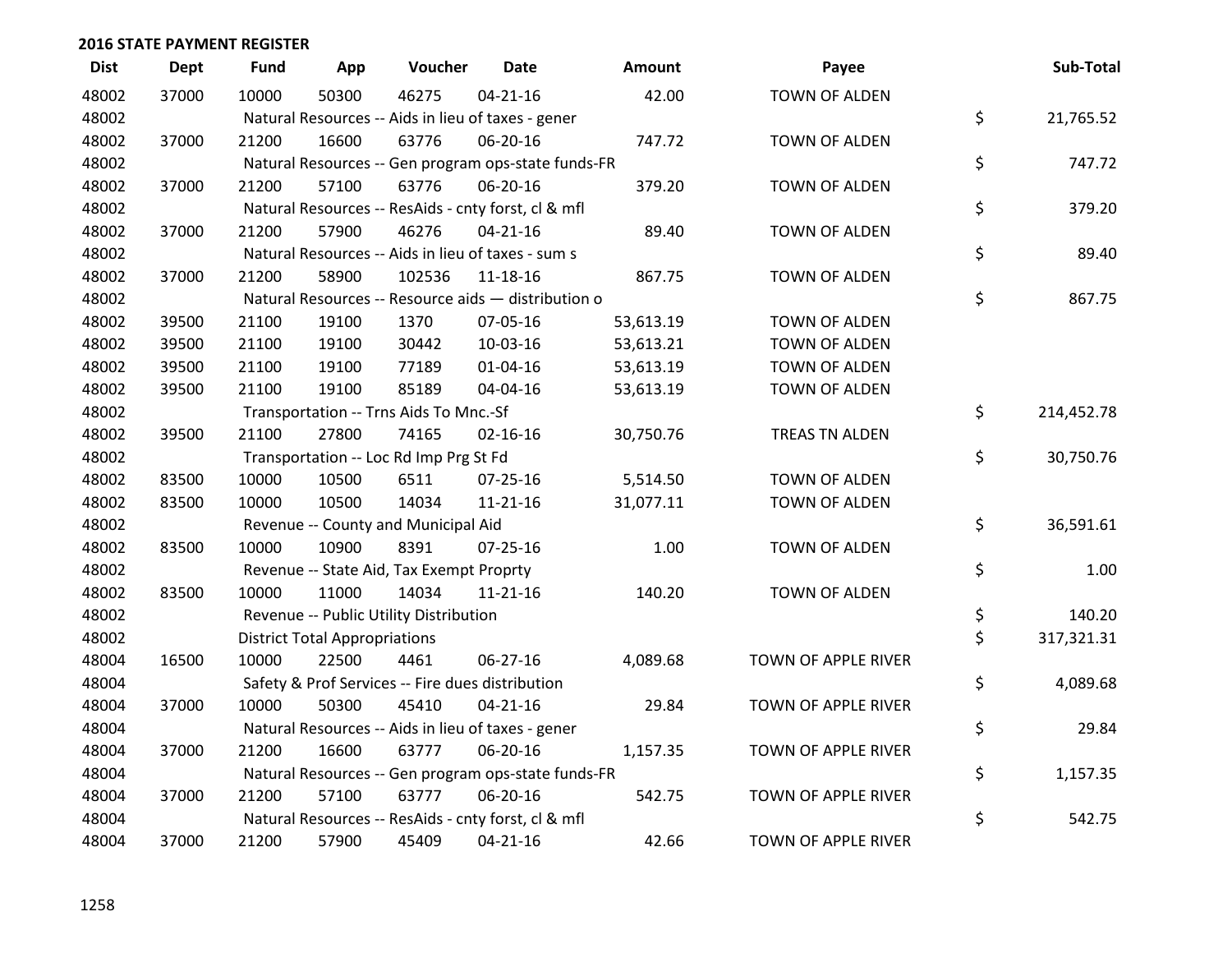| <b>Dist</b> | <b>Dept</b> | <b>Fund</b> | App                                  | Voucher                                             | <b>Date</b>    | Amount    | Payee               | Sub-Total        |
|-------------|-------------|-------------|--------------------------------------|-----------------------------------------------------|----------------|-----------|---------------------|------------------|
| 48004       | 37000       | 21200       | 57900                                | 45411                                               | $04 - 21 - 16$ | 35.20     | TOWN OF APPLE RIVER |                  |
| 48004       |             |             |                                      | Natural Resources -- Aids in lieu of taxes - sum s  |                |           |                     | \$<br>77.86      |
| 48004       | 39500       | 21100       | 19100                                | 1371                                                | 07-05-16       | 27,712.17 | TOWN OF APPLE RIVER |                  |
| 48004       | 39500       | 21100       | 19100                                | 30443                                               | 10-03-16       | 27,712.17 | TOWN OF APPLE RIVER |                  |
| 48004       | 39500       | 21100       | 19100                                | 77190                                               | $01 - 04 - 16$ | 27,712.17 | TOWN OF APPLE RIVER |                  |
| 48004       | 39500       | 21100       | 19100                                | 85190                                               | 04-04-16       | 27,712.17 | TOWN OF APPLE RIVER |                  |
| 48004       |             |             |                                      | Transportation -- Trns Aids To Mnc.-Sf              |                |           |                     | \$<br>110,848.68 |
| 48004       | 83500       | 10000       | 10500                                | 6512                                                | 07-25-16       | 1,644.60  | TOWN OF APPLE RIVER |                  |
| 48004       | 83500       | 10000       | 10500                                | 14035                                               | $11 - 21 - 16$ | 9,427.46  | TOWN OF APPLE RIVER |                  |
| 48004       |             |             |                                      | Revenue -- County and Municipal Aid                 |                |           |                     | \$<br>11,072.06  |
| 48004       | 83500       | 10000       | 10900                                | 8392                                                | 07-25-16       | 6.00      | TOWN OF APPLE RIVER |                  |
| 48004       |             |             |                                      | Revenue -- State Aid, Tax Exempt Proprty            |                |           |                     | \$<br>6.00       |
| 48004       | 83500       | 10000       | 11000                                | 14035                                               | $11 - 21 - 16$ | 492.46    | TOWN OF APPLE RIVER |                  |
| 48004       |             |             |                                      | Revenue -- Public Utility Distribution              |                |           |                     | \$<br>492.46     |
| 48004       |             |             | <b>District Total Appropriations</b> |                                                     |                |           |                     | \$<br>128,316.68 |
| 48006       | 16500       | 10000       | 22500                                | 4462                                                | $06 - 27 - 16$ | 7,120.65  | TOWN OF BALSAM LAKE |                  |
| 48006       |             |             |                                      | Safety & Prof Services -- Fire dues distribution    |                |           |                     | \$<br>7,120.65   |
| 48006       | 37000       | 21200       | 16600                                | 63778                                               | 06-20-16       | 250.88    | TOWN OF BALSAM LAKE |                  |
| 48006       |             |             |                                      | Natural Resources -- Gen program ops-state funds-FR |                |           |                     | \$<br>250.88     |
| 48006       | 37000       | 21200       | 57100                                | 63778                                               | 06-20-16       | 124.54    | TOWN OF BALSAM LAKE |                  |
| 48006       |             |             |                                      | Natural Resources -- ResAids - cnty forst, cl & mfl |                |           |                     | \$<br>124.54     |
| 48006       | 37000       | 21200       | 57900                                | 46295                                               | $04 - 21 - 16$ | 4.31      | TOWN OF BALSAM LAKE |                  |
| 48006       |             |             |                                      | Natural Resources -- Aids in lieu of taxes - sum s  |                |           |                     | \$<br>4.31       |
| 48006       | 39500       | 21100       | 19100                                | 1372                                                | 07-05-16       | 28,884.73 | TOWN OF BALSAM LAKE |                  |
| 48006       | 39500       | 21100       | 19100                                | 30444                                               | 10-03-16       | 28,884.75 | TOWN OF BALSAM LAKE |                  |
| 48006       | 39500       | 21100       | 19100                                | 77191                                               | $01 - 04 - 16$ | 28,884.73 | TOWN OF BALSAM LAKE |                  |
| 48006       | 39500       | 21100       | 19100                                | 85191                                               | 04-04-16       | 28,884.73 | TOWN OF BALSAM LAKE |                  |
| 48006       |             |             |                                      | Transportation -- Trns Aids To Mnc.-Sf              |                |           |                     | \$<br>115,538.94 |
| 48006       | 83500       | 10000       | 10500                                | 6513                                                | $07 - 25 - 16$ | 2,177.94  | TOWN OF BALSAM LAKE |                  |
| 48006       | 83500       | 10000       | 10500                                | 14036                                               | $11 - 21 - 16$ | 12,246.75 | TOWN OF BALSAM LAKE |                  |
| 48006       |             |             |                                      | Revenue -- County and Municipal Aid                 |                |           |                     | \$<br>14,424.69  |
| 48006       | 83500       | 10000       | 10900                                | 8393                                                | $07 - 25 - 16$ | 2.00      | TOWN OF BALSAM LAKE |                  |
| 48006       |             |             |                                      | Revenue -- State Aid, Tax Exempt Proprty            |                |           |                     | \$<br>2.00       |
| 48006       | 83500       | 10000       | 11000                                | 14036                                               | 11-21-16       | 104.43    | TOWN OF BALSAM LAKE |                  |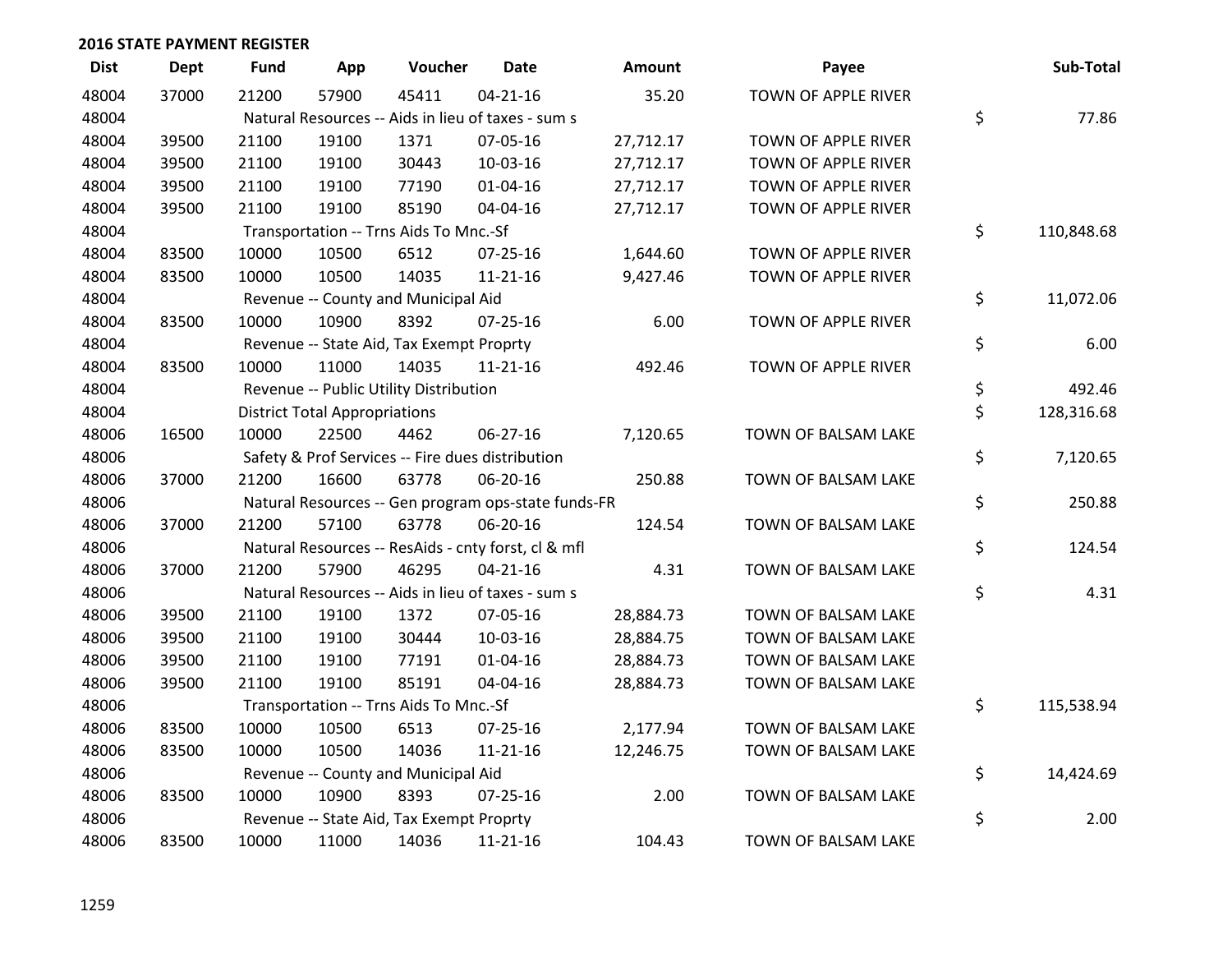| <b>Dist</b> | <b>Dept</b> | Fund  | App                                  | Voucher                                  | Date                                                | <b>Amount</b> | Payee                      | Sub-Total        |
|-------------|-------------|-------|--------------------------------------|------------------------------------------|-----------------------------------------------------|---------------|----------------------------|------------------|
| 48006       |             |       |                                      | Revenue -- Public Utility Distribution   |                                                     |               |                            | \$<br>104.43     |
| 48006       |             |       | <b>District Total Appropriations</b> |                                          |                                                     |               |                            | \$<br>137,570.44 |
| 48008       | 16500       | 10000 | 22500                                | 5226                                     | 07-06-16                                            | 2,885.76      | <b>TOWN OF BEAVER</b>      |                  |
| 48008       |             |       |                                      |                                          | Safety & Prof Services -- Fire dues distribution    |               |                            | \$<br>2,885.76   |
| 48008       | 37000       | 10000 | 50300                                | 28794                                    | $02 - 12 - 16$                                      | 139.36        | <b>TOWN OF BEAVER</b>      |                  |
| 48008       | 37000       | 10000 | 50300                                | 28795                                    | $02 - 12 - 16$                                      | 11,455.40     | <b>TOWN OF BEAVER</b>      |                  |
| 48008       | 37000       | 10000 | 50300                                | 45297                                    | $04 - 21 - 16$                                      | 567.46        | <b>TOWN OF BEAVER</b>      |                  |
| 48008       |             |       |                                      |                                          | Natural Resources -- Aids in lieu of taxes - gener  |               |                            | \$<br>12,162.22  |
| 48008       | 37000       | 21200 | 16600                                | 63779                                    | 06-20-16                                            | 812.73        | <b>TOWN OF BEAVER</b>      |                  |
| 48008       |             |       |                                      |                                          | Natural Resources -- Gen program ops-state funds-FR |               |                            | \$<br>812.73     |
| 48008       | 37000       | 21200 | 57100                                | 63779                                    | 06-20-16                                            | 428.00        | <b>TOWN OF BEAVER</b>      |                  |
| 48008       |             |       |                                      |                                          | Natural Resources -- ResAids - cnty forst, cl & mfl |               |                            | \$<br>428.00     |
| 48008       | 37000       | 21200 | 57900                                | 45296                                    | $04 - 21 - 16$                                      | 382.92        | <b>TOWN OF BEAVER</b>      |                  |
| 48008       | 37000       | 21200 | 57900                                | 45298                                    | $04 - 21 - 16$                                      | 5.63          | <b>TOWN OF BEAVER</b>      |                  |
| 48008       |             |       |                                      |                                          | Natural Resources -- Aids in lieu of taxes - sum s  |               |                            | \$<br>388.55     |
| 48008       | 39500       | 21100 | 19100                                | 1373                                     | 07-05-16                                            | 25,223.91     | <b>TOWN OF BEAVER</b>      |                  |
| 48008       | 39500       | 21100 | 19100                                | 30445                                    | 10-03-16                                            | 25,223.91     | <b>TOWN OF BEAVER</b>      |                  |
| 48008       | 39500       | 21100 | 19100                                | 77192                                    | $01 - 04 - 16$                                      | 25,223.91     | <b>TOWN OF BEAVER</b>      |                  |
| 48008       | 39500       | 21100 | 19100                                | 85192                                    | 04-04-16                                            | 25,223.91     | <b>TOWN OF BEAVER</b>      |                  |
| 48008       |             |       |                                      | Transportation -- Trns Aids To Mnc.-Sf   |                                                     |               |                            | \$<br>100,895.64 |
| 48008       | 83500       | 10000 | 10500                                | 6514                                     | $07 - 25 - 16$                                      | 1,915.66      | <b>TOWN OF BEAVER</b>      |                  |
| 48008       | 83500       | 10000 | 10500                                | 14037                                    | $11 - 21 - 16$                                      | 10,855.40     | <b>TOWN OF BEAVER</b>      |                  |
| 48008       |             |       |                                      | Revenue -- County and Municipal Aid      |                                                     |               |                            | \$<br>12,771.06  |
| 48008       | 83500       | 10000 | 10900                                | 8394                                     | $07 - 25 - 16$                                      | 12.00         | <b>TOWN OF BEAVER</b>      |                  |
| 48008       |             |       |                                      | Revenue -- State Aid, Tax Exempt Proprty |                                                     |               |                            | \$<br>12.00      |
| 48008       |             |       | <b>District Total Appropriations</b> |                                          |                                                     |               |                            | \$<br>130,355.96 |
| 48010       | 16500       | 10000 | 22500                                | 4463                                     | 06-27-16                                            | 4,099.71      | TOWN OF BLACK BROOK        |                  |
| 48010       |             |       |                                      |                                          | Safety & Prof Services -- Fire dues distribution    |               |                            | \$<br>4,099.71   |
| 48010       | 37000       | 10000 | 50300                                | 45565                                    | $04 - 21 - 16$                                      | 111.57        | <b>TOWN OF BLACK BROOK</b> |                  |
| 48010       | 37000       | 10000 | 50300                                | 45566                                    | $04 - 21 - 16$                                      | 160.00        | TOWN OF BLACK BROOK        |                  |
| 48010       |             |       |                                      |                                          | Natural Resources -- Aids in lieu of taxes - gener  |               |                            | \$<br>271.57     |
| 48010       | 37000       | 21200 | 16600                                | 63780                                    | 06-20-16                                            | 378.69        | <b>TOWN OF BLACK BROOK</b> |                  |
| 48010       |             |       |                                      |                                          | Natural Resources -- Gen program ops-state funds-FR |               |                            | \$<br>378.69     |
| 48010       | 37000       | 21200 | 57100                                | 63780                                    | 06-20-16                                            | 198.07        | <b>TOWN OF BLACK BROOK</b> |                  |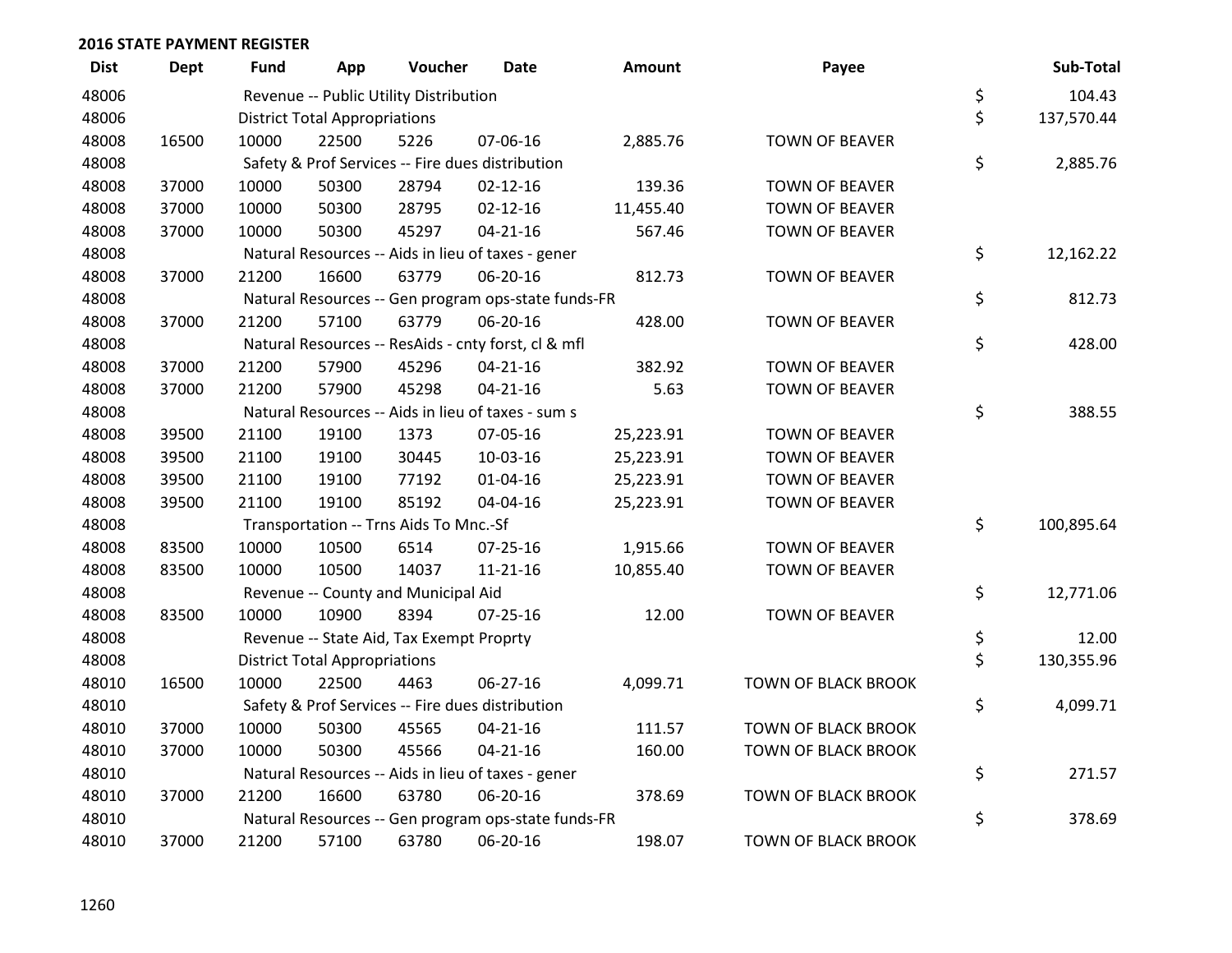| <b>Dist</b> | <b>Dept</b> | <b>Fund</b> | App                                  | Voucher                                          | Date                                                | Amount    | Payee                      | Sub-Total        |
|-------------|-------------|-------------|--------------------------------------|--------------------------------------------------|-----------------------------------------------------|-----------|----------------------------|------------------|
| 48010       |             |             |                                      |                                                  | Natural Resources -- ResAids - cnty forst, cl & mfl |           |                            | \$<br>198.07     |
| 48010       | 37000       | 21200       | 57900                                | 45567                                            | $04 - 21 - 16$                                      | 104.81    | <b>TOWN OF BLACK BROOK</b> |                  |
| 48010       |             |             |                                      |                                                  | Natural Resources -- Aids in lieu of taxes - sum s  |           |                            | \$<br>104.81     |
| 48010       | 37000       | 21200       | 58900                                | 102537                                           | $11 - 18 - 16$                                      | 426.58    | <b>TOWN OF BLACK BROOK</b> |                  |
| 48010       |             |             |                                      |                                                  | Natural Resources -- Resource aids - distribution o |           |                            | \$<br>426.58     |
| 48010       | 39500       | 21100       | 19100                                | 1374                                             | 07-05-16                                            | 29,710.48 | TOWN OF BLACK BROOK        |                  |
| 48010       | 39500       | 21100       | 19100                                | 30446                                            | 10-03-16                                            | 29,710.50 | TOWN OF BLACK BROOK        |                  |
| 48010       | 39500       | 21100       | 19100                                | 77193                                            | $01 - 04 - 16$                                      | 29,710.48 | <b>TOWN OF BLACK BROOK</b> |                  |
| 48010       | 39500       | 21100       | 19100                                | 85193                                            | 04-04-16                                            | 29,710.48 | TOWN OF BLACK BROOK        |                  |
| 48010       |             |             |                                      | Transportation -- Trns Aids To Mnc.-Sf           |                                                     |           |                            | \$<br>118,841.94 |
| 48010       | 83500       | 10000       | 10500                                | 6515                                             | 07-25-16                                            | 6,491.61  | TOWN OF BLACK BROOK        |                  |
| 48010       | 83500       | 10000       | 10500                                | 14038                                            | $11 - 21 - 16$                                      | 36,067.45 | TOWN OF BLACK BROOK        |                  |
| 48010       |             |             |                                      | Revenue -- County and Municipal Aid              |                                                     |           |                            | \$<br>42,559.06  |
| 48010       | 83500       | 10000       | 10900                                | 8395                                             | $07 - 25 - 16$                                      | 58.00     | <b>TOWN OF BLACK BROOK</b> |                  |
| 48010       |             |             |                                      | Revenue -- State Aid, Tax Exempt Proprty         |                                                     |           |                            | \$<br>58.00      |
| 48010       | 83500       | 10000       | 11000                                | 14038                                            | $11 - 21 - 16$                                      | 918.70    | <b>TOWN OF BLACK BROOK</b> |                  |
| 48010       |             |             |                                      | Revenue -- Public Utility Distribution           |                                                     |           |                            | \$<br>918.70     |
| 48010       |             |             | <b>District Total Appropriations</b> |                                                  |                                                     |           |                            | \$<br>167,857.13 |
| 48012       | 16500       | 10000       | 22500                                | 5227                                             | 07-06-16                                            | 2,898.20  | TOWN OF BONE LAKE          |                  |
| 48012       |             |             |                                      | Safety & Prof Services -- Fire dues distribution |                                                     |           |                            | \$<br>2,898.20   |
| 48012       | 37000       | 10000       | 50300                                | 30576                                            | $02 - 17 - 16$                                      | 60,633.23 | TOWN OF BONE LAKE          |                  |
| 48012       | 37000       | 10000       | 50300                                | 30577                                            | $02 - 17 - 16$                                      | 46,504.04 | TOWN OF BONE LAKE          |                  |
| 48012       | 37000       | 10000       | 50300                                | 45709                                            | $04 - 21 - 16$                                      | 43.88     | TOWN OF BONE LAKE          |                  |
| 48012       | 37000       | 10000       | 50300                                | 45711                                            | $04 - 21 - 16$                                      | 530.10    | TOWN OF BONE LAKE          |                  |
| 48012       |             |             |                                      |                                                  | Natural Resources -- Aids in lieu of taxes - gener  |           |                            | \$<br>107,711.25 |
| 48012       | 37000       | 21200       | 16600                                | 63781                                            | 06-20-16                                            | 421.34    | TOWN OF BONE LAKE          |                  |
| 48012       |             |             |                                      |                                                  | Natural Resources -- Gen program ops-state funds-FR |           |                            | \$<br>421.34     |
| 48012       | 37000       | 21200       | 57100                                | 63781                                            | 06-20-16                                            | 222.13    | TOWN OF BONE LAKE          |                  |
| 48012       |             |             |                                      |                                                  | Natural Resources -- ResAids - cnty forst, cl & mfl |           |                            | \$<br>222.13     |
| 48012       | 37000       | 21200       | 57900                                | 45710                                            | $04 - 21 - 16$                                      | 1,012.53  | TOWN OF BONE LAKE          |                  |
| 48012       | 37000       | 21200       | 57900                                | 45712                                            | $04 - 21 - 16$                                      | 9.88      | TOWN OF BONE LAKE          |                  |
| 48012       | 37000       | 21200       | 57900                                | 45713                                            | $04 - 21 - 16$                                      | 0.35      | TOWN OF BONE LAKE          |                  |
| 48012       |             |             |                                      |                                                  | Natural Resources -- Aids in lieu of taxes - sum s  |           |                            | \$<br>1,022.76   |
| 48012       | 39500       | 21100       | 19100                                | 1375                                             | 07-05-16                                            | 21,970.45 | TOWN OF BONE LAKE          |                  |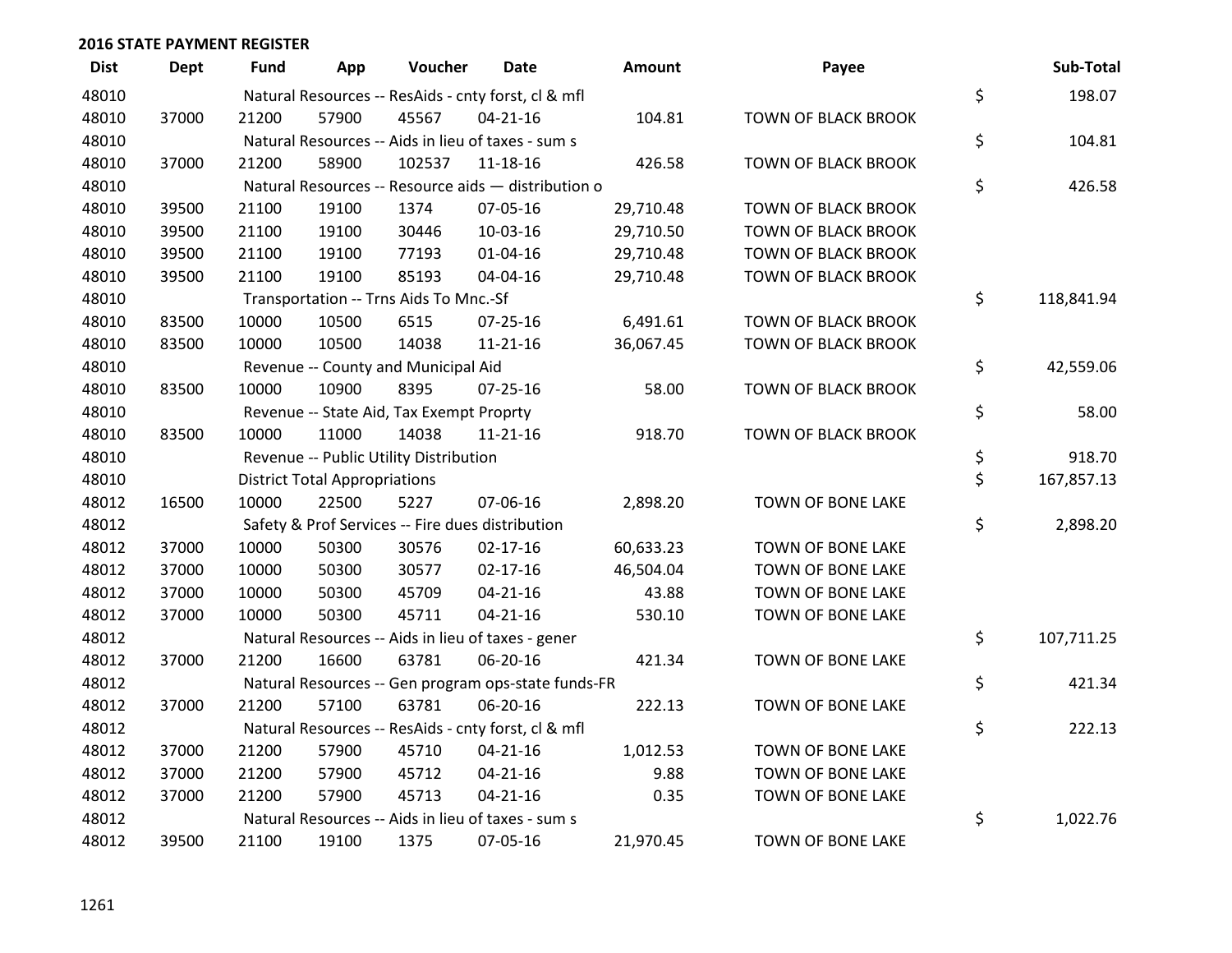| <b>Dist</b> | <b>Dept</b> | <b>Fund</b> | App                                  | Voucher                                  | <b>Date</b>                                         | <b>Amount</b> | Payee                  | Sub-Total        |
|-------------|-------------|-------------|--------------------------------------|------------------------------------------|-----------------------------------------------------|---------------|------------------------|------------------|
| 48012       | 39500       | 21100       | 19100                                | 30447                                    | $10-03-16$                                          | 21,970.47     | TOWN OF BONE LAKE      |                  |
| 48012       | 39500       | 21100       | 19100                                | 77194                                    | $01 - 04 - 16$                                      | 21,970.45     | TOWN OF BONE LAKE      |                  |
| 48012       | 39500       | 21100       | 19100                                | 85194                                    | 04-04-16                                            | 21,970.45     | TOWN OF BONE LAKE      |                  |
| 48012       |             |             |                                      | Transportation -- Trns Aids To Mnc.-Sf   |                                                     |               |                        | \$<br>87,881.82  |
| 48012       | 83500       | 10000       | 10500                                | 6516                                     | 07-25-16                                            | 1,045.67      | TOWN OF BONE LAKE      |                  |
| 48012       | 83500       | 10000       | 10500                                | 14039                                    | $11 - 21 - 16$                                      | 5,925.44      | TOWN OF BONE LAKE      |                  |
| 48012       |             |             |                                      | Revenue -- County and Municipal Aid      |                                                     |               |                        | \$<br>6,971.11   |
| 48012       |             |             | <b>District Total Appropriations</b> |                                          |                                                     |               |                        | \$<br>207,128.61 |
| 48014       | 16500       | 10000       | 22500                                | 4464                                     | 06-27-16                                            | 1,485.18      | TOWN OF CLAM FALLS     |                  |
| 48014       |             |             |                                      |                                          | Safety & Prof Services -- Fire dues distribution    |               |                        | \$<br>1,485.18   |
| 48014       | 37000       | 10000       | 50300                                | 46893                                    | $04 - 21 - 16$                                      | 176.56        | TOWN OF CLAM FALLS     |                  |
| 48014       |             |             |                                      |                                          | Natural Resources -- Aids in lieu of taxes - gener  |               |                        | \$<br>176.56     |
| 48014       | 37000       | 21200       | 16600                                | 63782                                    | 06-20-16                                            | 1,167.90      | TOWN OF CLAM FALLS     |                  |
| 48014       |             |             |                                      |                                          | Natural Resources -- Gen program ops-state funds-FR |               |                        | \$<br>1,167.90   |
| 48014       | 37000       | 21200       | 57100                                | 63782                                    | 06-20-16                                            | 580.60        | TOWN OF CLAM FALLS     |                  |
| 48014       |             |             |                                      |                                          | Natural Resources -- ResAids - cnty forst, cl & mfl |               |                        | \$<br>580.60     |
| 48014       | 37000       | 21200       | 57900                                | 46894                                    | $04 - 21 - 16$                                      | 1,443.20      | TOWN OF CLAM FALLS     |                  |
| 48014       |             |             |                                      |                                          | Natural Resources -- Aids in lieu of taxes - sum s  |               |                        | \$<br>1,443.20   |
| 48014       | 39500       | 21100       | 19100                                | 1376                                     | 07-05-16                                            | 24,557.80     | TOWN OF CLAM FALLS     |                  |
| 48014       | 39500       | 21100       | 19100                                | 30448                                    | 10-03-16                                            | 24,557.82     | TOWN OF CLAM FALLS     |                  |
| 48014       | 39500       | 21100       | 19100                                | 77195                                    | $01 - 04 - 16$                                      | 24,557.80     | TOWN OF CLAM FALLS     |                  |
| 48014       | 39500       | 21100       | 19100                                | 85195                                    | 04-04-16                                            | 24,557.80     | TOWN OF CLAM FALLS     |                  |
| 48014       |             |             |                                      | Transportation -- Trns Aids To Mnc.-Sf   |                                                     |               |                        | \$<br>98,231.22  |
| 48014       | 83500       | 10000       | 10500                                | 6517                                     | 07-25-16                                            | 5,350.50      | TOWN OF CLAM FALLS     |                  |
| 48014       | 83500       | 10000       | 10500                                | 14040                                    | $11 - 21 - 16$                                      | 30,283.78     | TOWN OF CLAM FALLS     |                  |
| 48014       |             |             |                                      | Revenue -- County and Municipal Aid      |                                                     |               |                        | \$<br>35,634.28  |
| 48014       | 83500       | 10000       | 10900                                | 8396                                     | $07 - 25 - 16$                                      | 3.00          | TOWN OF CLAM FALLS     |                  |
| 48014       |             |             |                                      | Revenue -- State Aid, Tax Exempt Proprty |                                                     |               |                        | \$<br>3.00       |
| 48014       | 83500       | 10000       | 11000                                | 14040                                    | $11 - 21 - 16$                                      | 41.51         | TOWN OF CLAM FALLS     |                  |
| 48014       |             |             |                                      | Revenue -- Public Utility Distribution   |                                                     |               |                        | \$<br>41.51      |
| 48014       |             |             | <b>District Total Appropriations</b> |                                          |                                                     |               |                        | \$<br>138,763.45 |
| 48016       | 16500       | 10000       | 22500                                | 4465                                     | 06-27-16                                            | 2,303.20      | <b>TOWN OF CLAYTON</b> |                  |
| 48016       |             |             |                                      |                                          | Safety & Prof Services -- Fire dues distribution    |               |                        | \$<br>2,303.20   |
| 48016       | 37000       | 10000       | 50300                                | 33781                                    | 03-01-16                                            | 837.74        | TOWN OF CLAYTON        |                  |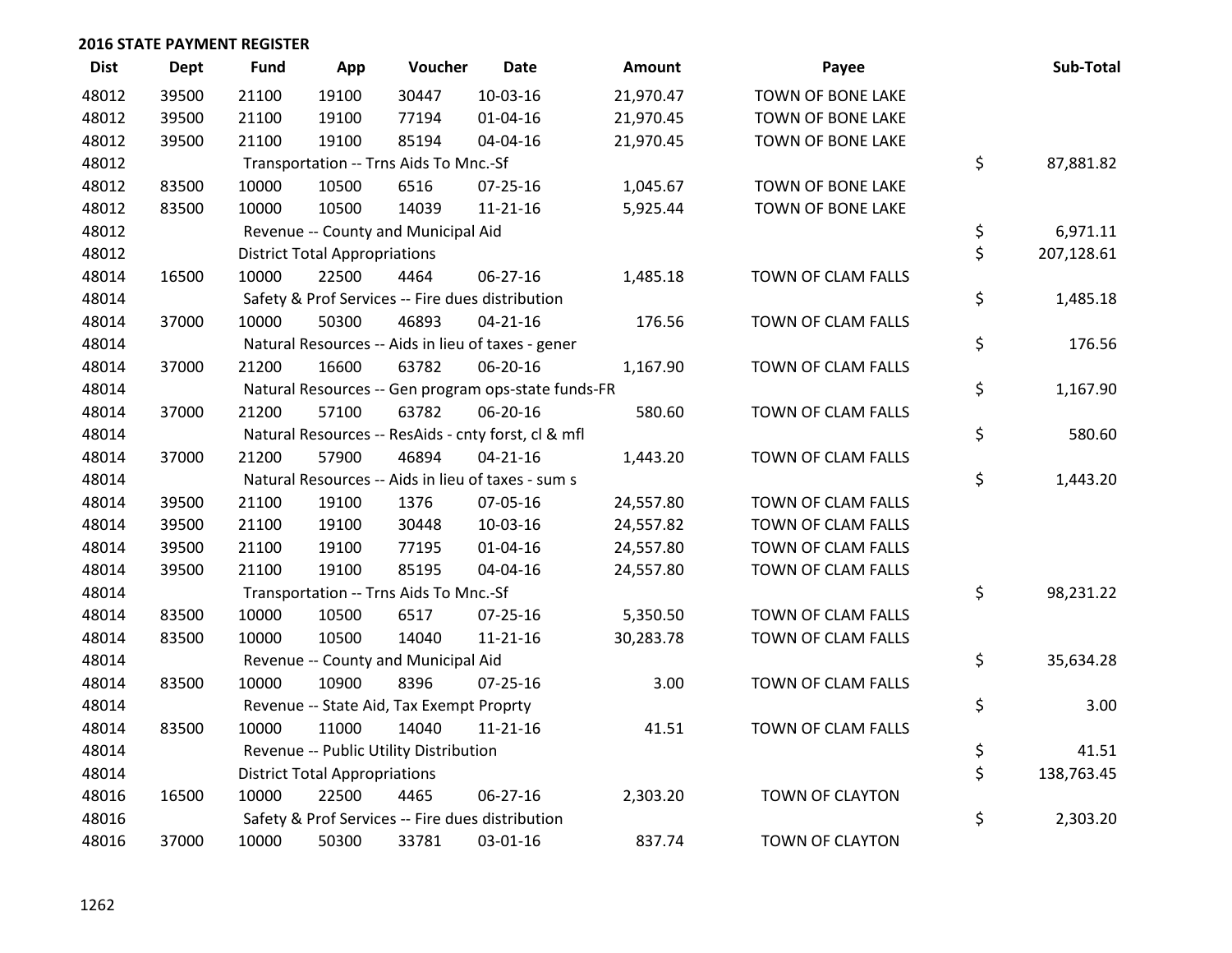| <b>Dist</b> | Dept  | <b>Fund</b> | App                                  | Voucher                                             | <b>Date</b>    | Amount    | Payee               | Sub-Total        |
|-------------|-------|-------------|--------------------------------------|-----------------------------------------------------|----------------|-----------|---------------------|------------------|
| 48016       | 37000 | 10000       | 50300                                | 33782                                               | 03-01-16       | 517.70    | TOWN OF CLAYTON     |                  |
| 48016       | 37000 | 10000       | 50300                                | 45940                                               | $04 - 21 - 16$ | 147.08    | TOWN OF CLAYTON     |                  |
| 48016       |       |             |                                      | Natural Resources -- Aids in lieu of taxes - gener  |                |           |                     | \$<br>1,502.52   |
| 48016       | 37000 | 21200       | 16600                                | 63783                                               | 06-20-16       | 377.13    | TOWN OF CLAYTON     |                  |
| 48016       |       |             |                                      | Natural Resources -- Gen program ops-state funds-FR |                |           |                     | \$<br>377.13     |
| 48016       | 37000 | 21200       | 57100                                | 63783                                               | 06-20-16       | 185.47    | TOWN OF CLAYTON     |                  |
| 48016       |       |             |                                      | Natural Resources -- ResAids - cnty forst, cl & mfl |                |           |                     | \$<br>185.47     |
| 48016       | 37000 | 21200       | 57900                                | 45939                                               | $04 - 21 - 16$ | 0.44      | TOWN OF CLAYTON     |                  |
| 48016       |       |             |                                      | Natural Resources -- Aids in lieu of taxes - sum s  |                |           |                     | \$<br>0.44       |
| 48016       | 39500 | 21100       | 19100                                | 1377                                                | 07-05-16       | 27,844.29 | TOWN OF CLAYTON     |                  |
| 48016       | 39500 | 21100       | 19100                                | 30449                                               | 10-03-16       | 27,844.29 | TOWN OF CLAYTON     |                  |
| 48016       |       |             |                                      | Transportation -- Trns Aids To Mnc.-Sf              |                |           |                     | \$<br>55,688.58  |
| 48016       | 39500 | 21100       | 17400                                | 73687                                               | $02 - 16 - 16$ | 1,539.34  | TREAS TN CLAYTON    |                  |
| 48016       | 39500 | 21100       | 17400                                | 73688                                               | $02 - 16 - 16$ | 24,826.40 | TREAS TN CLAYTON    |                  |
| 48016       |       |             |                                      | Transportation -- Disastr Damag Aid Sf              |                |           |                     | \$<br>26,365.74  |
| 48016       | 39500 | 21100       | 19100                                | 77196                                               | 01-04-16       | 27,844.29 | TOWN OF CLAYTON     |                  |
| 48016       | 39500 | 21100       | 19100                                | 85196                                               | 04-04-16       | 27,844.29 | TOWN OF CLAYTON     |                  |
| 48016       |       |             |                                      | Transportation -- Trns Aids To Mnc.-Sf              |                |           |                     | \$<br>55,688.58  |
| 48016       | 83500 | 10000       | 10500                                | 6518                                                | $07 - 25 - 16$ | 3,960.69  | TOWN OF CLAYTON     |                  |
| 48016       | 83500 | 10000       | 10500                                | 14041                                               | $11 - 21 - 16$ | 21,927.95 | TOWN OF CLAYTON     |                  |
| 48016       |       |             |                                      | Revenue -- County and Municipal Aid                 |                |           |                     | \$<br>25,888.64  |
| 48016       | 83500 | 10000       | 10900                                | 8397                                                | $07 - 25 - 16$ | 101.00    | TOWN OF CLAYTON     |                  |
| 48016       |       |             |                                      | Revenue -- State Aid, Tax Exempt Proprty            |                |           |                     | \$<br>101.00     |
| 48016       | 83500 | 10000       | 11000                                | 14041                                               | $11 - 21 - 16$ | 514.51    | TOWN OF CLAYTON     |                  |
| 48016       |       |             |                                      | Revenue -- Public Utility Distribution              |                |           |                     | \$<br>514.51     |
| 48016       |       |             | <b>District Total Appropriations</b> |                                                     |                |           |                     | \$<br>168,615.81 |
| 48018       | 16500 | 10000       | 22500                                | 4466                                                | 06-27-16       | 2,028.62  | CLEAR LAKE, TOWN OF |                  |
| 48018       |       |             |                                      | Safety & Prof Services -- Fire dues distribution    |                |           |                     | \$<br>2,028.62   |
| 48018       | 37000 | 10000       | 50300                                | 45396                                               | $04 - 21 - 16$ | 11.40     | CLEAR LAKE, TOWN OF |                  |
| 48018       |       |             |                                      | Natural Resources -- Aids in lieu of taxes - gener  |                |           |                     | \$<br>11.40      |
| 48018       | 37000 | 21200       | 16600                                | 63784                                               | 06-20-16       | 190.99    | CLEAR LAKE, TOWN OF |                  |
| 48018       |       |             |                                      | Natural Resources -- Gen program ops-state funds-FR |                |           |                     | \$<br>190.99     |
| 48018       | 37000 | 21200       | 57100                                | 63784                                               | 06-20-16       | 110.38    | CLEAR LAKE, TOWN OF |                  |
| 48018       |       |             |                                      | Natural Resources -- ResAids - cnty forst, cl & mfl |                |           |                     | \$<br>110.38     |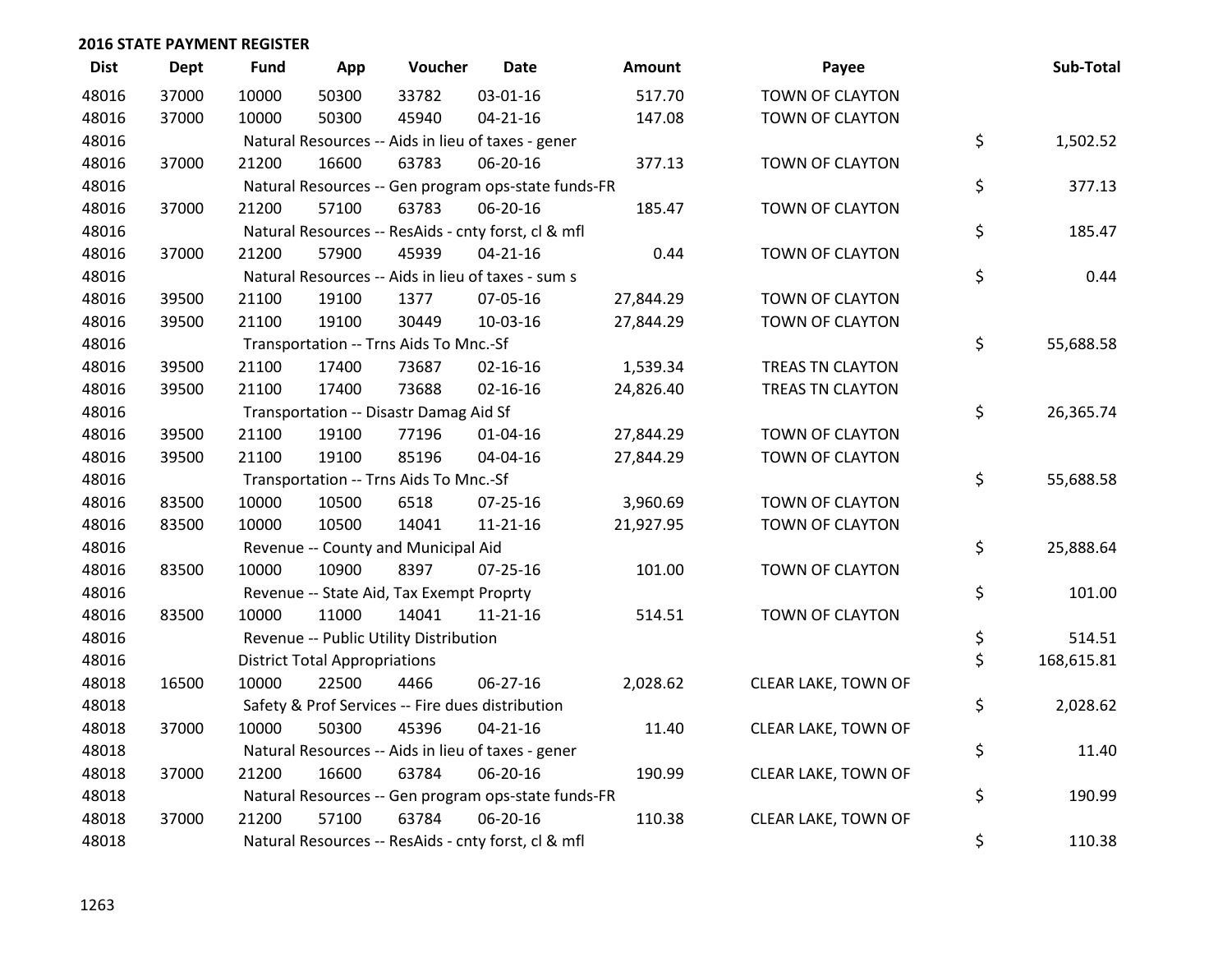| <b>Dist</b> | <b>Dept</b> | <b>Fund</b> | App                                  | Voucher                                             | <b>Date</b>    | Amount    | Payee                 | Sub-Total        |
|-------------|-------------|-------------|--------------------------------------|-----------------------------------------------------|----------------|-----------|-----------------------|------------------|
| 48018       | 39500       | 21100       | 19100                                | 1378                                                | 07-05-16       | 32,683.18 | CLEAR LAKE, TOWN OF   |                  |
| 48018       | 39500       | 21100       | 19100                                | 30450                                               | 10-03-16       | 32,683.20 | CLEAR LAKE, TOWN OF   |                  |
| 48018       | 39500       | 21100       | 19100                                | 77197                                               | $01 - 04 - 16$ | 32,683.18 | TOWN OF CLEAR LAKE    |                  |
| 48018       | 39500       | 21100       | 19100                                | 85197                                               | 04-04-16       | 32,683.18 | TOWN OF CLEAR LAKE    |                  |
| 48018       |             |             |                                      | Transportation -- Trns Aids To Mnc.-Sf              |                |           |                       | \$<br>130,732.74 |
| 48018       | 83500       | 10000       | 10500                                | 6519                                                | $07 - 25 - 16$ | 11,722.21 | CLEAR LAKE, TOWN OF   |                  |
| 48018       | 83500       | 10000       | 10500                                | 14042                                               | $11 - 21 - 16$ | 65,704.13 | CLEAR LAKE, TOWN OF   |                  |
| 48018       |             |             |                                      | Revenue -- County and Municipal Aid                 |                |           |                       | \$<br>77,426.34  |
| 48018       | 83500       | 10000       | 10900                                | 8398                                                | $07 - 25 - 16$ | 4.00      | CLEAR LAKE, TOWN OF   |                  |
| 48018       |             |             |                                      | Revenue -- State Aid, Tax Exempt Proprty            |                |           |                       | \$<br>4.00       |
| 48018       | 83500       | 10000       | 11000                                | 14042                                               | $11 - 21 - 16$ | 728.84    | CLEAR LAKE, TOWN OF   |                  |
| 48018       |             |             |                                      | Revenue -- Public Utility Distribution              |                |           |                       | \$<br>728.84     |
| 48018       |             |             | <b>District Total Appropriations</b> |                                                     |                |           |                       | \$<br>211,233.31 |
| 48020       | 16500       | 10000       | 22500                                | 4467                                                | 06-27-16       | 4,465.96  | <b>TOWN OF EUREKA</b> |                  |
| 48020       |             |             |                                      | Safety & Prof Services -- Fire dues distribution    |                |           |                       | \$<br>4,465.96   |
| 48020       | 37000       | 21200       | 16600                                | 63785                                               | 06-20-16       | 1,091.97  | <b>TOWN OF EUREKA</b> |                  |
| 48020       |             |             |                                      | Natural Resources -- Gen program ops-state funds-FR |                |           |                       | \$<br>1,091.97   |
| 48020       | 37000       | 21200       | 57100                                | 63785                                               | 06-20-16       | 549.10    | <b>TOWN OF EUREKA</b> |                  |
| 48020       |             |             |                                      | Natural Resources -- ResAids - cnty forst, cl & mfl |                |           |                       | \$<br>549.10     |
| 48020       | 37000       | 21200       | 57900                                | 46411                                               | $04 - 21 - 16$ | 0.75      | <b>TOWN OF EUREKA</b> |                  |
| 48020       | 37000       | 21200       | 57900                                | 46412                                               | $04 - 21 - 16$ | 125.05    | <b>TOWN OF EUREKA</b> |                  |
| 48020       |             |             |                                      | Natural Resources -- Aids in lieu of taxes - sum s  |                |           |                       | \$<br>125.80     |
| 48020       | 37000       | 21200       | 58900                                | 102538                                              | $11 - 18 - 16$ | 432.10    | <b>TOWN OF EUREKA</b> |                  |
| 48020       |             |             |                                      | Natural Resources -- Resource aids - distribution o |                |           |                       | \$<br>432.10     |
| 48020       | 39500       | 21100       | 19100                                | 1379                                                | 07-05-16       | 45,774.07 | <b>TOWN OF EUREKA</b> |                  |
| 48020       | 39500       | 21100       | 19100                                | 30451                                               | 10-03-16       | 45,774.09 | <b>TOWN OF EUREKA</b> |                  |
| 48020       | 39500       | 21100       | 19100                                | 77198                                               | 01-04-16       | 45,774.07 | TOWN OF EUREKA        |                  |
| 48020       | 39500       | 21100       | 19100                                | 85198                                               | 04-04-16       | 45,774.07 | <b>TOWN OF EUREKA</b> |                  |
| 48020       |             |             |                                      | Transportation -- Trns Aids To Mnc.-Sf              |                |           |                       | \$<br>183,096.30 |
| 48020       | 83500       | 10000       | 10500                                | 6520                                                | 07-25-16       | 7,756.58  | <b>TOWN OF EUREKA</b> |                  |
| 48020       | 83500       | 10000       | 10500                                | 14043                                               | $11 - 21 - 16$ | 43,641.90 | <b>TOWN OF EUREKA</b> |                  |
| 48020       |             |             |                                      | Revenue -- County and Municipal Aid                 |                |           |                       | \$<br>51,398.48  |
| 48020       | 83500       | 10000       | 10900                                | 8399                                                | $07 - 25 - 16$ | 31.00     | <b>TOWN OF EUREKA</b> |                  |
| 48020       |             |             |                                      | Revenue -- State Aid, Tax Exempt Proprty            |                |           |                       | \$<br>31.00      |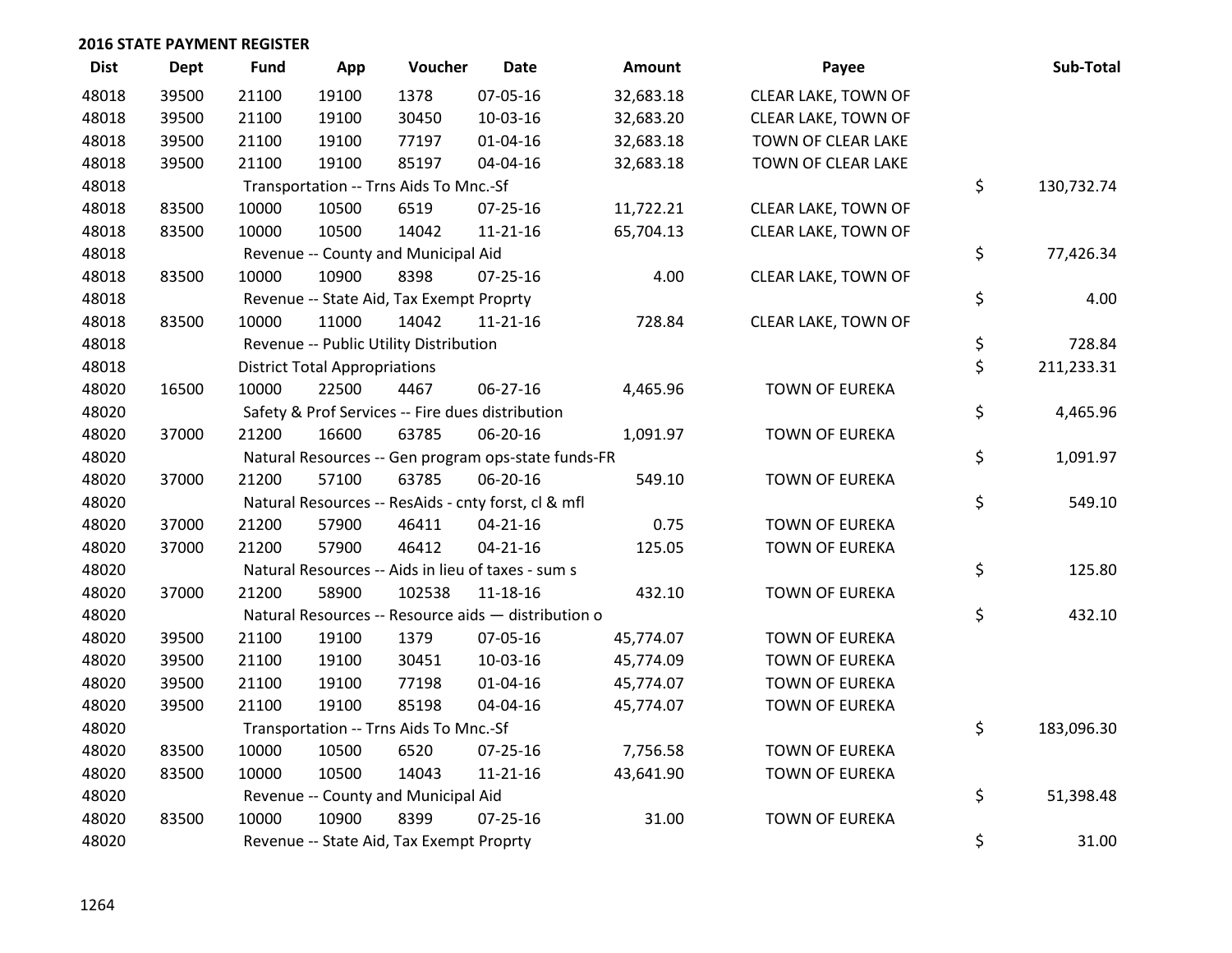| <b>Dist</b> | Dept  | <b>Fund</b> | App                                  | Voucher                                  | <b>Date</b>                                         | <b>Amount</b> | Payee                     | Sub-Total        |
|-------------|-------|-------------|--------------------------------------|------------------------------------------|-----------------------------------------------------|---------------|---------------------------|------------------|
| 48020       | 83500 | 10000       | 11000                                | 14043                                    | $11 - 21 - 16$                                      | 508.00        | <b>TOWN OF EUREKA</b>     |                  |
| 48020       |       |             |                                      | Revenue -- Public Utility Distribution   |                                                     |               |                           | \$<br>508.00     |
| 48020       |       |             | <b>District Total Appropriations</b> |                                          |                                                     |               |                           | \$<br>241,698.71 |
| 48022       | 16500 | 10000       | 22500                                | 4468                                     | $06 - 27 - 16$                                      | 5,498.92      | TOWN OF FARMINGTON        |                  |
| 48022       |       |             |                                      |                                          | Safety & Prof Services -- Fire dues distribution    |               |                           | \$<br>5,498.92   |
| 48022       | 37000 | 21200       | 16600                                | 63786                                    | 06-20-16                                            | 322.61        | TOWN OF FARMINGTON        |                  |
| 48022       |       |             |                                      |                                          | Natural Resources -- Gen program ops-state funds-FR |               |                           | \$<br>322.61     |
| 48022       | 37000 | 21200       | 57100                                | 63786                                    | 06-20-16                                            | 171.17        | TOWN OF FARMINGTON        |                  |
| 48022       |       |             |                                      |                                          | Natural Resources -- ResAids - cnty forst, cl & mfl |               |                           | \$<br>171.17     |
| 48022       | 37000 | 21200       | 58900                                | 102539                                   | 11-18-16                                            | 635.43        | TOWN OF FARMINGTON        |                  |
| 48022       |       |             |                                      |                                          | Natural Resources -- Resource aids - distribution o |               |                           | \$<br>635.43     |
| 48022       | 39500 | 21100       | 19100                                | 1380                                     | 07-05-16                                            | 42,036.18     | TOWN OF FARMINGTON        |                  |
| 48022       | 39500 | 21100       | 19100                                | 30452                                    | 10-03-16                                            | 42,036.18     | <b>TOWN OF FARMINGTON</b> |                  |
| 48022       | 39500 | 21100       | 19100                                | 77199                                    | $01 - 04 - 16$                                      | 42,036.18     | TOWN OF FARMINGTON        |                  |
| 48022       | 39500 | 21100       | 19100                                | 85199                                    | 04-04-16                                            | 42,036.18     | TOWN OF FARMINGTON        |                  |
| 48022       |       |             |                                      | Transportation -- Trns Aids To Mnc.-Sf   |                                                     |               |                           | \$<br>168,144.72 |
| 48022       | 83500 | 10000       | 10500                                | 6521                                     | 07-25-16                                            | 3,962.49      | <b>TOWN OF FARMINGTON</b> |                  |
| 48022       | 83500 | 10000       | 10500                                | 14044                                    | $11 - 21 - 16$                                      | 21,442.23     | TOWN OF FARMINGTON        |                  |
| 48022       |       |             |                                      | Revenue -- County and Municipal Aid      |                                                     |               |                           | \$<br>25,404.72  |
| 48022       | 83500 | 10000       | 10900                                | 8400                                     | $07 - 25 - 16$                                      | 567.00        | TOWN OF FARMINGTON        |                  |
| 48022       |       |             |                                      | Revenue -- State Aid, Tax Exempt Proprty |                                                     |               |                           | \$<br>567.00     |
| 48022       | 83500 | 10000       | 11000                                | 14044                                    | $11 - 21 - 16$                                      | 1,071.17      | TOWN OF FARMINGTON        |                  |
| 48022       |       |             |                                      | Revenue -- Public Utility Distribution   |                                                     |               |                           | \$<br>1,071.17   |
| 48022       |       |             | <b>District Total Appropriations</b> |                                          |                                                     |               |                           | \$<br>201,815.74 |
| 48024       | 16500 | 10000       | 22500                                | 4469                                     | $06 - 27 - 16$                                      | 6,398.52      | <b>TOWN OF GARFIELD</b>   |                  |
| 48024       |       |             |                                      |                                          | Safety & Prof Services -- Fire dues distribution    |               |                           | \$<br>6,398.52   |
| 48024       | 37000 | 10000       | 50300                                | 29012                                    | $02 - 12 - 16$                                      | 6,165.65      | TOWN OF GARFIELD          |                  |
| 48024       | 37000 | 10000       | 50300                                | 45971                                    | $04 - 21 - 16$                                      | 0.55          | <b>TOWN OF GARFIELD</b>   |                  |
| 48024       | 37000 | 10000       | 50300                                | 45972                                    | $04 - 21 - 16$                                      | 0.80          | <b>TOWN OF GARFIELD</b>   |                  |
| 48024       |       |             |                                      |                                          | Natural Resources -- Aids in lieu of taxes - gener  |               |                           | \$<br>6,167.00   |
| 48024       | 37000 | 21200       | 16600                                | 63787                                    | 06-20-16                                            | 175.13        | TOWN OF GARFIELD          |                  |
| 48024       |       |             |                                      |                                          | Natural Resources -- Gen program ops-state funds-FR |               |                           | \$<br>175.13     |
| 48024       | 37000 | 21200       | 57100                                | 63787                                    | 06-20-16                                            | 78.69         | <b>TOWN OF GARFIELD</b>   |                  |
| 48024       |       |             |                                      |                                          | Natural Resources -- ResAids - cnty forst, cl & mfl |               |                           | \$<br>78.69      |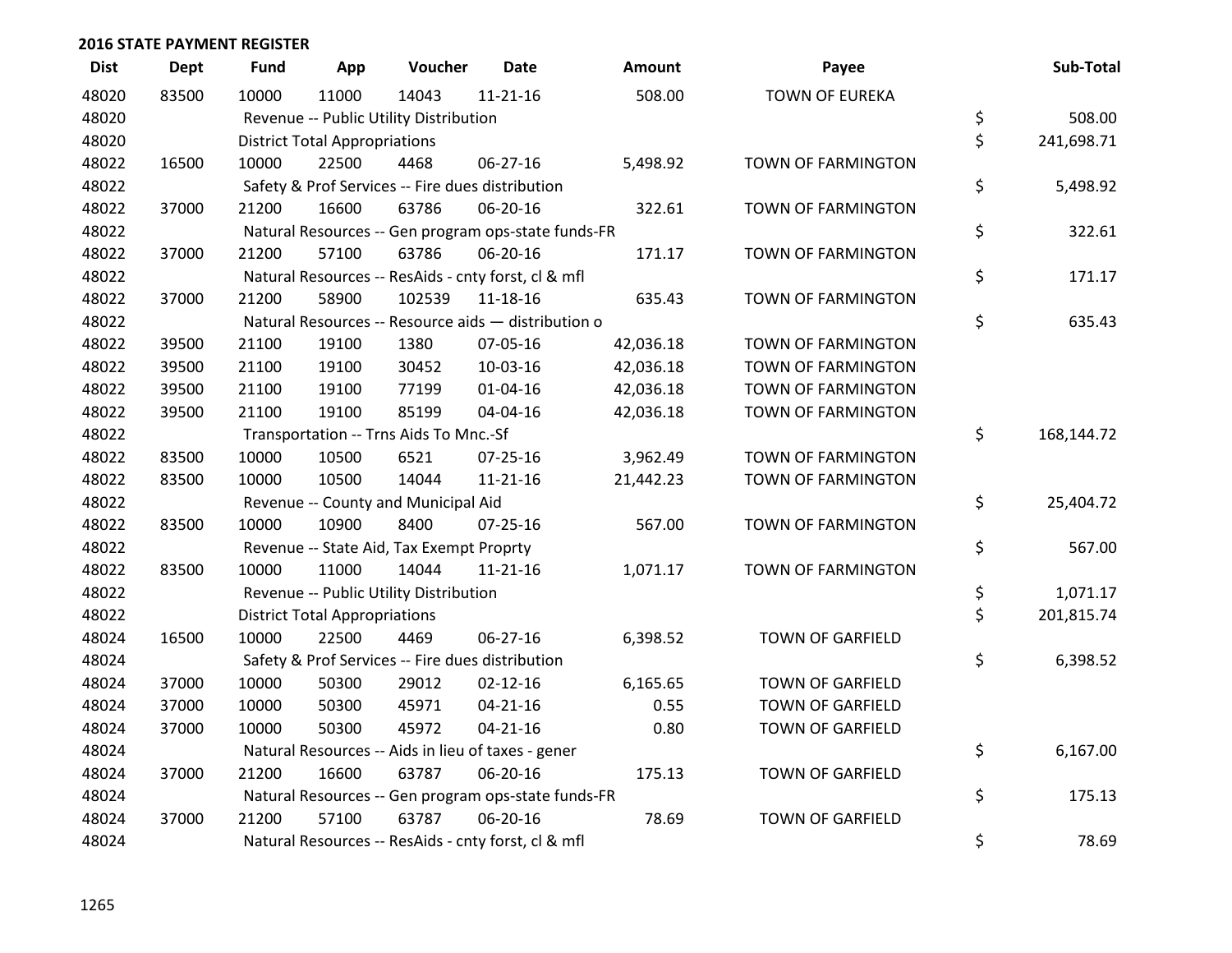| <b>Dist</b> | <b>Dept</b> | <b>Fund</b> | App                                  | Voucher                                             | <b>Date</b>    | Amount    | Payee                   | Sub-Total        |
|-------------|-------------|-------------|--------------------------------------|-----------------------------------------------------|----------------|-----------|-------------------------|------------------|
| 48024       | 37000       | 21200       | 57900                                | 45970                                               | $04 - 21 - 16$ | 157.85    | <b>TOWN OF GARFIELD</b> |                  |
| 48024       |             |             |                                      | Natural Resources -- Aids in lieu of taxes - sum s  |                |           |                         | \$<br>157.85     |
| 48024       | 39500       | 21100       | 19100                                | 1381                                                | 07-05-16       | 30,745.42 | <b>TOWN OF GARFIELD</b> |                  |
| 48024       | 39500       | 21100       | 19100                                | 30453                                               | 10-03-16       | 30,745.44 | <b>TOWN OF GARFIELD</b> |                  |
| 48024       | 39500       | 21100       | 19100                                | 77200                                               | $01 - 04 - 16$ | 30,745.42 | <b>TOWN OF GARFIELD</b> |                  |
| 48024       | 39500       | 21100       | 19100                                | 85200                                               | 04-04-16       | 30,745.42 | TOWN OF GARFIELD        |                  |
| 48024       |             |             |                                      | Transportation -- Trns Aids To Mnc.-Sf              |                |           |                         | \$<br>122,981.70 |
| 48024       | 43500       | 10000       | 11900                                | 72469                                               | 09-02-16       | 6,221.71  | <b>TOWN OF GARFIELD</b> |                  |
| 48024       |             |             |                                      | Health Services -- Emergency medical services, ai   |                |           |                         | \$<br>6,221.71   |
| 48024       | 83500       | 10000       | 10500                                | 6522                                                | $07 - 25 - 16$ | 2,423.58  | TOWN OF GARFIELD        |                  |
| 48024       | 83500       | 10000       | 10500                                | 14045                                               | 11-21-16       | 13,087.19 | TOWN OF GARFIELD        |                  |
| 48024       |             |             |                                      | Revenue -- County and Municipal Aid                 |                |           |                         | \$<br>15,510.77  |
| 48024       | 83500       | 10000       | 10900                                | 8401                                                | $07 - 25 - 16$ | 21.00     | TOWN OF GARFIELD        |                  |
| 48024       |             |             |                                      | Revenue -- State Aid, Tax Exempt Proprty            |                |           |                         | \$<br>21.00      |
| 48024       | 83500       | 10000       | 11000                                | 14045                                               | $11 - 21 - 16$ | 720.31    | <b>TOWN OF GARFIELD</b> |                  |
| 48024       |             |             |                                      | Revenue -- Public Utility Distribution              |                |           |                         | \$<br>720.31     |
| 48024       |             |             | <b>District Total Appropriations</b> |                                                     |                |           |                         | \$<br>158,432.68 |
| 48026       | 16500       | 10000       | 22500                                | 4470                                                | 06-27-16       | 8,103.57  | TOWN OF GEORGETOWN      |                  |
| 48026       |             |             |                                      | Safety & Prof Services -- Fire dues distribution    |                |           |                         | \$<br>8,103.57   |
| 48026       | 37000       | 21200       | 16600                                | 63788                                               | 06-20-16       | 507.82    | TOWN OF GEORGETOWN      |                  |
| 48026       |             |             |                                      | Natural Resources -- Gen program ops-state funds-FR |                |           |                         | \$<br>507.82     |
| 48026       | 37000       | 21200       | 57100                                | 63788                                               | 06-20-16       | 288.59    | TOWN OF GEORGETOWN      |                  |
| 48026       |             |             |                                      | Natural Resources -- ResAids - cnty forst, cl & mfl |                |           |                         | \$<br>288.59     |
| 48026       | 37000       | 21200       | 57900                                | 46930                                               | $04 - 21 - 16$ | 2.64      | TOWN OF GEORGETOWN      |                  |
| 48026       | 37000       | 21200       | 57900                                | 46931                                               | $04 - 21 - 16$ | 31.09     | TOWN OF GEORGETOWN      |                  |
| 48026       |             |             |                                      | Natural Resources -- Aids in lieu of taxes - sum s  |                |           |                         | \$<br>33.73      |
| 48026       | 37000       | 21200       | 58900                                | 102540                                              | 11-18-16       | 1,618.56  | TOWN OF GEORGETOWN      |                  |
| 48026       |             |             |                                      | Natural Resources -- Resource aids - distribution o |                |           |                         | \$<br>1,618.56   |
| 48026       | 39500       | 21100       | 19100                                | 1382                                                | 07-05-16       | 23,996.29 | TOWN OF GEORGETOWN      |                  |
| 48026       | 39500       | 21100       | 19100                                | 30454                                               | 10-03-16       | 23,996.31 | TOWN OF GEORGETOWN      |                  |
| 48026       | 39500       | 21100       | 19100                                | 77201                                               | 01-04-16       | 23,996.29 | TOWN OF GEORGETOWN      |                  |
| 48026       | 39500       | 21100       | 19100                                | 85201                                               | 04-04-16       | 23,996.29 | TOWN OF GEORGETOWN      |                  |
| 48026       |             |             |                                      | Transportation -- Trns Aids To Mnc.-Sf              |                |           |                         | \$<br>95,985.18  |
| 48026       | 83500       | 10000       | 10500                                | 6523                                                | $07 - 25 - 16$ | 1,476.77  | TOWN OF GEORGETOWN      |                  |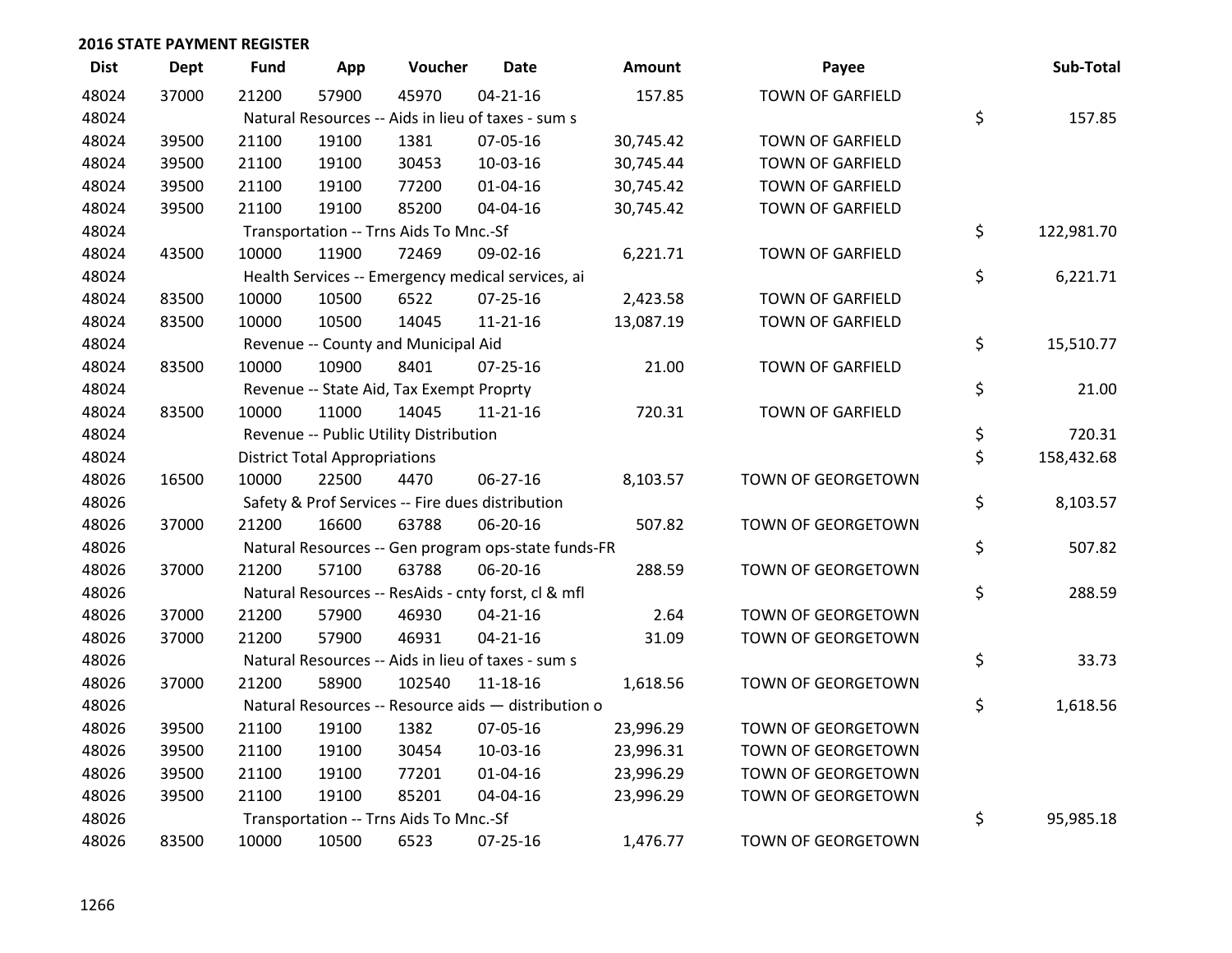| <b>Dist</b> | <b>Dept</b> | <b>Fund</b> | App                                  | Voucher                                  | <b>Date</b>                                         | Amount    | Payee              | Sub-Total        |
|-------------|-------------|-------------|--------------------------------------|------------------------------------------|-----------------------------------------------------|-----------|--------------------|------------------|
| 48026       | 83500       | 10000       | 10500                                | 14046                                    | $11 - 21 - 16$                                      | 7,727.70  | TOWN OF GEORGETOWN |                  |
| 48026       |             |             |                                      | Revenue -- County and Municipal Aid      |                                                     |           |                    | \$<br>9,204.47   |
| 48026       | 83500       | 10000       | 10900                                | 8402                                     | $07 - 25 - 16$                                      | 22.00     | TOWN OF GEORGETOWN |                  |
| 48026       |             |             |                                      | Revenue -- State Aid, Tax Exempt Proprty |                                                     |           |                    | \$<br>22.00      |
| 48026       | 83500       | 10000       | 11000                                | 14046                                    | $11 - 21 - 16$                                      | 665.97    | TOWN OF GEORGETOWN |                  |
| 48026       |             |             |                                      | Revenue -- Public Utility Distribution   |                                                     |           |                    | \$<br>665.97     |
| 48026       |             |             | <b>District Total Appropriations</b> |                                          |                                                     |           |                    | \$<br>116,429.89 |
| 48028       | 16500       | 10000       | 22500                                | 4471                                     | 06-27-16                                            | 2,299.18  | TOWN OF JOHNSTOWN  |                  |
| 48028       |             |             |                                      |                                          | Safety & Prof Services -- Fire dues distribution    |           |                    | \$<br>2,299.18   |
| 48028       | 37000       | 10000       | 50300                                | 30687                                    | $02 - 17 - 16$                                      | 4,949.18  | TOWN OF JOHNSTOWN  |                  |
| 48028       | 37000       | 10000       | 50300                                | 46168                                    | $04 - 21 - 16$                                      | 527.30    | TOWN OF JOHNSTOWN  |                  |
| 48028       |             |             |                                      |                                          | Natural Resources -- Aids in lieu of taxes - gener  |           |                    | \$<br>5,476.48   |
| 48028       | 37000       | 21200       | 16600                                | 63789                                    | 06-20-16                                            | 1,894.70  | TOWN OF JOHNSTOWN  |                  |
| 48028       |             |             |                                      |                                          | Natural Resources -- Gen program ops-state funds-FR |           |                    | \$<br>1,894.70   |
| 48028       | 37000       | 21200       | 57100                                | 63789                                    | 06-20-16                                            | 1,181.33  | TOWN OF JOHNSTOWN  |                  |
| 48028       |             |             |                                      |                                          | Natural Resources -- ResAids - cnty forst, cl & mfl |           |                    | \$<br>1,181.33   |
| 48028       | 37000       | 21200       | 57900                                | 46167                                    | $04 - 21 - 16$                                      | 2.29      | TOWN OF JOHNSTOWN  |                  |
| 48028       | 37000       | 21200       | 57900                                | 46169                                    | $04 - 21 - 16$                                      | 1,920.00  | TOWN OF JOHNSTOWN  |                  |
| 48028       |             |             |                                      |                                          | Natural Resources -- Aids in lieu of taxes - sum s  |           |                    | \$<br>1,922.29   |
| 48028       | 39500       | 21100       | 19100                                | 1383                                     | 07-05-16                                            | 21,601.62 | TOWN OF JOHNSTOWN  |                  |
| 48028       | 39500       | 21100       | 19100                                | 30455                                    | 10-03-16                                            | 21,601.62 | TOWN OF JOHNSTOWN  |                  |
| 48028       | 39500       | 21100       | 19100                                | 77202                                    | $01 - 04 - 16$                                      | 21,601.62 | TOWN OF JOHNSTOWN  |                  |
| 48028       | 39500       | 21100       | 19100                                | 85202                                    | 04-04-16                                            | 21,601.62 | TOWN OF JOHNSTOWN  |                  |
| 48028       |             |             |                                      | Transportation -- Trns Aids To Mnc.-Sf   |                                                     |           |                    | \$<br>86,406.48  |
| 48028       | 83500       | 10000       | 10500                                | 6524                                     | 07-25-16                                            | 892.11    | TOWN OF JOHNSTOWN  |                  |
| 48028       | 83500       | 10000       | 10500                                | 14047                                    | $11 - 21 - 16$                                      | 5,055.64  | TOWN OF JOHNSTOWN  |                  |
| 48028       |             |             |                                      | Revenue -- County and Municipal Aid      |                                                     |           |                    | \$<br>5,947.75   |
| 48028       | 83500       | 10000       | 10900                                | 8403                                     | $07 - 25 - 16$                                      | 7.00      | TOWN OF JOHNSTOWN  |                  |
| 48028       |             |             |                                      | Revenue -- State Aid, Tax Exempt Proprty |                                                     |           |                    | \$<br>7.00       |
| 48028       |             |             | <b>District Total Appropriations</b> |                                          |                                                     |           |                    | \$<br>105,135.21 |
| 48030       | 16500       | 10000       | 22500                                | 4472                                     | $06 - 27 - 16$                                      | 2,882.00  | TOWN OF LAKETOWN   |                  |
| 48030       |             |             |                                      |                                          | Safety & Prof Services -- Fire dues distribution    |           |                    | \$<br>2,882.00   |
| 48030       | 37000       | 10000       | 50300                                | 39654                                    | 03-28-16                                            | 71.52     | TOWN OF LAKETOWN   |                  |
| 48030       | 37000       | 10000       | 50300                                | 45397                                    | $04 - 21 - 16$                                      | 4.90      | TOWN OF LAKETOWN   |                  |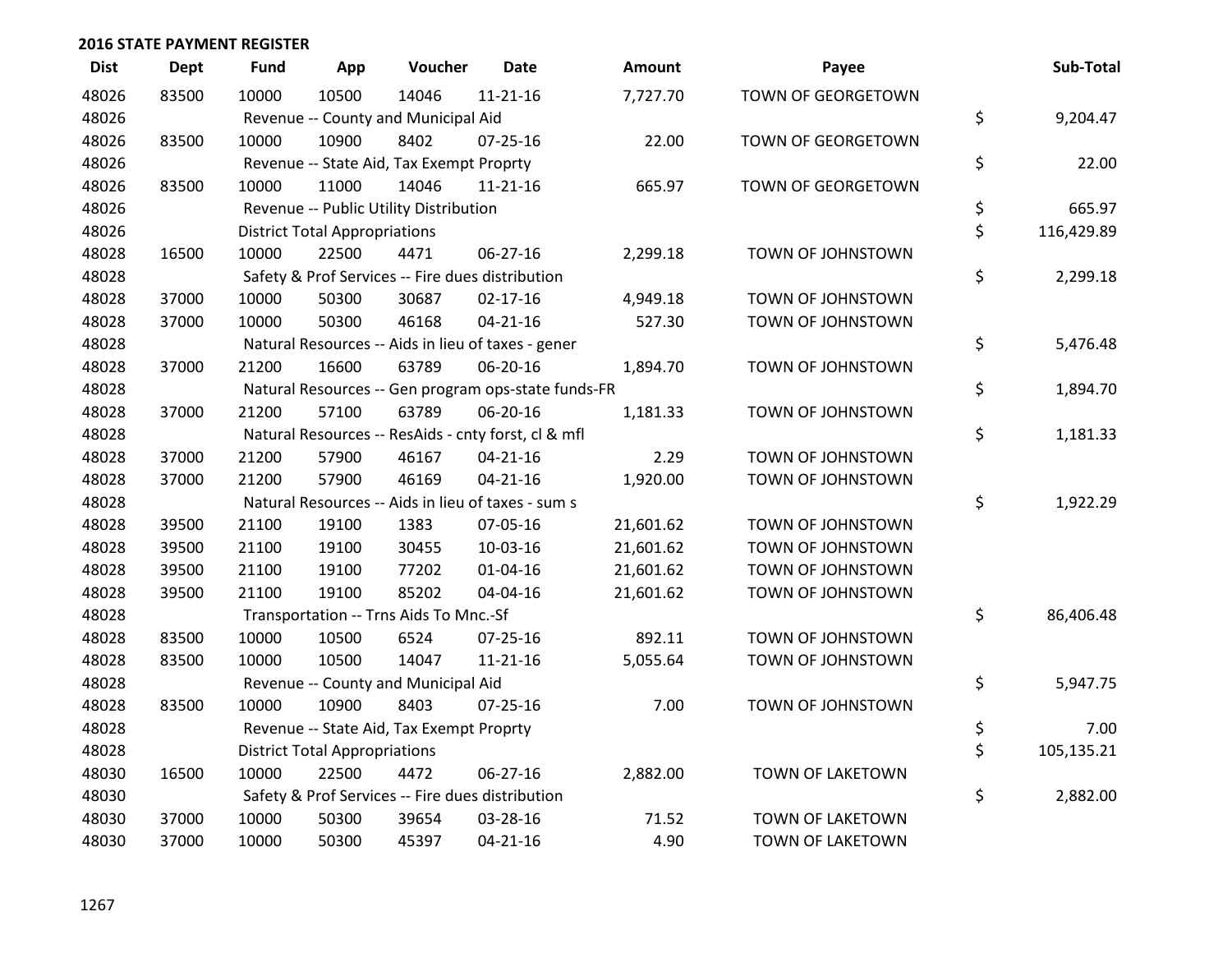| <b>Dist</b> | <b>Dept</b> | <b>Fund</b> | App                                  | Voucher                                             | <b>Date</b>    | Amount    | Payee                  | Sub-Total        |
|-------------|-------------|-------------|--------------------------------------|-----------------------------------------------------|----------------|-----------|------------------------|------------------|
| 48030       |             |             |                                      | Natural Resources -- Aids in lieu of taxes - gener  |                |           |                        | \$<br>76.42      |
| 48030       | 37000       | 21200       | 16600                                | 63790                                               | 06-20-16       | 632.21    | TOWN OF LAKETOWN       |                  |
| 48030       |             |             |                                      | Natural Resources -- Gen program ops-state funds-FR |                |           |                        | \$<br>632.21     |
| 48030       | 37000       | 21200       | 57100                                | 63790                                               | 06-20-16       | 300.09    | TOWN OF LAKETOWN       |                  |
| 48030       |             |             |                                      | Natural Resources -- ResAids - cnty forst, cl & mfl |                |           |                        | \$<br>300.09     |
| 48030       | 37000       | 21200       | 57900                                | 45398                                               | $04 - 21 - 16$ | 0.49      | TOWN OF LAKETOWN       |                  |
| 48030       | 37000       | 21200       | 57900                                | 45399                                               | $04 - 21 - 16$ | 18.04     | TOWN OF LAKETOWN       |                  |
| 48030       |             |             |                                      | Natural Resources -- Aids in lieu of taxes - sum s  |                |           |                        | \$<br>18.53      |
| 48030       | 39500       | 21100       | 19100                                | 1384                                                | 07-05-16       | 31,290.42 | TOWN OF LAKETOWN       |                  |
| 48030       | 39500       | 21100       | 19100                                | 30456                                               | 10-03-16       | 31,290.42 | TOWN OF LAKETOWN       |                  |
| 48030       | 39500       | 21100       | 19100                                | 77203                                               | 01-04-16       | 31,290.42 | TOWN OF LAKETOWN       |                  |
| 48030       | 39500       | 21100       | 19100                                | 85203                                               | 04-04-16       | 31,290.42 | TOWN OF LAKETOWN       |                  |
| 48030       |             |             |                                      | Transportation -- Trns Aids To Mnc.-Sf              |                |           |                        | \$<br>125,161.68 |
| 48030       | 83500       | 10000       | 10500                                | 6525                                                | 07-25-16       | 3,084.28  | TOWN OF LAKETOWN       |                  |
| 48030       | 83500       | 10000       | 10500                                | 14048                                               | $11 - 21 - 16$ | 39,255.67 | TOWN OF LAKETOWN       |                  |
| 48030       |             |             |                                      | Revenue -- County and Municipal Aid                 |                |           |                        | \$<br>42,339.95  |
| 48030       | 83500       | 10000       | 10900                                | 8404                                                | $07 - 25 - 16$ | 35.00     | TOWN OF LAKETOWN       |                  |
| 48030       |             |             |                                      | Revenue -- State Aid, Tax Exempt Proprty            |                |           |                        | \$<br>35.00      |
| 48030       | 83500       | 10000       | 11000                                | 14048                                               | $11 - 21 - 16$ | 549.76    | TOWN OF LAKETOWN       |                  |
| 48030       |             |             |                                      | Revenue -- Public Utility Distribution              |                |           |                        | \$<br>549.76     |
| 48030       |             |             | <b>District Total Appropriations</b> |                                                     |                |           |                        | \$<br>171,995.64 |
| 48032       | 16500       | 10000       | 22500                                | 4473                                                | 06-27-16       | 7,748.58  | TOWN OF LINCOLN        |                  |
| 48032       |             |             |                                      | Safety & Prof Services -- Fire dues distribution    |                |           |                        | \$<br>7,748.58   |
| 48032       | 37000       | 10000       | 50300                                | 28975                                               | $02 - 12 - 16$ | 2,763.46  | TOWN OF LINCOLN        |                  |
| 48032       |             |             |                                      | Natural Resources -- Aids in lieu of taxes - gener  |                |           |                        | \$<br>2,763.46   |
| 48032       | 37000       | 21200       | 16600                                | 63791                                               | 06-20-16       | 278.27    | <b>TOWN OF LINCOLN</b> |                  |
| 48032       |             |             |                                      | Natural Resources -- Gen program ops-state funds-FR |                |           |                        | \$<br>278.27     |
| 48032       | 37000       | 21200       | 57100                                | 63791                                               | 06-20-16       | 168.30    | TOWN OF LINCOLN        |                  |
| 48032       |             |             |                                      | Natural Resources -- ResAids - cnty forst, cl & mfl |                |           |                        | \$<br>168.30     |
| 48032       | 39500       | 21100       | 19100                                | 1385                                                | 07-05-16       | 34,499.83 | TOWN OF LINCOLN        |                  |
| 48032       | 39500       | 21100       | 19100                                | 30457                                               | 10-03-16       | 34,499.85 | <b>TOWN OF LINCOLN</b> |                  |
| 48032       | 39500       | 21100       | 19100                                | 77204                                               | $01 - 04 - 16$ | 34,499.83 | TOWN OF LINCOLN        |                  |
| 48032       | 39500       | 21100       | 19100                                | 85204                                               | 04-04-16       | 34,499.83 | TOWN OF LINCOLN        |                  |
| 48032       |             |             |                                      | Transportation -- Trns Aids To Mnc.-Sf              |                |           |                        | \$<br>137,999.34 |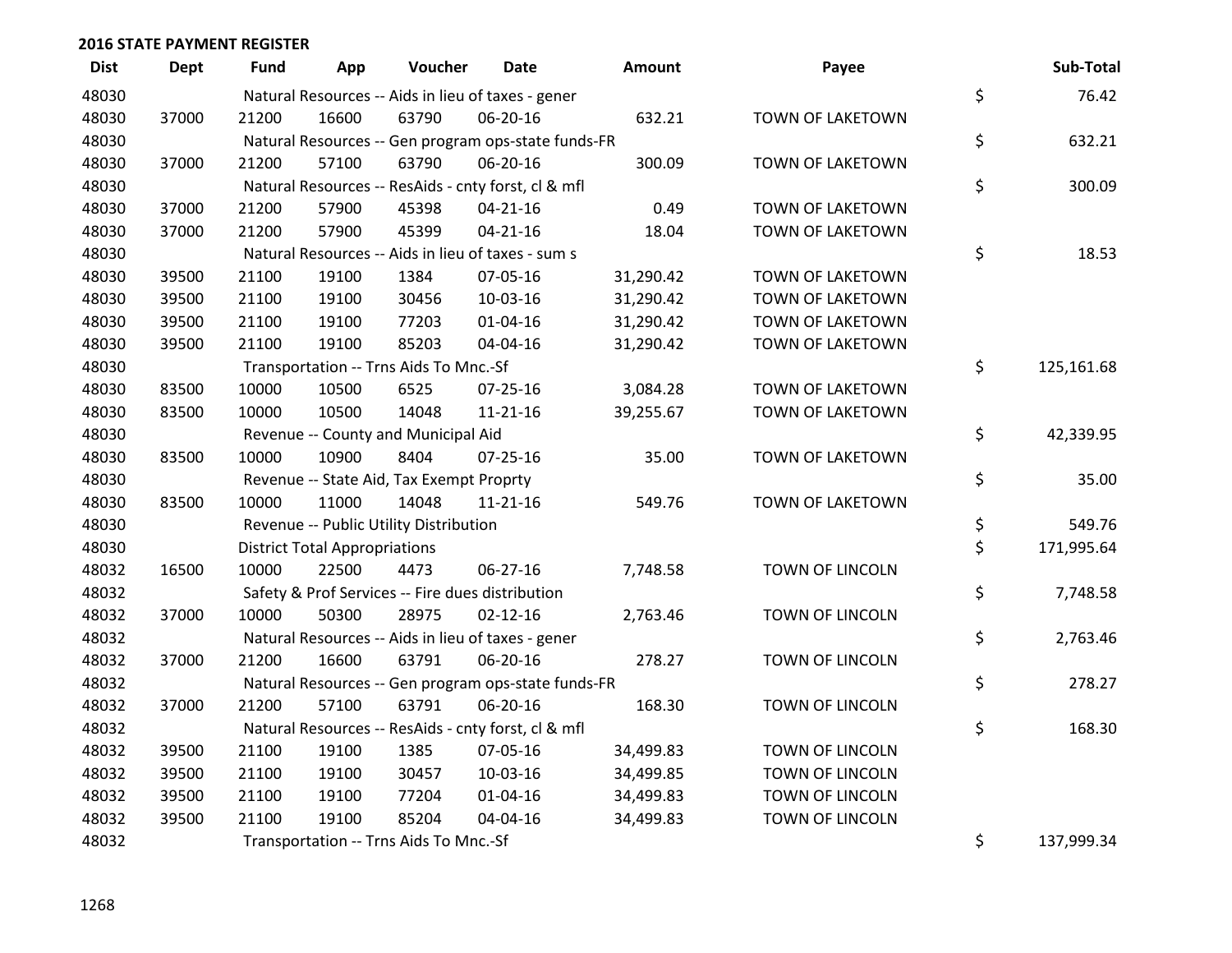| <b>Dist</b> | <b>Dept</b> | <b>Fund</b> | App                                  | Voucher                                  | <b>Date</b>                                         | Amount    | Payee                  | Sub-Total        |
|-------------|-------------|-------------|--------------------------------------|------------------------------------------|-----------------------------------------------------|-----------|------------------------|------------------|
| 48032       | 83500       | 10000       | 10500                                | 6526                                     | 07-25-16                                            | 5,260.54  | <b>TOWN OF LINCOLN</b> |                  |
| 48032       | 83500       | 10000       | 10500                                | 14049                                    | $11 - 21 - 16$                                      | 20,302.30 | TOWN OF LINCOLN        |                  |
| 48032       |             |             |                                      | Revenue -- County and Municipal Aid      |                                                     |           |                        | \$<br>25,562.84  |
| 48032       | 83500       | 10000       | 10900                                | 8405                                     | 07-25-16                                            | 37.00     | TOWN OF LINCOLN        |                  |
| 48032       |             |             |                                      | Revenue -- State Aid, Tax Exempt Proprty |                                                     |           |                        | \$<br>37.00      |
| 48032       | 83500       | 10000       | 11000                                | 14049                                    | $11 - 21 - 16$                                      | 9,861.98  | TOWN OF LINCOLN        |                  |
| 48032       |             |             |                                      | Revenue -- Public Utility Distribution   |                                                     |           |                        | \$<br>9,861.98   |
| 48032       |             |             | <b>District Total Appropriations</b> |                                          |                                                     |           |                        | \$<br>184,419.77 |
| 48034       | 16500       | 10000       | 22500                                | 4474                                     | 06-27-16                                            | 728.11    | <b>TOWN OF LORAIN</b>  |                  |
| 48034       |             |             |                                      |                                          | Safety & Prof Services -- Fire dues distribution    |           |                        | \$<br>728.11     |
| 48034       | 37000       | 10000       | 50300                                | 30645                                    | $02 - 17 - 16$                                      | 5,813.60  | <b>TOWN OF LORAIN</b>  |                  |
| 48034       | 37000       | 10000       | 50300                                | 30646                                    | $02 - 17 - 16$                                      | 3,316.74  | TOWN OF LORAIN         |                  |
| 48034       | 37000       | 10000       | 50300                                | 46006                                    | $04 - 21 - 16$                                      | 122.00    | TOWN OF LORAIN         |                  |
| 48034       | 37000       | 10000       | 50300                                | 46008                                    | $04 - 21 - 16$                                      | 97.39     | TOWN OF LORAIN         |                  |
| 48034       |             |             |                                      |                                          | Natural Resources -- Aids in lieu of taxes - gener  |           |                        | \$<br>9,349.73   |
| 48034       | 37000       | 21200       | 16600                                | 63792                                    | 06-20-16                                            | 1,127.15  | TOWN OF LORAIN         |                  |
| 48034       |             |             |                                      |                                          | Natural Resources -- Gen program ops-state funds-FR |           |                        | \$<br>1,127.15   |
| 48034       | 37000       | 21200       | 57100                                | 63792                                    | 06-20-16                                            | 1,635.29  | <b>TOWN OF LORAIN</b>  |                  |
| 48034       |             |             |                                      |                                          | Natural Resources -- ResAids - cnty forst, cl & mfl |           |                        | \$<br>1,635.29   |
| 48034       | 37000       | 21200       | 57900                                | 46005                                    | $04 - 21 - 16$                                      | 1,065.67  | TOWN OF LORAIN         |                  |
| 48034       | 37000       | 21200       | 57900                                | 46007                                    | $04 - 21 - 16$                                      | 448.48    | TOWN OF LORAIN         |                  |
| 48034       |             |             |                                      |                                          | Natural Resources -- Aids in lieu of taxes - sum s  |           |                        | \$<br>1,514.15   |
| 48034       | 37000       | 21200       | 58900                                | 102541                                   | 11-18-16                                            | 214.78    | TOWN OF LORAIN         |                  |
| 48034       |             |             |                                      |                                          | Natural Resources -- Resource aids - distribution o |           |                        | \$<br>214.78     |
| 48034       | 39500       | 21100       | 19100                                | 1386                                     | 07-05-16                                            | 15,949.61 | TOWN OF LORAIN         |                  |
| 48034       | 39500       | 21100       | 19100                                | 30458                                    | 10-03-16                                            | 15,949.62 | TOWN OF LORAIN         |                  |
| 48034       | 39500       | 21100       | 19100                                | 77205                                    | $01 - 04 - 16$                                      | 15,949.61 | TOWN OF LORAIN         |                  |
| 48034       | 39500       | 21100       | 19100                                | 85205                                    | 04-04-16                                            | 15,949.61 | TOWN OF LORAIN         |                  |
| 48034       |             |             |                                      | Transportation -- Trns Aids To Mnc.-Sf   |                                                     |           |                        | \$<br>63,798.45  |
| 48034       | 83500       | 10000       | 10500                                | 6527                                     | 07-25-16                                            | 3,033.64  | TOWN OF LORAIN         |                  |
| 48034       | 83500       | 10000       | 10500                                | 14050                                    | 11-21-16                                            | 17,014.31 | TOWN OF LORAIN         |                  |
| 48034       |             |             |                                      | Revenue -- County and Municipal Aid      |                                                     |           |                        | \$<br>20,047.95  |
| 48034       | 83500       | 10000       | 11000                                | 14050                                    | $11 - 21 - 16$                                      | 183.28    | TOWN OF LORAIN         |                  |
| 48034       |             |             |                                      | Revenue -- Public Utility Distribution   |                                                     |           |                        | \$<br>183.28     |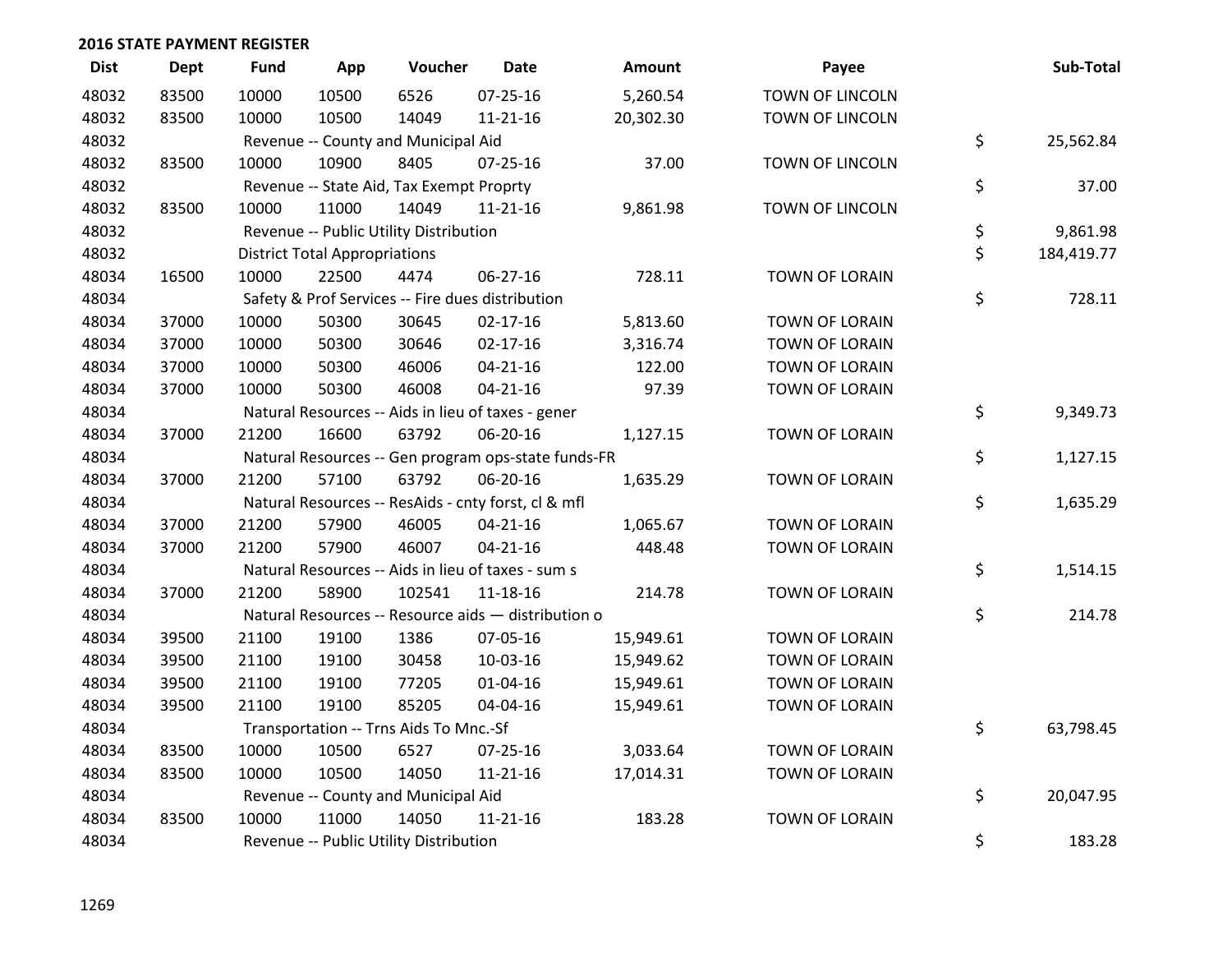| <b>Dist</b> | <b>Dept</b> | <b>Fund</b> | App                                  | Voucher                                  | <b>Date</b>                                         | Amount     | Payee                   | Sub-Total        |
|-------------|-------------|-------------|--------------------------------------|------------------------------------------|-----------------------------------------------------|------------|-------------------------|------------------|
| 48034       |             |             | <b>District Total Appropriations</b> |                                          |                                                     |            |                         | \$<br>98,598.89  |
| 48036       | 16500       | 10000       | 22500                                | 4475                                     | 06-27-16                                            | 2,274.17   | <b>TOWN OF LUCK</b>     |                  |
| 48036       |             |             |                                      |                                          | Safety & Prof Services -- Fire dues distribution    |            |                         | \$<br>2,274.17   |
| 48036       | 37000       | 10000       | 50300                                | 30781                                    | $02 - 17 - 16$                                      | 59,532.82  | <b>TOWN OF LUCK</b>     |                  |
| 48036       | 37000       | 10000       | 50300                                | 30782                                    | $02 - 17 - 16$                                      | 19,416.99  | <b>TOWN OF LUCK</b>     |                  |
| 48036       | 37000       | 10000       | 50300                                | 46515                                    | $04 - 21 - 16$                                      | 24.30      | <b>TOWN OF LUCK</b>     |                  |
| 48036       |             |             |                                      |                                          | Natural Resources -- Aids in lieu of taxes - gener  |            |                         | \$<br>78,974.11  |
| 48036       | 37000       | 21200       | 16600                                | 63793                                    | 06-20-16                                            | 627.75     | <b>TOWN OF LUCK</b>     |                  |
| 48036       |             |             |                                      |                                          | Natural Resources -- Gen program ops-state funds-FR |            |                         | \$<br>627.75     |
| 48036       | 37000       | 21200       | 57100                                | 63793                                    | 06-20-16                                            | 590.89     | <b>TOWN OF LUCK</b>     |                  |
| 48036       |             |             |                                      |                                          | Natural Resources -- ResAids - cnty forst, cl & mfl |            |                         | \$<br>590.89     |
| 48036       | 37000       | 21200       | 57900                                | 46516                                    | $04 - 21 - 16$                                      | 15.00      | <b>TOWN OF LUCK</b>     |                  |
| 48036       |             |             |                                      |                                          | Natural Resources -- Aids in lieu of taxes - sum s  |            |                         | \$<br>15.00      |
| 48036       | 37000       | 21200       | 58900                                | 102542                                   | 11-18-16                                            | 3,746.97   | <b>TOWN OF LUCK</b>     |                  |
| 48036       |             |             |                                      |                                          | Natural Resources -- Resource aids - distribution o |            |                         | \$<br>3,746.97   |
| 48036       | 37000       | 21200       | 77900                                | 105245                                   | $11 - 16 - 16$                                      | 104,481.60 | <b>TOWN OF LUCK</b>     |                  |
| 48036       |             |             |                                      |                                          | Natural Resources -- Resource maint develop SP Frst |            |                         | \$<br>104,481.60 |
| 48036       | 39500       | 21100       | 19100                                | 1387                                     | 07-05-16                                            | 26,649.70  | <b>TOWN OF LUCK</b>     |                  |
| 48036       | 39500       | 21100       | 19100                                | 30459                                    | 10-03-16                                            | 26,649.72  | <b>TOWN OF LUCK</b>     |                  |
| 48036       | 39500       | 21100       | 19100                                | 77206                                    | $01 - 04 - 16$                                      | 26,649.70  | <b>TOWN OF LUCK</b>     |                  |
| 48036       | 39500       | 21100       | 19100                                | 85206                                    | 04-04-16                                            | 26,649.70  | <b>TOWN OF LUCK</b>     |                  |
| 48036       |             |             |                                      | Transportation -- Trns Aids To Mnc.-Sf   |                                                     |            |                         | \$<br>106,598.82 |
| 48036       | 83500       | 10000       | 10500                                | 6528                                     | $07 - 25 - 16$                                      | 8,857.39   | <b>TOWN OF LUCK</b>     |                  |
| 48036       | 83500       | 10000       | 10500                                | 14051                                    | $11 - 21 - 16$                                      | 48,698.88  | <b>TOWN OF LUCK</b>     |                  |
| 48036       |             |             |                                      | Revenue -- County and Municipal Aid      |                                                     |            |                         | \$<br>57,556.27  |
| 48036       | 83500       | 10000       | 10900                                | 8406                                     | $07 - 25 - 16$                                      | 47.00      | <b>TOWN OF LUCK</b>     |                  |
| 48036       |             |             |                                      | Revenue -- State Aid, Tax Exempt Proprty |                                                     |            |                         | \$<br>47.00      |
| 48036       | 83500       | 10000       | 11000                                | 14051                                    | $11 - 21 - 16$                                      | 1,601.59   | <b>TOWN OF LUCK</b>     |                  |
| 48036       |             |             |                                      | Revenue -- Public Utility Distribution   |                                                     |            |                         | \$<br>1,601.59   |
| 48036       |             |             | <b>District Total Appropriations</b> |                                          |                                                     |            |                         | \$<br>356,514.17 |
| 48038       | 16500       | 10000       | 22500                                | 4476                                     | 06-27-16                                            | 1,312.49   | TOWN OF MCKINLEY        |                  |
| 48038       |             |             |                                      |                                          | Safety & Prof Services -- Fire dues distribution    |            |                         | \$<br>1,312.49   |
| 48038       | 37000       | 10000       | 50300                                | 45588                                    | $04 - 21 - 16$                                      | 1.00       | <b>TOWN OF MCKINLEY</b> |                  |
| 48038       |             |             |                                      |                                          | Natural Resources -- Aids in lieu of taxes - gener  |            |                         | \$<br>1.00       |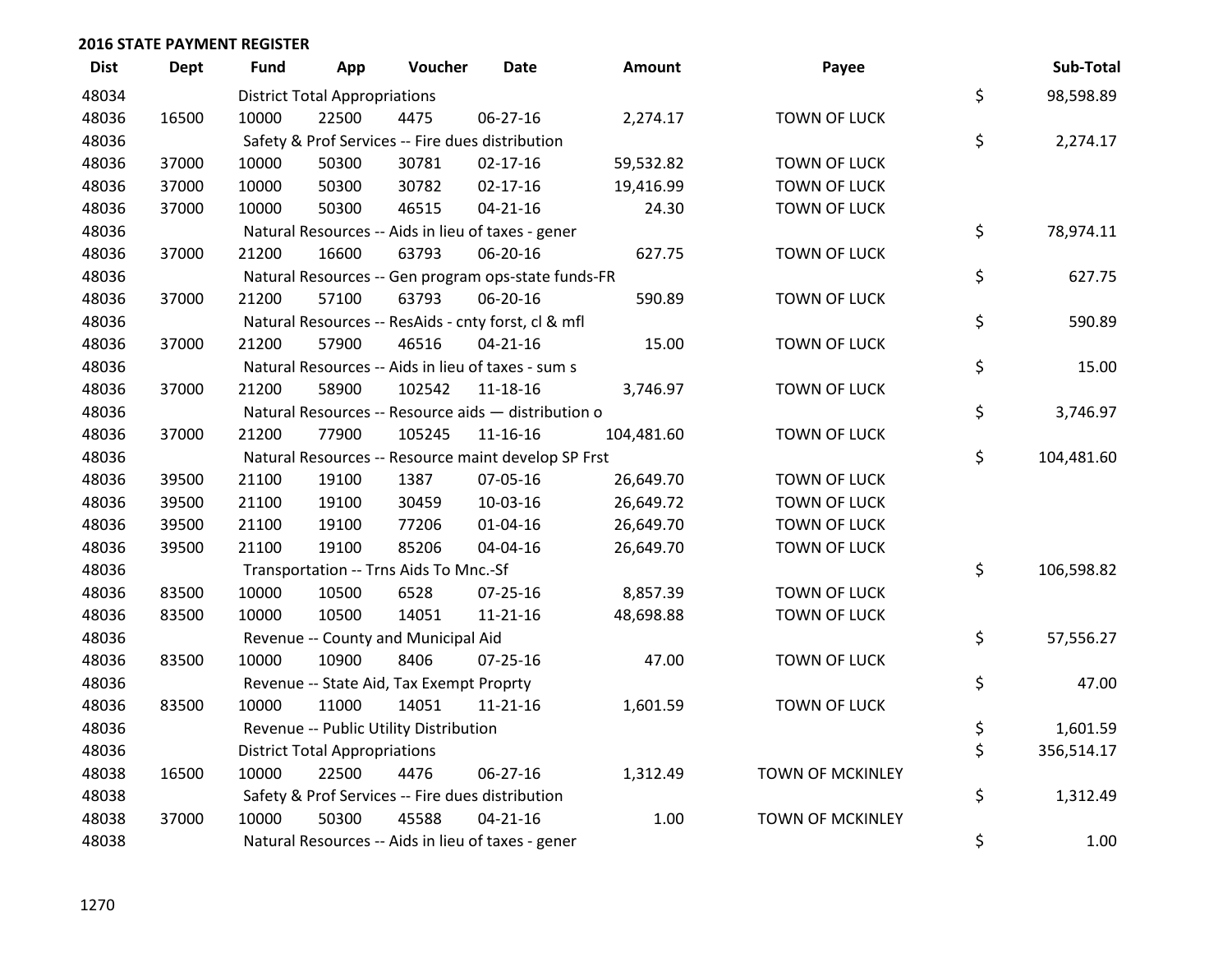| <b>Dist</b> | <b>Dept</b> | <b>Fund</b> | App                                  | Voucher                                             | <b>Date</b>    | <b>Amount</b> | Payee                   | Sub-Total        |
|-------------|-------------|-------------|--------------------------------------|-----------------------------------------------------|----------------|---------------|-------------------------|------------------|
| 48038       | 37000       | 21200       | 16600                                | 63794                                               | 06-20-16       | 2,353.50      | <b>TOWN OF MCKINLEY</b> |                  |
| 48038       |             |             |                                      | Natural Resources -- Gen program ops-state funds-FR |                |               |                         | \$<br>2,353.50   |
| 48038       | 37000       | 21200       | 57100                                | 63794                                               | 06-20-16       | 1,892.64      | <b>TOWN OF MCKINLEY</b> |                  |
| 48038       |             |             |                                      | Natural Resources -- ResAids - cnty forst, cl & mfl |                |               |                         | \$<br>1,892.64   |
| 48038       | 39500       | 21100       | 19100                                | 1388                                                | 07-05-16       | 20,329.96     | <b>TOWN OF MCKINLEY</b> |                  |
| 48038       | 39500       | 21100       | 19100                                | 30460                                               | 10-03-16       | 20,329.98     | TOWN OF MCKINLEY        |                  |
| 48038       | 39500       | 21100       | 19100                                | 77207                                               | $01 - 04 - 16$ | 20,329.96     | TOWN OF MCKINLEY        |                  |
| 48038       | 39500       | 21100       | 19100                                | 85207                                               | 04-04-16       | 20,329.96     | TOWN OF MCKINLEY        |                  |
| 48038       |             |             |                                      | Transportation -- Trns Aids To Mnc.-Sf              |                |               |                         | \$<br>81,319.86  |
| 48038       | 83500       | 10000       | 10500                                | 6529                                                | $07 - 25 - 16$ | 2,662.70      | <b>TOWN OF MCKINLEY</b> |                  |
| 48038       | 83500       | 10000       | 10500                                | 14052                                               | $11 - 21 - 16$ | 15,088.62     | <b>TOWN OF MCKINLEY</b> |                  |
| 48038       |             |             |                                      | Revenue -- County and Municipal Aid                 |                |               |                         | \$<br>17,751.32  |
| 48038       |             |             | <b>District Total Appropriations</b> |                                                     |                |               |                         | \$<br>104,630.81 |
| 48040       | 16500       | 10000       | 22500                                | 4477                                                | 06-27-16       | 8,104.54      | TOWN OF MILLTOWN        |                  |
| 48040       |             |             |                                      | Safety & Prof Services -- Fire dues distribution    |                |               |                         | \$<br>8,104.54   |
| 48040       | 37000       | 10000       | 50300                                | 45326                                               | $04 - 21 - 16$ | 43.43         | TOWN OF MILLTOWN        |                  |
| 48040       |             |             |                                      | Natural Resources -- Aids in lieu of taxes - gener  |                |               |                         | \$<br>43.43      |
| 48040       | 37000       | 21200       | 16600                                | 63795                                               | 06-20-16       | 675.35        | TOWN OF MILLTOWN        |                  |
| 48040       |             |             |                                      | Natural Resources -- Gen program ops-state funds-FR |                |               |                         | \$<br>675.35     |
| 48040       | 37000       | 21200       | 57100                                | 63795                                               | 06-20-16       | 391.26        | TOWN OF MILLTOWN        |                  |
| 48040       |             |             |                                      | Natural Resources -- ResAids - cnty forst, cl & mfl |                |               |                         | \$<br>391.26     |
| 48040       | 39500       | 21100       | 19100                                | 1389                                                | 07-05-16       | 34,890.69     | TOWN OF MILLTOWN        |                  |
| 48040       | 39500       | 21100       | 19100                                | 30461                                               | 10-03-16       | 34,890.69     | TOWN OF MILLTOWN        |                  |
| 48040       | 39500       | 21100       | 19100                                | 77208                                               | $01 - 04 - 16$ | 34,890.69     | TOWN OF MILLTOWN        |                  |
| 48040       | 39500       | 21100       | 19100                                | 85208                                               | 04-04-16       | 34,890.69     | TOWN OF MILLTOWN        |                  |
| 48040       |             |             |                                      | Transportation -- Trns Aids To Mnc.-Sf              |                |               |                         | \$<br>139,562.76 |
| 48040       | 83500       | 10000       | 10500                                | 6530                                                | $07 - 25 - 16$ | 1,930.03      | TOWN OF MILLTOWN        |                  |
| 48040       | 83500       | 10000       | 10500                                | 14053                                               | $11 - 21 - 16$ | 10,862.24     | TOWN OF MILLTOWN        |                  |
| 48040       |             |             |                                      | Revenue -- County and Municipal Aid                 |                |               |                         | \$<br>12,792.27  |
| 48040       | 83500       | 10000       | 10900                                | 8407                                                | $07 - 25 - 16$ | 3.00          | TOWN OF MILLTOWN        |                  |
| 48040       |             |             |                                      | Revenue -- State Aid, Tax Exempt Proprty            |                |               |                         | \$<br>3.00       |
| 48040       | 83500       | 10000       | 11000                                | 14053                                               | $11 - 21 - 16$ | 68.28         | TOWN OF MILLTOWN        |                  |
| 48040       |             |             |                                      | Revenue -- Public Utility Distribution              |                |               |                         | \$<br>68.28      |
| 48040       |             |             | <b>District Total Appropriations</b> |                                                     |                |               |                         | \$<br>161,640.89 |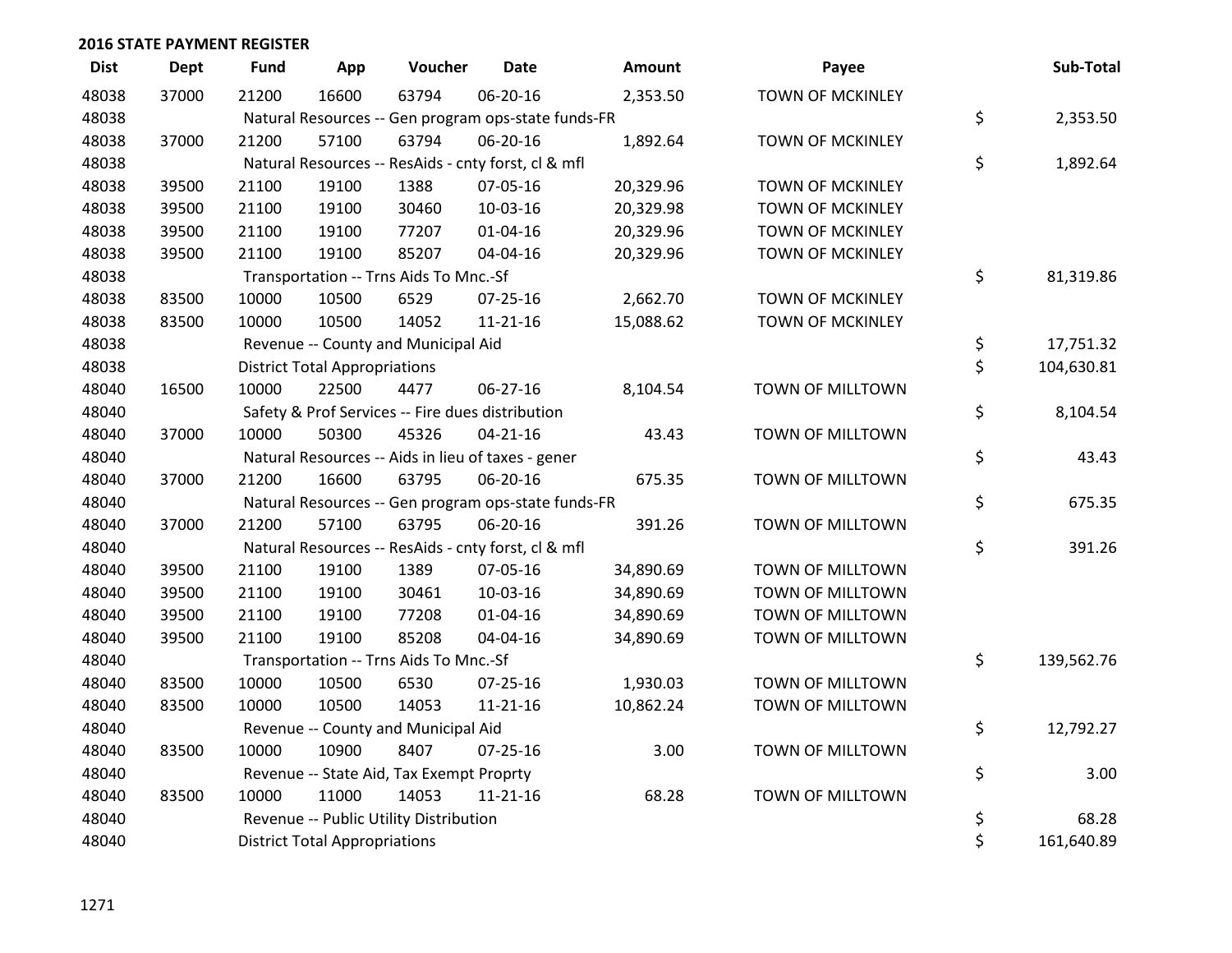| <b>Dist</b> | <b>Dept</b> | <b>Fund</b> | App                                  | Voucher                                             | <b>Date</b>    | <b>Amount</b> | Payee                     | Sub-Total        |
|-------------|-------------|-------------|--------------------------------------|-----------------------------------------------------|----------------|---------------|---------------------------|------------------|
| 48042       | 16500       | 10000       | 22500                                | 4478                                                | 06-27-16       | 10,214.93     | TOWN OF OSCEOLA           |                  |
| 48042       |             |             |                                      | Safety & Prof Services -- Fire dues distribution    |                |               |                           | \$<br>10,214.93  |
| 48042       | 37000       | 10000       | 50300                                | 30802                                               | $02 - 17 - 16$ | 3,012.98      | TOWN OF OSCEOLA           |                  |
| 48042       | 37000       | 10000       | 50300                                | 46582                                               | $04 - 21 - 16$ | 147.16        | TOWN OF OSCEOLA           |                  |
| 48042       | 37000       | 10000       | 50300                                | 46585                                               | $04 - 21 - 16$ | 375.27        | TOWN OF OSCEOLA           |                  |
| 48042       |             |             |                                      | Natural Resources -- Aids in lieu of taxes - gener  |                |               |                           | \$<br>3,535.41   |
| 48042       | 37000       | 21200       | 16600                                | 63796                                               | $06 - 21 - 16$ | 677.89        | TOWN OF OSCEOLA           |                  |
| 48042       |             |             |                                      | Natural Resources -- Gen program ops-state funds-FR |                |               |                           | \$<br>677.89     |
| 48042       | 37000       | 21200       | 57100                                | 63796                                               | 06-21-16       | 339.21        | TOWN OF OSCEOLA           |                  |
| 48042       |             |             |                                      | Natural Resources -- ResAids - cnty forst, cl & mfl |                |               |                           | \$<br>339.21     |
| 48042       | 37000       | 21200       | 57900                                | 46583                                               | $04 - 21 - 16$ | 316.32        | TOWN OF OSCEOLA           |                  |
| 48042       | 37000       | 21200       | 57900                                | 46584                                               | $04 - 21 - 16$ | 20.71         | TOWN OF OSCEOLA           |                  |
| 48042       |             |             |                                      | Natural Resources -- Aids in lieu of taxes - sum s  |                |               |                           | \$<br>337.03     |
| 48042       | 37000       | 21200       | 58900                                | 102543                                              | $11 - 18 - 16$ | 3,005.70      | TOWN OF OSCEOLA           |                  |
| 48042       |             |             |                                      | Natural Resources -- Resource aids - distribution o |                |               |                           | \$<br>3,005.70   |
| 48042       | 39500       | 21100       | 19100                                | 1390                                                | 07-05-16       | 34,808.11     | TOWN OF OSCEOLA           |                  |
| 48042       | 39500       | 21100       | 19100                                | 30462                                               | 10-03-16       | 34,808.13     | TOWN OF OSCEOLA           |                  |
| 48042       | 39500       | 21100       | 19100                                | 77209                                               | $01 - 04 - 16$ | 34,808.11     | TOWN OF OSCEOLA           |                  |
| 48042       | 39500       | 21100       | 19100                                | 85209                                               | 04-04-16       | 34,808.11     | TOWN OF OSCEOLA           |                  |
| 48042       |             |             |                                      | Transportation -- Trns Aids To Mnc.-Sf              |                |               |                           | \$<br>139,232.46 |
| 48042       | 83500       | 10000       | 10500                                | 6531                                                | $07 - 25 - 16$ | 5,429.83      | TOWN OF OSCEOLA           |                  |
| 48042       | 83500       | 10000       | 10500                                | 14054                                               | $11 - 21 - 16$ | 20,626.70     | TOWN OF OSCEOLA           |                  |
| 48042       |             |             |                                      | Revenue -- County and Municipal Aid                 |                |               |                           | \$<br>26,056.53  |
| 48042       | 83500       | 10000       | 10900                                | 8408                                                | $07 - 25 - 16$ | 71.00         | TOWN OF OSCEOLA           |                  |
| 48042       |             |             |                                      | Revenue -- State Aid, Tax Exempt Proprty            |                |               |                           | \$<br>71.00      |
| 48042       | 83500       | 10000       | 11000                                | 14054                                               | $11 - 21 - 16$ | 10,533.63     | TOWN OF OSCEOLA           |                  |
| 48042       |             |             |                                      | Revenue -- Public Utility Distribution              |                |               |                           | \$<br>10,533.63  |
| 48042       | 83500       | 10000       | 50100                                | 2630                                                | $01-29-16$     | 124.26        | TOWN OF OSCEOLA           |                  |
| 48042       |             |             |                                      | Revenue -- Payments for municipal svcs              |                |               |                           | \$<br>124.26     |
| 48042       | 83500       | 52100       | 36300                                | 3229                                                | 03-29-16       | 214.56        | TOWN OF OSCEOLA           |                  |
| 48042       |             |             |                                      | Revenue -- Lottery & Gaming Credit                  |                |               |                           | \$<br>214.56     |
| 48042       |             |             | <b>District Total Appropriations</b> |                                                     |                |               |                           | \$<br>194,342.61 |
| 48044       | 16500       | 10000       | 22500                                | 4479                                                | 06-27-16       | 4,514.77      | TOWN OF SAINT CROIX FALLS |                  |
| 48044       |             |             |                                      | Safety & Prof Services -- Fire dues distribution    |                |               |                           | \$<br>4,514.77   |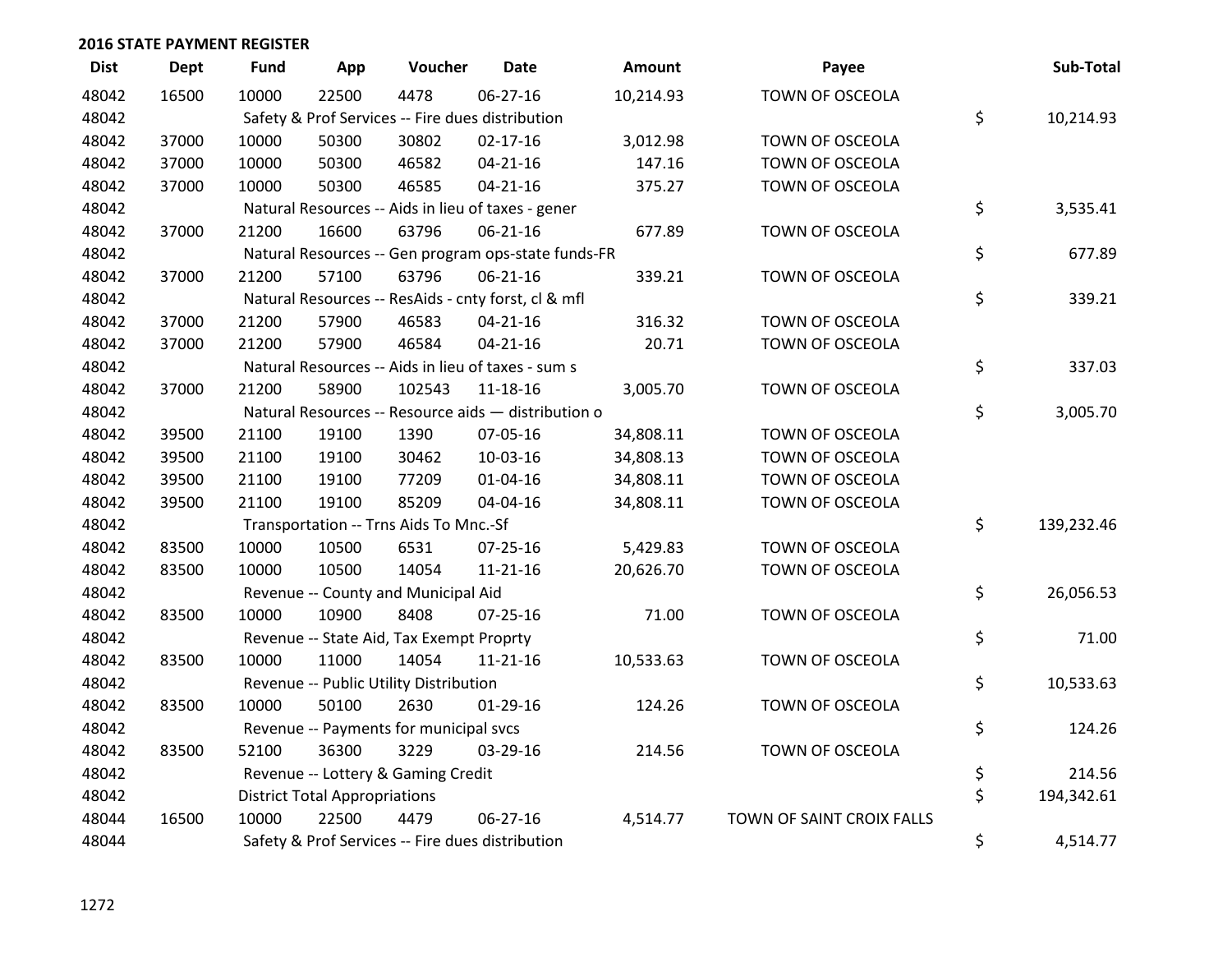| <b>Dist</b> | <b>Dept</b> | <b>Fund</b> | App                                  | Voucher                                             | <b>Date</b>    | <b>Amount</b> | Payee                     | Sub-Total        |
|-------------|-------------|-------------|--------------------------------------|-----------------------------------------------------|----------------|---------------|---------------------------|------------------|
| 48044       | 37000       | 10000       | 50300                                | 30820                                               | $02 - 17 - 16$ | 985.09        | TOWN OF SAINT CROIX FALLS |                  |
| 48044       | 37000       | 10000       | 50300                                | 46645                                               | $04 - 21 - 16$ | 198.54        | TOWN OF SAINT CROIX FALLS |                  |
| 48044       |             |             |                                      | Natural Resources -- Aids in lieu of taxes - gener  |                |               |                           | \$<br>1,183.63   |
| 48044       | 37000       | 21200       | 16600                                | 63797                                               | 06-20-16       | 213.66        | TOWN OF SAINT CROIX FALLS |                  |
| 48044       |             |             |                                      | Natural Resources -- Gen program ops-state funds-FR |                |               |                           | \$<br>213.66     |
| 48044       | 37000       | 21200       | 57100                                | 63797                                               | 06-20-16       | 113.67        | TOWN OF SAINT CROIX FALLS |                  |
| 48044       |             |             |                                      | Natural Resources -- ResAids - cnty forst, cl & mfl |                |               |                           | \$<br>113.67     |
| 48044       | 37000       | 21200       | 57900                                | 46646                                               | $04 - 21 - 16$ | 472.37        | TOWN OF SAINT CROIX FALLS |                  |
| 48044       |             |             |                                      | Natural Resources -- Aids in lieu of taxes - sum s  |                |               |                           | \$<br>472.37     |
| 48044       | 39500       | 21100       | 19100                                | 1391                                                | 07-05-16       | 22,449.39     | TOWN OF SAINT CROIX FALLS |                  |
| 48044       | 39500       | 21100       | 19100                                | 30463                                               | 10-03-16       | 22,449.39     | TOWN OF SAINT CROIX FALLS |                  |
| 48044       | 39500       | 21100       | 19100                                | 77210                                               | $01 - 04 - 16$ | 22,449.39     | TOWN OF SAINT CROIX FALLS |                  |
| 48044       | 39500       | 21100       | 19100                                | 85210                                               | 04-04-16       | 22,449.39     | TOWN OF SAINT CROIX FALLS |                  |
| 48044       |             |             |                                      | Transportation -- Trns Aids To Mnc.-Sf              |                |               |                           | \$<br>89,797.56  |
| 48044       | 83500       | 10000       | 10500                                | 6532                                                | 07-25-16       | 2,217.18      | TOWN OF SAINT CROIX FALLS |                  |
| 48044       | 83500       | 10000       | 10500                                | 14055                                               | $11 - 21 - 16$ | 12,544.43     | TOWN OF SAINT CROIX FALLS |                  |
| 48044       |             |             |                                      | Revenue -- County and Municipal Aid                 |                |               |                           | \$<br>14,761.61  |
| 48044       | 83500       | 10000       | 10900                                | 8409                                                | $07 - 25 - 16$ | 160.00        | TOWN OF SAINT CROIX FALLS |                  |
| 48044       |             |             |                                      | Revenue -- State Aid, Tax Exempt Proprty            |                |               |                           | \$<br>160.00     |
| 48044       | 83500       | 10000       | 11000                                | 14055                                               | $11 - 21 - 16$ | 6.63          | TOWN OF SAINT CROIX FALLS |                  |
| 48044       |             |             |                                      | Revenue -- Public Utility Distribution              |                |               |                           | \$<br>6.63       |
| 48044       | 83500       | 10000       | 50100                                | 2631                                                | $01-29-16$     | 249.17        | TOWN OF SAINT CROIX FALLS |                  |
| 48044       |             |             |                                      | Revenue -- Payments for municipal svcs              |                |               |                           | \$<br>249.17     |
| 48044       |             |             | <b>District Total Appropriations</b> |                                                     |                |               |                           | \$<br>111,473.07 |
| 48046       | 16500       | 10000       | 22500                                | 4480                                                | 06-27-16       | 1,863.88      | TOWN OF STERLING          |                  |
| 48046       |             |             |                                      | Safety & Prof Services -- Fire dues distribution    |                |               |                           | \$<br>1,863.88   |
| 48046       | 37000       | 10000       | 50300                                | 30905                                               | $02 - 17 - 16$ | 27,757.06     | TOWN OF STERLING          |                  |
| 48046       | 37000       | 10000       | 50300                                | 30906                                               | $02 - 17 - 16$ | 950.67        | <b>TOWN OF STERLING</b>   |                  |
| 48046       | 37000       | 10000       | 50300                                | 46914                                               | $04 - 21 - 16$ | 4.00          | <b>TOWN OF STERLING</b>   |                  |
| 48046       |             |             |                                      | Natural Resources -- Aids in lieu of taxes - gener  |                |               |                           | \$<br>28,711.73  |
| 48046       | 37000       | 21200       | 16600                                | 63798                                               | 06-20-16       | 1,066.76      | TOWN OF STERLING          |                  |
| 48046       |             |             |                                      | Natural Resources -- Gen program ops-state funds-FR |                |               |                           | \$<br>1,066.76   |
| 48046       | 37000       | 21200       | 57100                                | 63798                                               | 06-20-16       | 3,700.51      | <b>TOWN OF STERLING</b>   |                  |
| 48046       |             |             |                                      | Natural Resources -- ResAids - cnty forst, cl & mfl |                |               |                           | \$<br>3,700.51   |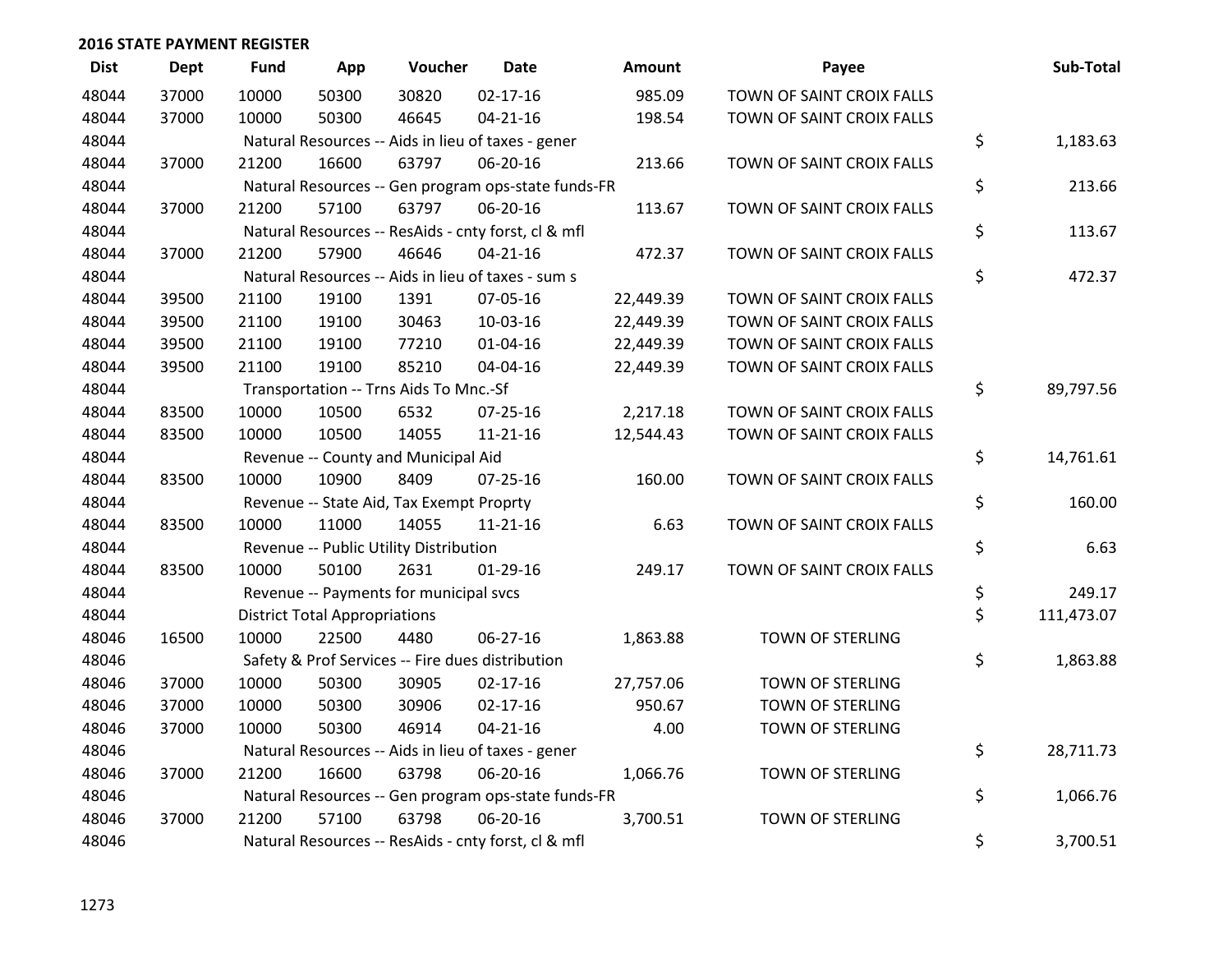| <b>Dist</b> | <b>Dept</b> | <b>Fund</b> | App                                  | Voucher                                             | <b>Date</b>    | Amount    | Payee                   | Sub-Total        |
|-------------|-------------|-------------|--------------------------------------|-----------------------------------------------------|----------------|-----------|-------------------------|------------------|
| 48046       | 37000       | 21200       | 57900                                | 46912                                               | $04 - 21 - 16$ | 3,122.74  | TOWN OF STERLING        |                  |
| 48046       | 37000       | 21200       | 57900                                | 46913                                               | $04 - 21 - 16$ | 0.40      | <b>TOWN OF STERLING</b> |                  |
| 48046       |             |             |                                      | Natural Resources -- Aids in lieu of taxes - sum s  |                |           |                         | \$<br>3,123.14   |
| 48046       | 37000       | 21200       | 58900                                | 102544                                              | 11-18-16       | 157.83    | <b>TOWN OF STERLING</b> |                  |
| 48046       |             |             |                                      | Natural Resources -- Resource aids - distribution o |                |           |                         | \$<br>157.83     |
| 48046       | 39500       | 21100       | 19100                                | 1392                                                | 07-05-16       | 47,276.94 | TOWN OF STERLING        |                  |
| 48046       | 39500       | 21100       | 19100                                | 30464                                               | 10-03-16       | 47,276.94 | <b>TOWN OF STERLING</b> |                  |
| 48046       | 39500       | 21100       | 19100                                | 77211                                               | $01 - 04 - 16$ | 47,276.94 | <b>TOWN OF STERLING</b> |                  |
| 48046       | 39500       | 21100       | 19100                                | 85211                                               | 04-04-16       | 47,276.94 | TOWN OF STERLING        |                  |
| 48046       |             |             |                                      | Transportation -- Trns Aids To Mnc.-Sf              |                |           |                         | \$<br>189,107.76 |
| 48046       | 83500       | 10000       | 10500                                | 6533                                                | 07-25-16       | 3,919.80  | TOWN OF STERLING        |                  |
| 48046       | 83500       | 10000       | 10500                                | 14056                                               | $11 - 21 - 16$ | 22,212.20 | TOWN OF STERLING        |                  |
| 48046       |             |             |                                      | Revenue -- County and Municipal Aid                 |                |           |                         | \$<br>26,132.00  |
| 48046       | 83500       | 10000       | 10900                                | 8410                                                | $07 - 25 - 16$ | 20.00     | TOWN OF STERLING        |                  |
| 48046       |             |             |                                      | Revenue -- State Aid, Tax Exempt Proprty            |                |           |                         | \$<br>20.00      |
| 48046       | 83500       | 10000       | 50100                                | 2632                                                | $01-29-16$     | 133.74    | TOWN OF STERLING        |                  |
| 48046       |             |             |                                      | Revenue -- Payments for municipal svcs              |                |           |                         | \$<br>133.74     |
| 48046       |             |             | <b>District Total Appropriations</b> |                                                     |                |           |                         | \$<br>254,017.35 |
| 48048       | 16500       | 10000       | 22500                                | 4481                                                | 06-27-16       | 2,094.14  | TOWN OF WEST SWEDEN     |                  |
| 48048       |             |             |                                      | Safety & Prof Services -- Fire dues distribution    |                |           |                         | \$<br>2,094.14   |
| 48048       | 37000       | 10000       | 50300                                | 46737                                               | $04 - 21 - 16$ | 22.53     | TOWN OF WEST SWEDEN     |                  |
| 48048       |             |             |                                      | Natural Resources -- Aids in lieu of taxes - gener  |                |           |                         | \$<br>22.53      |
| 48048       | 37000       | 21200       | 16600                                | 63799                                               | 06-20-16       | 580.50    | TOWN OF WEST SWEDEN     |                  |
| 48048       |             |             |                                      | Natural Resources -- Gen program ops-state funds-FR |                |           |                         | \$<br>580.50     |
| 48048       | 37000       | 21200       | 57100                                | 63799                                               | 06-20-16       | 274.85    | TOWN OF WEST SWEDEN     |                  |
| 48048       |             |             |                                      | Natural Resources -- ResAids - cnty forst, cl & mfl |                |           |                         | \$<br>274.85     |
| 48048       | 37000       | 21200       | 57900                                | 46738                                               | $04 - 21 - 16$ | 4.71      | TOWN OF WEST SWEDEN     |                  |
| 48048       |             |             |                                      | Natural Resources -- Aids in lieu of taxes - sum s  |                |           |                         | \$<br>4.71       |
| 48048       | 39500       | 21100       | 17400                                | 52148                                               | $11 - 16 - 16$ | 5,801.50  | TOWN OF WEST SWEDEN     |                  |
| 48048       |             |             |                                      | Transportation -- Disastr Damag Aid Sf              |                |           |                         | \$<br>5,801.50   |
| 48048       | 39500       | 21100       | 19100                                | 1393                                                | 07-05-16       | 28,857.21 | TOWN OF WEST SWEDEN     |                  |
| 48048       | 39500       | 21100       | 19100                                | 30465                                               | 10-03-16       | 28,857.21 | TOWN OF WEST SWEDEN     |                  |
| 48048       | 39500       | 21100       | 19100                                | 77212                                               | $01 - 04 - 16$ | 28,857.21 | TOWN OF WEST SWEDEN     |                  |
| 48048       | 39500       | 21100       | 19100                                | 85212                                               | 04-04-16       | 28,857.21 | TOWN OF WEST SWEDEN     |                  |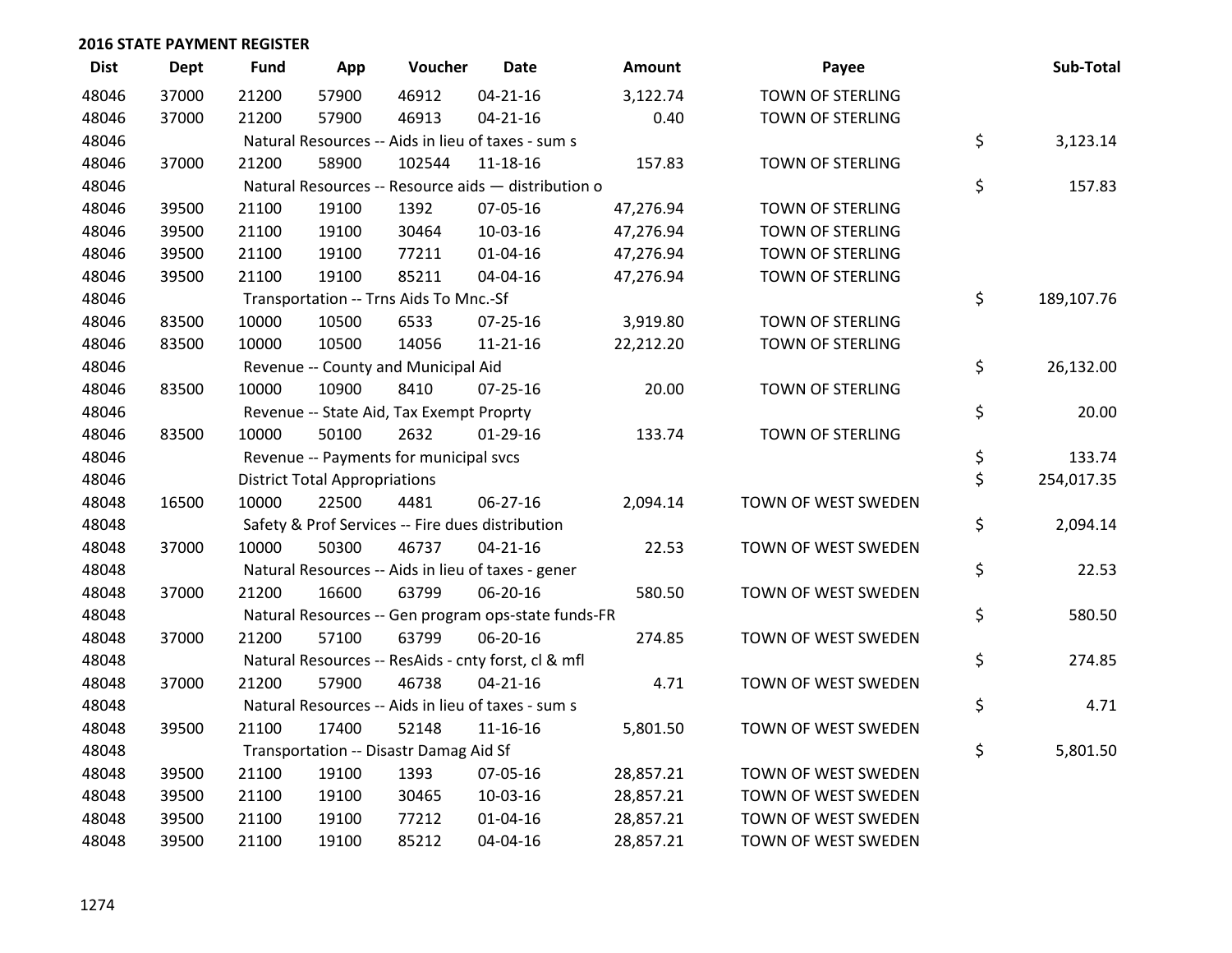| <b>Dist</b> | Dept  | Fund  | App                                  | Voucher                                  | <b>Date</b>                                        | Amount    | Payee                  | Sub-Total        |
|-------------|-------|-------|--------------------------------------|------------------------------------------|----------------------------------------------------|-----------|------------------------|------------------|
| 48048       |       |       |                                      | Transportation -- Trns Aids To Mnc.-Sf   |                                                    |           |                        | \$<br>115,428.84 |
| 48048       | 83500 | 10000 | 10500                                | 6534                                     | 07-25-16                                           | 6,214.34  | TOWN OF WEST SWEDEN    |                  |
| 48048       | 83500 | 10000 | 10500                                | 14057                                    | $11 - 21 - 16$                                     | 35,052.73 | TOWN OF WEST SWEDEN    |                  |
| 48048       |       |       |                                      | Revenue -- County and Municipal Aid      |                                                    |           |                        | \$<br>41,267.07  |
| 48048       | 83500 | 10000 | 11000                                | 14057                                    | $11 - 21 - 16$                                     | 159.93    | TOWN OF WEST SWEDEN    |                  |
| 48048       |       |       |                                      | Revenue -- Public Utility Distribution   |                                                    |           |                        | \$<br>159.93     |
| 48048       |       |       | <b>District Total Appropriations</b> |                                          |                                                    |           |                        | \$<br>165,634.07 |
| 48106       | 16500 | 10000 | 22500                                | 4482                                     | 06-27-16                                           | 3,889.40  | VILLAGE OF BALSAM LAKE |                  |
| 48106       |       |       |                                      |                                          | Safety & Prof Services -- Fire dues distribution   |           |                        | \$<br>3,889.40   |
| 48106       | 37000 | 21200 | 38100                                | 37522                                    | 03-22-16                                           | 1,637.99  | VILLAGE OF BALSAM LAKE |                  |
| 48106       |       |       |                                      | Natural Resources -- GPO -federal funds  |                                                    |           |                        | \$<br>1,637.99   |
| 48106       | 37000 | 21200 | 55000                                | 37522                                    | 03-22-16                                           | 5,675.65  | VILLAGE OF BALSAM LAKE |                  |
| 48106       |       |       |                                      |                                          | Natural Resources -- Enf A - boating enforcement   |           |                        | \$<br>5,675.65   |
| 48106       | 37000 | 21200 | 57900                                | 46770                                    | $04 - 21 - 16$                                     | 138.12    | VILLAGE OF BALSAM LAKE |                  |
| 48106       |       |       |                                      |                                          | Natural Resources -- Aids in lieu of taxes - sum s |           |                        | \$<br>138.12     |
| 48106       | 39500 | 21100 | 19100                                | 1394                                     | 07-05-16                                           | 14,756.40 | VILLAGE OF BALSAM LAKE |                  |
| 48106       | 39500 | 21100 | 19100                                | 30466                                    | 10-03-16                                           | 14,756.40 | VILLAGE OF BALSAM LAKE |                  |
| 48106       |       |       |                                      | Transportation -- Trns Aids To Mnc.-Sf   |                                                    |           |                        | \$<br>29,512.80  |
| 48106       | 39500 | 21100 | 18500                                | 84688                                    | 06-16-16                                           | 1,106.00  | TREAS VIL BALSAM LAKE  |                  |
| 48106       |       |       |                                      | Transportation -- Hwy Sfty Loc Aid Ffd   |                                                    |           |                        | \$<br>1,106.00   |
| 48106       | 39500 | 21100 | 19100                                | 77213                                    | 01-04-16                                           | 14,756.40 | VILLAGE OF BALSAM LAKE |                  |
| 48106       | 39500 | 21100 | 19100                                | 85213                                    | 04-04-16                                           | 14,756.40 | VILLAGE OF BALSAM LAKE |                  |
| 48106       |       |       |                                      | Transportation -- Trns Aids To Mnc.-Sf   |                                                    |           |                        | \$<br>29,512.80  |
| 48106       | 45500 | 10000 | 23100                                | 17657                                    | $10-12-16$                                         | 480.00    | VILLAGE OF BALSAM LAKE |                  |
| 48106       |       |       |                                      | Justice -- Law enforcement train, local  |                                                    |           |                        | \$<br>480.00     |
| 48106       | 83500 | 10000 | 10500                                | 6535                                     | $07 - 25 - 16$                                     | 5,006.06  | VILLAGE OF BALSAM LAKE |                  |
| 48106       | 83500 | 10000 | 10500                                | 14058                                    | $11 - 21 - 16$                                     | 14,387.03 | VILLAGE OF BALSAM LAKE |                  |
| 48106       |       |       |                                      | Revenue -- County and Municipal Aid      |                                                    |           |                        | \$<br>19,393.09  |
| 48106       | 83500 | 10000 | 10900                                | 8411                                     | 07-25-16                                           | 371.00    | VILLAGE OF BALSAM LAKE |                  |
| 48106       | 83500 | 10000 | 10900                                | 9791                                     | $07 - 25 - 16$                                     | 1,133.00  | VILLAGE OF BALSAM LAKE |                  |
| 48106       |       |       |                                      | Revenue -- State Aid, Tax Exempt Proprty |                                                    |           |                        | \$<br>1,504.00   |
| 48106       | 83500 | 10000 | 11000                                | 14058                                    | $11 - 21 - 16$                                     | 5,167.95  | VILLAGE OF BALSAM LAKE |                  |
| 48106       |       |       |                                      | Revenue -- Public Utility Distribution   |                                                    |           |                        | \$<br>5,167.95   |
| 48106       | 83500 | 52100 | 36300                                | 3230                                     | 03-29-16                                           | 8,419.48  | VILLAGE OF BALSAM LAKE |                  |

| <b>mount</b> | Payee                  | Sub-Total        |
|--------------|------------------------|------------------|
|              |                        | \$<br>115,428.84 |
| ,214.34      | TOWN OF WEST SWEDEN    |                  |
| ,052.73      | TOWN OF WEST SWEDEN    |                  |
|              |                        | \$<br>41,267.07  |
| 159.93       | TOWN OF WEST SWEDEN    |                  |
|              |                        | \$<br>159.93     |
|              |                        | \$<br>165,634.07 |
| ,889.40      | VILLAGE OF BALSAM LAKE |                  |
|              |                        | \$<br>3,889.40   |
| ,637.99      | VILLAGE OF BALSAM LAKE |                  |
|              |                        | \$<br>1,637.99   |
| ,675.65      | VILLAGE OF BALSAM LAKE |                  |
|              |                        | \$<br>5,675.65   |
| 138.12       | VILLAGE OF BALSAM LAKE | \$<br>138.12     |
| ,756.40      | VILLAGE OF BALSAM LAKE |                  |
| ,756.40      | VILLAGE OF BALSAM LAKE |                  |
|              |                        | \$<br>29,512.80  |
| ,106.00      | TREAS VIL BALSAM LAKE  |                  |
|              |                        | \$<br>1,106.00   |
| ,756.40      | VILLAGE OF BALSAM LAKE |                  |
| ,756.40      | VILLAGE OF BALSAM LAKE |                  |
|              |                        | \$<br>29,512.80  |
| 480.00       | VILLAGE OF BALSAM LAKE |                  |
|              |                        | \$<br>480.00     |
| ,006.06      | VILLAGE OF BALSAM LAKE |                  |
| ,387.03      | VILLAGE OF BALSAM LAKE |                  |
|              |                        | \$<br>19,393.09  |
| 371.00       | VILLAGE OF BALSAM LAKE |                  |
| ,133.00      | VILLAGE OF BALSAM LAKE |                  |
|              |                        | \$<br>1,504.00   |
| ,167.95      | VILLAGE OF BALSAM LAKE |                  |
|              |                        | \$<br>5,167.95   |
| ,419.48      | VILLAGE OF BALSAM LAKE |                  |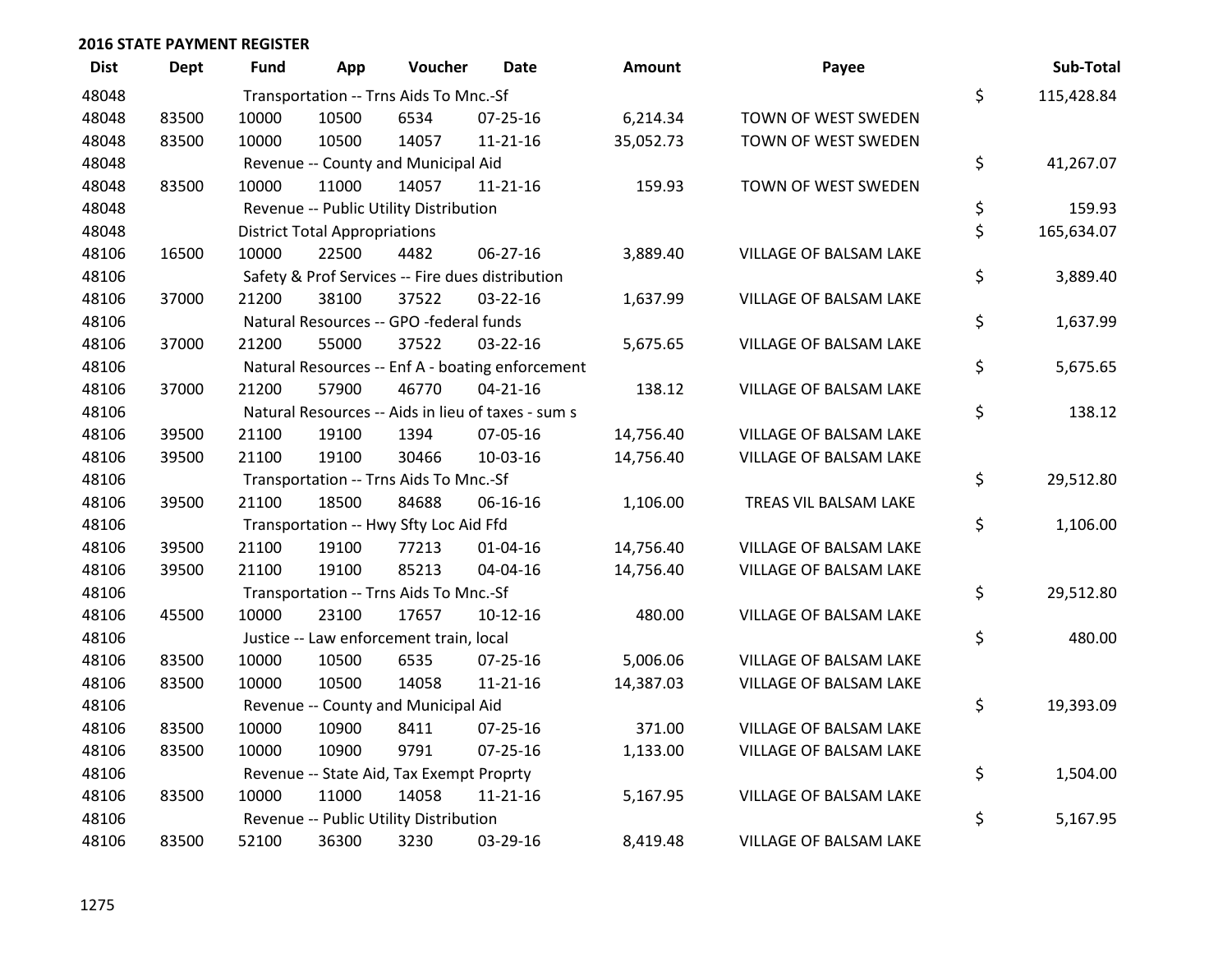| <b>Dist</b> | <b>Dept</b> | Fund  | App                                  | Voucher                                  | <b>Date</b>                                        | <b>Amount</b> | Payee                      | Sub-Total        |
|-------------|-------------|-------|--------------------------------------|------------------------------------------|----------------------------------------------------|---------------|----------------------------|------------------|
| 48106       |             |       |                                      | Revenue -- Lottery & Gaming Credit       |                                                    |               |                            | \$<br>8,419.48   |
| 48106       |             |       | <b>District Total Appropriations</b> |                                          |                                                    |               |                            | \$<br>106,437.28 |
| 48111       | 16500       | 10000 | 22500                                | 4483                                     | 06-27-16                                           | 1,362.37      | <b>VILLAGE OF CENTURIA</b> |                  |
| 48111       |             |       |                                      |                                          | Safety & Prof Services -- Fire dues distribution   |               |                            | \$<br>1,362.37   |
| 48111       | 37000       | 10000 | 50300                                | 46778                                    | $04 - 21 - 16$                                     | 10.48         | <b>VILLAGE OF CENTURIA</b> |                  |
| 48111       |             |       |                                      |                                          | Natural Resources -- Aids in lieu of taxes - gener |               |                            | \$<br>10.48      |
| 48111       | 39500       | 21100 | 19100                                | 1395                                     | 07-05-16                                           | 11,533.52     | <b>VILLAGE OF CENTURIA</b> |                  |
| 48111       | 39500       | 21100 | 19100                                | 30467                                    | 10-03-16                                           | 11,533.53     | <b>VILLAGE OF CENTURIA</b> |                  |
| 48111       | 39500       | 21100 | 19100                                | 77214                                    | 01-04-16                                           | 11,533.52     | <b>VILLAGE OF CENTURIA</b> |                  |
| 48111       | 39500       | 21100 | 19100                                | 85214                                    | 04-04-16                                           | 11,533.52     | VILLAGE OF CENTURIA        |                  |
| 48111       |             |       |                                      | Transportation -- Trns Aids To Mnc.-Sf   |                                                    |               |                            | \$<br>46,134.09  |
| 48111       | 45500       | 10000 | 23100                                | 18532                                    | 10-31-16                                           | 160.00        | <b>VILLAGE OF CENTURIA</b> |                  |
| 48111       |             |       |                                      | Justice -- Law enforcement train, local  |                                                    |               |                            | \$<br>160.00     |
| 48111       | 83500       | 10000 | 10500                                | 6536                                     | $07 - 25 - 16$                                     | 48,088.86     | <b>VILLAGE OF CENTURIA</b> |                  |
| 48111       | 83500       | 10000 | 10500                                | 14059                                    | $11 - 21 - 16$                                     | 227,439.74    | <b>VILLAGE OF CENTURIA</b> |                  |
| 48111       |             |       |                                      | Revenue -- County and Municipal Aid      |                                                    |               |                            | \$<br>275,528.60 |
| 48111       | 83500       | 10000 | 10900                                | 8412                                     | $07 - 25 - 16$                                     | 403.00        | <b>VILLAGE OF CENTURIA</b> |                  |
| 48111       | 83500       | 10000 | 10900                                | 9792                                     | $07 - 25 - 16$                                     | 687.00        | <b>VILLAGE OF CENTURIA</b> |                  |
| 48111       |             |       |                                      | Revenue -- State Aid, Tax Exempt Proprty |                                                    |               |                            | \$<br>1,090.00   |
| 48111       | 83500       | 10000 | 11000                                | 14059                                    | $11 - 21 - 16$                                     | 14,117.84     | <b>VILLAGE OF CENTURIA</b> |                  |
| 48111       |             |       |                                      | Revenue -- Public Utility Distribution   |                                                    |               |                            | \$<br>14,117.84  |
| 48111       | 83500       | 52100 | 36300                                | 3231                                     | 03-29-16                                           | 2,360.63      | <b>VILLAGE OF CENTURIA</b> |                  |
| 48111       |             |       |                                      | Revenue -- Lottery & Gaming Credit       |                                                    |               |                            | \$<br>2,360.63   |
| 48111       |             |       | <b>District Total Appropriations</b> |                                          |                                                    |               |                            | \$<br>340,764.01 |
| 48112       | 16500       | 10000 | 22500                                | 4484                                     | 06-27-16                                           | 899.08        | <b>VILLAGE OF CLAYTON</b>  |                  |
| 48112       |             |       |                                      |                                          | Safety & Prof Services -- Fire dues distribution   |               |                            | \$<br>899.08     |
| 48112       | 39500       | 21100 | 19100                                | 1396                                     | 07-05-16                                           | 6,537.74      | <b>VILLAGE OF CLAYTON</b>  |                  |
| 48112       | 39500       | 21100 | 19100                                | 30468                                    | 10-03-16                                           | 6,537.75      | <b>VILLAGE OF CLAYTON</b>  |                  |
| 48112       | 39500       | 21100 | 19100                                | 77215                                    | 01-04-16                                           | 6,537.74      | <b>VILLAGE OF CLAYTON</b>  |                  |
| 48112       | 39500       | 21100 | 19100                                | 85215                                    | 04-04-16                                           | 6,537.74      | <b>VILLAGE OF CLAYTON</b>  |                  |
| 48112       |             |       |                                      | Transportation -- Trns Aids To Mnc.-Sf   |                                                    |               |                            | \$<br>26,150.97  |
| 48112       | 83500       | 10000 | 10500                                | 6537                                     | $07 - 25 - 16$                                     | 22,788.39     | <b>VILLAGE OF CLAYTON</b>  |                  |
| 48112       | 83500       | 10000 | 10500                                | 14060                                    | 11-21-16                                           | 108,229.68    | <b>VILLAGE OF CLAYTON</b>  |                  |
| 48112       |             |       |                                      | Revenue -- County and Municipal Aid      |                                                    |               |                            | \$<br>131,018.07 |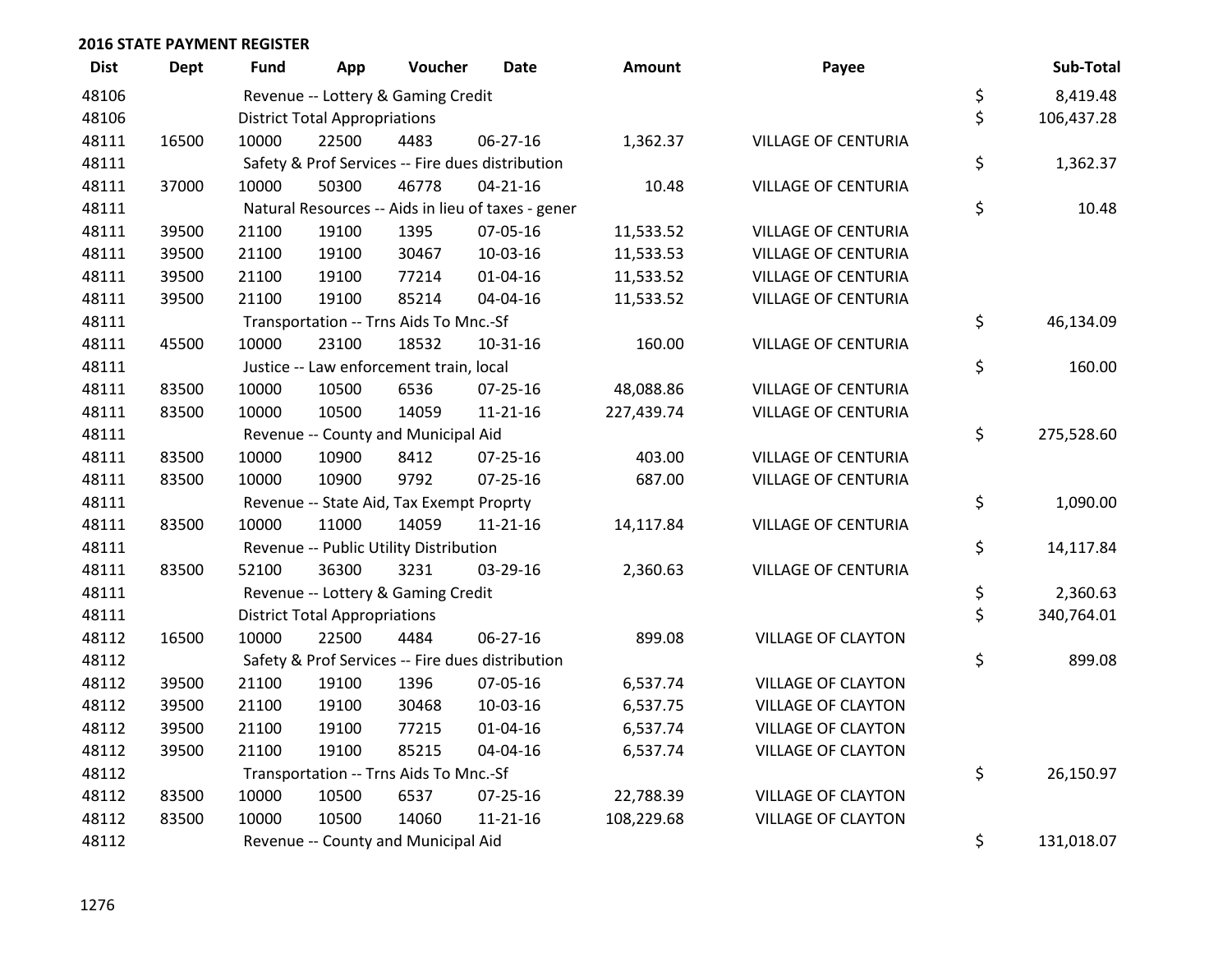| <b>Dist</b> | <b>Dept</b> | <b>Fund</b> | App                                  | Voucher                                  | <b>Date</b>                                       | Amount     | Payee                        | Sub-Total        |
|-------------|-------------|-------------|--------------------------------------|------------------------------------------|---------------------------------------------------|------------|------------------------------|------------------|
| 48112       | 83500       | 10000       | 10900                                | 8413                                     | 07-25-16                                          | 224.00     | <b>VILLAGE OF CLAYTON</b>    |                  |
| 48112       | 83500       | 10000       | 10900                                | 9793                                     | $07 - 25 - 16$                                    | 42.00      | <b>VILLAGE OF CLAYTON</b>    |                  |
| 48112       |             |             |                                      | Revenue -- State Aid, Tax Exempt Proprty |                                                   |            |                              | \$<br>266.00     |
| 48112       | 83500       | 52100       | 36300                                | 3232                                     | 03-29-16                                          | 1,108.68   | <b>VILLAGE OF CLAYTON</b>    |                  |
| 48112       |             |             |                                      | Revenue -- Lottery & Gaming Credit       |                                                   |            |                              | \$<br>1,108.68   |
| 48112       |             |             | <b>District Total Appropriations</b> |                                          |                                                   |            |                              | \$<br>159,442.80 |
| 48113       | 16500       | 10000       | 22500                                | 4485                                     | 06-27-16                                          | 1,734.84   | VILLAGE OF CLEAR LAKE        |                  |
| 48113       |             |             |                                      |                                          | Safety & Prof Services -- Fire dues distribution  |            |                              | \$<br>1,734.84   |
| 48113       | 39500       | 21100       | 19100                                | 1397                                     | 07-05-16                                          | 16,617.70  | <b>VILLAGE OF CLEAR LAKE</b> |                  |
| 48113       | 39500       | 21100       | 19100                                | 30469                                    | 10-03-16                                          | 16,617.72  | VILLAGE OF CLEAR LAKE        |                  |
| 48113       |             |             |                                      | Transportation -- Trns Aids To Mnc.-Sf   |                                                   |            |                              | \$<br>33,235.42  |
| 48113       | 39500       | 21100       | 18500                                | 73048                                    | 02-08-16                                          | 4,000.00   | CLEAR LAKE POLICE DEPT       |                  |
| 48113       | 39500       | 21100       | 18500                                | 80663                                    | 05-02-16                                          | 4,000.00   | CLEAR LAKE POLICE DEPT       |                  |
| 48113       | 39500       | 21100       | 18500                                | 80995                                    | 05-05-16                                          | 954.00     | TREAS VIL CLEAR LAKE         |                  |
| 48113       | 39500       | 21100       | 18500                                | 83487                                    | 06-03-16                                          | 702.00     | TREAS VIL CLEAR LAKE         |                  |
| 48113       | 39500       | 21100       | 18500                                | 83487                                    | 06-03-16                                          | 864.00     | TREAS VIL CLEAR LAKE         |                  |
| 48113       |             |             |                                      | Transportation -- Hwy Sfty Loc Aid Ffd   |                                                   |            |                              | \$<br>10,520.00  |
| 48113       | 39500       | 21100       | 19100                                | 77216                                    | $01 - 04 - 16$                                    | 16,617.70  | VILLAGE OF CLEAR LAKE        |                  |
| 48113       | 39500       | 21100       | 19100                                | 85216                                    | 04-04-16                                          | 16,617.70  | VILLAGE OF CLEAR LAKE        |                  |
| 48113       |             |             |                                      | Transportation -- Trns Aids To Mnc.-Sf   |                                                   |            |                              | \$<br>33,235.40  |
| 48113       | 43500       | 10000       | 11900                                | 72320                                    | 09-02-16                                          | 5,344.87   | <b>VILLAGE OF CLEAR LAKE</b> |                  |
| 48113       |             |             |                                      |                                          | Health Services -- Emergency medical services, ai |            |                              | \$<br>5,344.87   |
| 48113       | 45500       | 10000       | 23100                                | 8675                                     | 04-14-16                                          | 800.00     | VILLAGE OF CLEAR LAKE        |                  |
| 48113       |             |             |                                      | Justice -- Law enforcement train, local  |                                                   |            |                              | \$<br>800.00     |
| 48113       | 83500       | 10000       | 10500                                | 6538                                     | 07-25-16                                          | 55,650.43  | VILLAGE OF CLEAR LAKE        |                  |
| 48113       | 83500       | 10000       | 10500                                | 14061                                    | $11 - 21 - 16$                                    | 275,663.45 | VILLAGE OF CLEAR LAKE        |                  |
| 48113       |             |             |                                      | Revenue -- County and Municipal Aid      |                                                   |            |                              | \$<br>331,313.88 |
| 48113       | 83500       | 10000       | 10900                                | 8414                                     | 07-25-16                                          | 1,810.00   | VILLAGE OF CLEAR LAKE        |                  |
| 48113       | 83500       | 10000       | 10900                                | 9794                                     | $07 - 25 - 16$                                    | 229.00     | VILLAGE OF CLEAR LAKE        |                  |
| 48113       |             |             |                                      | Revenue -- State Aid, Tax Exempt Proprty |                                                   |            |                              | \$<br>2,039.00   |
| 48113       | 83500       | 10000       | 11000                                | 14061                                    | $11 - 21 - 16$                                    | 764.25     | <b>VILLAGE OF CLEAR LAKE</b> |                  |
| 48113       |             |             |                                      | Revenue -- Public Utility Distribution   |                                                   |            |                              | \$<br>764.25     |
| 48113       | 83500       | 52100       | 36300                                | 3233                                     | 03-29-16                                          | 3,462.28   | <b>VILLAGE OF CLEAR LAKE</b> |                  |
| 48113       |             |             |                                      | Revenue -- Lottery & Gaming Credit       |                                                   |            |                              | \$<br>3,462.28   |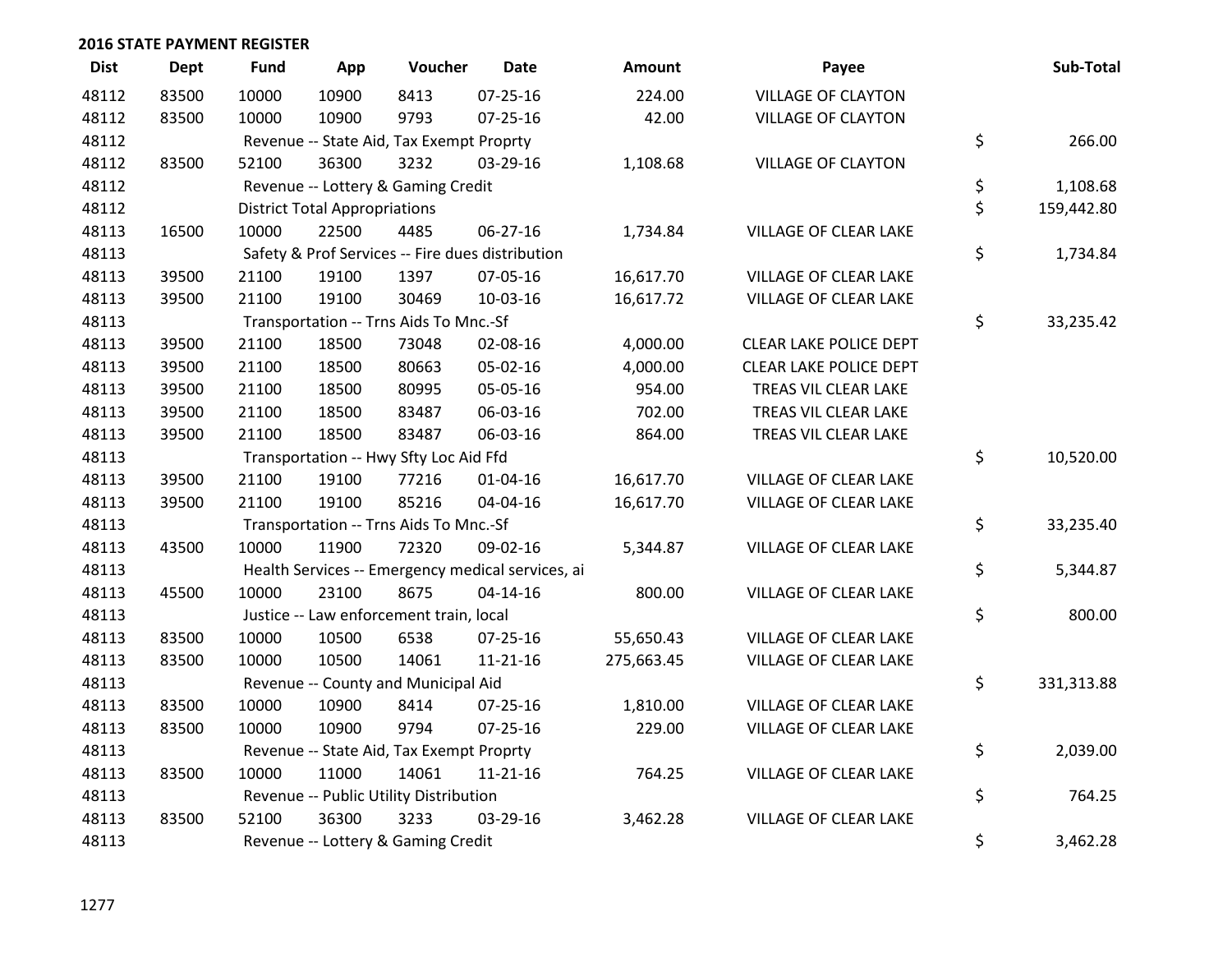| <b>Dist</b> | <b>Dept</b> | <b>Fund</b> | App                                  | Voucher                                   | <b>Date</b>                                        | <b>Amount</b> | Payee                      | Sub-Total        |
|-------------|-------------|-------------|--------------------------------------|-------------------------------------------|----------------------------------------------------|---------------|----------------------------|------------------|
| 48113       |             |             | <b>District Total Appropriations</b> |                                           |                                                    |               |                            | \$<br>422,449.94 |
| 48116       | 16500       | 10000       | 22500                                | 4486                                      | 06-27-16                                           | 2,064.82      | <b>VILLAGE OF DRESSER</b>  |                  |
| 48116       |             |             |                                      |                                           | Safety & Prof Services -- Fire dues distribution   |               |                            | \$<br>2,064.82   |
| 48116       | 39500       | 21100       | 19100                                | 1398                                      | 07-05-16                                           | 11,542.52     | <b>VILLAGE OF DRESSER</b>  |                  |
| 48116       | 39500       | 21100       | 19100                                | 30470                                     | 10-03-16                                           | 11,542.52     | <b>VILLAGE OF DRESSER</b>  |                  |
| 48116       | 39500       | 21100       | 19100                                | 77217                                     | $01 - 04 - 16$                                     | 11,542.52     | <b>VILLAGE OF DRESSER</b>  |                  |
| 48116       | 39500       | 21100       | 19100                                | 85217                                     | 04-04-16                                           | 11,542.52     | <b>VILLAGE OF DRESSER</b>  |                  |
| 48116       |             |             |                                      | Transportation -- Trns Aids To Mnc.-Sf    |                                                    |               |                            | \$<br>46,170.08  |
| 48116       | 83500       | 10000       | 10500                                | 6539                                      | 07-25-16                                           | 30,866.83     | <b>VILLAGE OF DRESSER</b>  |                  |
| 48116       | 83500       | 10000       | 10500                                | 14062                                     | $11 - 21 - 16$                                     | 91,511.37     | <b>VILLAGE OF DRESSER</b>  |                  |
| 48116       |             |             |                                      | Revenue -- County and Municipal Aid       |                                                    |               |                            | \$<br>122,378.20 |
| 48116       | 83500       | 10000       | 10900                                | 8415                                      | $07 - 25 - 16$                                     | 6,620.00      | VILLAGE OF DRESSER         |                  |
| 48116       |             |             |                                      | Revenue -- State Aid, Tax Exempt Proprty  |                                                    |               |                            | \$<br>6,620.00   |
| 48116       | 83500       | 10000       | 11000                                | 14062                                     | $11 - 21 - 16$                                     | 3,686.02      | <b>VILLAGE OF DRESSER</b>  |                  |
| 48116       |             |             |                                      | Revenue -- Public Utility Distribution    |                                                    |               |                            | \$<br>3,686.02   |
| 48116       | 83500       | 52100       | 36300                                | 3234                                      | 03-29-16                                           | 829.10        | <b>VILLAGE OF DRESSER</b>  |                  |
| 48116       |             |             |                                      | Revenue -- Lottery & Gaming Credit        |                                                    |               |                            | \$<br>829.10     |
| 48116       |             |             | <b>District Total Appropriations</b> |                                           |                                                    |               |                            | \$<br>181,748.22 |
| 48126       | 16500       | 10000       | 22500                                | 4487                                      | $06 - 27 - 16$                                     | 2,293.36      | FREDERIC, VILLAGE OF       |                  |
| 48126       |             |             |                                      |                                           | Safety & Prof Services -- Fire dues distribution   |               |                            | \$<br>2,293.36   |
| 48126       | 37000       | 10000       | 50300                                | 46784                                     | $04 - 21 - 16$                                     | 14.39         | FREDERIC, VILLAGE OF       |                  |
| 48126       |             |             |                                      |                                           | Natural Resources -- Aids in lieu of taxes - gener |               |                            | \$<br>14.39      |
| 48126       | 37000       | 21200       | 66300                                | 39676                                     | 03-29-16                                           | 691.16        | FREDERIC, VILLAGE OF       |                  |
| 48126       |             |             |                                      | Natural Resources -- EA - lake protection |                                                    |               |                            | \$<br>691.16     |
| 48126       | 39500       | 21100       | 18500                                | 60637                                     | 12-13-16                                           | 4,409.00      | FREDERIC, VILLAGE OF       |                  |
| 48126       |             |             |                                      | Transportation -- Hwy Sfty Loc Aid Ffd    |                                                    |               |                            | \$<br>4,409.00   |
| 48126       | 39500       | 21100       | 19100                                | 1399                                      | 07-05-16                                           | 17,282.19     | FREDERIC, VILLAGE OF       |                  |
| 48126       | 39500       | 21100       | 19100                                | 30471                                     | 10-03-16                                           | 17,282.21     | FREDERIC, VILLAGE OF       |                  |
| 48126       | 39500       | 21100       | 19100                                | 77218                                     | 01-04-16                                           | 17,282.19     | <b>VILLAGE OF FREDERIC</b> |                  |
| 48126       | 39500       | 21100       | 19100                                | 85218                                     | 04-04-16                                           | 17,282.19     | <b>VILLAGE OF FREDERIC</b> |                  |
| 48126       |             |             |                                      | Transportation -- Trns Aids To Mnc.-Sf    |                                                    |               |                            | \$<br>69,128.78  |
| 48126       | 45500       | 10000       | 23100                                | 16892                                     | 09-22-16                                           | 320.00        | FREDERIC, VILLAGE OF       |                  |
| 48126       |             |             |                                      | Justice -- Law enforcement train, local   |                                                    |               |                            | \$<br>320.00     |
| 48126       | 83500       | 10000       | 10500                                | 6540                                      | 07-25-16                                           | 60,551.11     | FREDERIC, VILLAGE OF       |                  |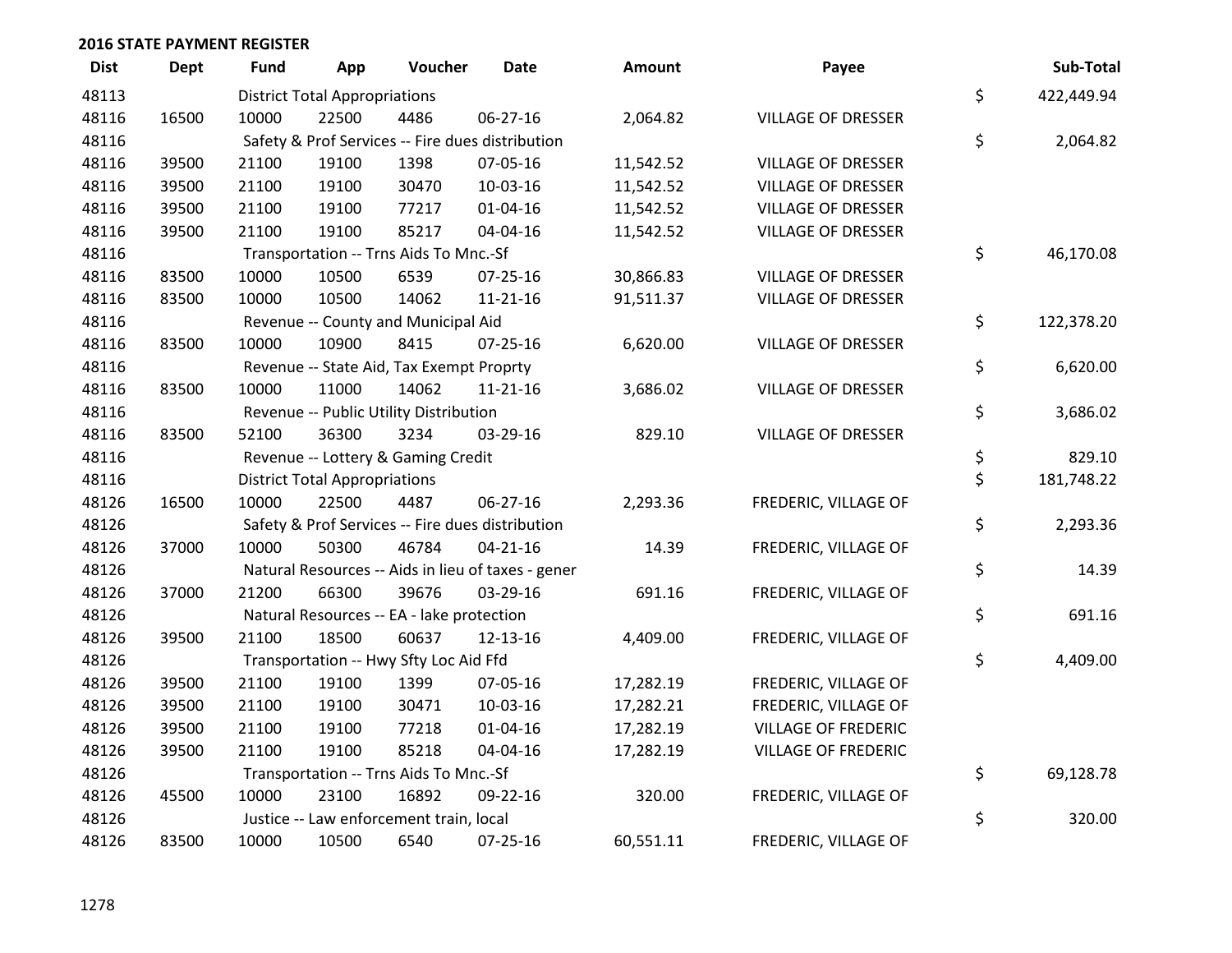| <b>Dist</b> | <b>Dept</b> | Fund  | App                                  | Voucher                                            | <b>Date</b>    | Amount     | Payee                  | Sub-Total        |
|-------------|-------------|-------|--------------------------------------|----------------------------------------------------|----------------|------------|------------------------|------------------|
| 48126       | 83500       | 10000 | 10500                                | 14063                                              | $11 - 21 - 16$ | 280,984.11 | FREDERIC, VILLAGE OF   |                  |
| 48126       |             |       |                                      | Revenue -- County and Municipal Aid                |                |            |                        | \$<br>341,535.22 |
| 48126       | 83500       | 10000 | 10900                                | 8416                                               | 07-25-16       | 887.00     | FREDERIC, VILLAGE OF   |                  |
| 48126       | 83500       | 10000 | 10900                                | 9795                                               | $07 - 25 - 16$ | 121.00     | FREDERIC, VILLAGE OF   |                  |
| 48126       |             |       |                                      | Revenue -- State Aid, Tax Exempt Proprty           |                |            |                        | \$<br>1,008.00   |
| 48126       | 83500       | 10000 | 11000                                | 14063                                              | $11 - 21 - 16$ | 19,284.33  | FREDERIC, VILLAGE OF   |                  |
| 48126       |             |       |                                      | Revenue -- Public Utility Distribution             |                |            |                        | \$<br>19,284.33  |
| 48126       | 83500       | 52100 | 36300                                | 3235                                               | 03-29-16       | 1,713.10   | FREDERIC, VILLAGE OF   |                  |
| 48126       |             |       |                                      | Revenue -- Lottery & Gaming Credit                 |                |            |                        | \$<br>1,713.10   |
| 48126       |             |       | <b>District Total Appropriations</b> |                                                    |                |            |                        | \$<br>440,397.34 |
| 48146       | 16500       | 10000 | 22500                                | 4488                                               | 06-27-16       | 2,681.64   | <b>VILLAGE OF LUCK</b> |                  |
| 48146       |             |       |                                      | Safety & Prof Services -- Fire dues distribution   |                |            |                        | \$<br>2,681.64   |
| 48146       | 37000       | 10000 | 50300                                | 46791                                              | $04 - 21 - 16$ | 7.92       | <b>VILLAGE OF LUCK</b> |                  |
| 48146       |             |       |                                      | Natural Resources -- Aids in lieu of taxes - gener |                |            |                        | \$<br>7.92       |
| 48146       | 39500       | 21100 | 19100                                | 1400                                               | 07-05-16       | 18,681.64  | <b>VILLAGE OF LUCK</b> |                  |
| 48146       | 39500       | 21100 | 19100                                | 30472                                              | 10-03-16       | 18,681.64  | <b>VILLAGE OF LUCK</b> |                  |
| 48146       | 39500       | 21100 | 19100                                | 77219                                              | $01 - 04 - 16$ | 18,681.64  | <b>VILLAGE OF LUCK</b> |                  |
| 48146       | 39500       | 21100 | 19100                                | 85219                                              | 04-04-16       | 18,681.64  | <b>VILLAGE OF LUCK</b> |                  |
| 48146       |             |       |                                      | Transportation -- Trns Aids To Mnc.-Sf             |                |            |                        | \$<br>74,726.56  |
| 48146       | 45500       | 10000 | 23100                                | 16174                                              | 09-07-16       | 480.00     | <b>VILLAGE OF LUCK</b> |                  |
| 48146       |             |       |                                      | Justice -- Law enforcement train, local            |                |            |                        | \$<br>480.00     |
| 48146       | 50500       | 10000 | 74300                                | 33525                                              | 11-02-16       | 50,000.00  | <b>VILLAGE OF LUCK</b> |                  |
| 48146       | 50500       | 10000 | 74300                                | 38244                                              | 12-23-16       | 425,000.00 | <b>VILLAGE OF LUCK</b> |                  |
| 48146       |             |       |                                      | Administration -- Federal aid, local assistance    |                |            |                        | \$<br>475,000.00 |
| 48146       | 83500       | 10000 | 10500                                | 6541                                               | $07 - 25 - 16$ | 43,881.78  | <b>VILLAGE OF LUCK</b> |                  |
| 48146       | 83500       | 10000 | 10500                                | 14064                                              | $11 - 21 - 16$ | 140,779.03 | <b>VILLAGE OF LUCK</b> |                  |
| 48146       |             |       |                                      | Revenue -- County and Municipal Aid                |                |            |                        | \$<br>184,660.81 |
| 48146       | 83500       | 10000 | 10900                                | 8417                                               | $07 - 25 - 16$ | 603.00     | <b>VILLAGE OF LUCK</b> |                  |
| 48146       | 83500       | 10000 | 10900                                | 9796                                               | $07 - 25 - 16$ | 527.00     | <b>VILLAGE OF LUCK</b> |                  |
| 48146       |             |       |                                      | Revenue -- State Aid, Tax Exempt Proprty           |                |            |                        | \$<br>1,130.00   |
| 48146       | 83500       | 10000 | 11000                                | 14064                                              | $11 - 21 - 16$ | 496.08     | <b>VILLAGE OF LUCK</b> |                  |
| 48146       |             |       |                                      | Revenue -- Public Utility Distribution             |                |            |                        | \$<br>496.08     |
| 48146       | 83500       | 52100 | 36300                                | 3236                                               | 03-29-16       | 1,892.38   | <b>VILLAGE OF LUCK</b> |                  |
| 48146       |             |       |                                      | Revenue -- Lottery & Gaming Credit                 |                |            |                        | \$<br>1,892.38   |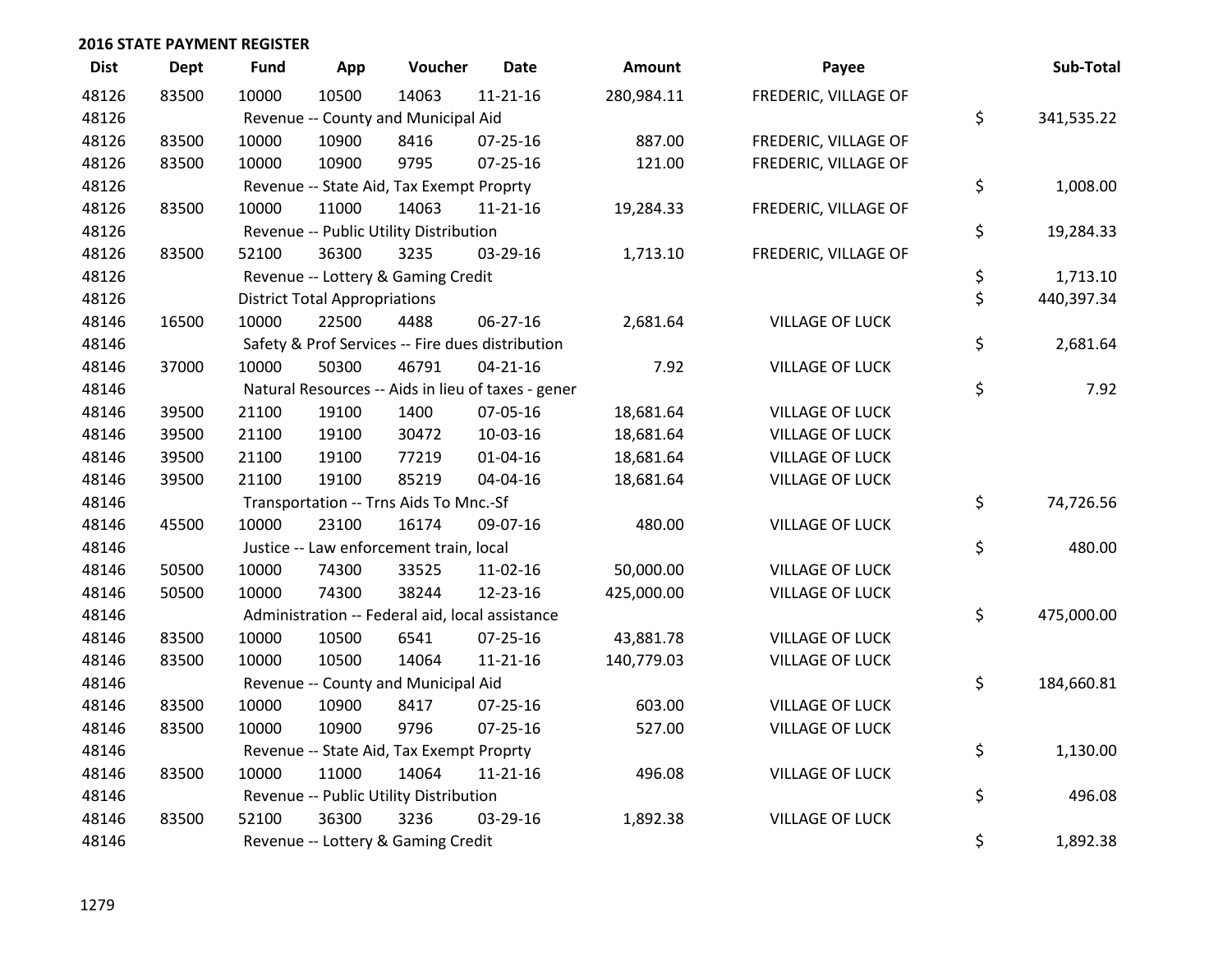| <b>Dist</b> | <b>Dept</b> | <b>Fund</b> | App                                  | Voucher                                          | <b>Date</b>                                        | <b>Amount</b> | Payee                      | Sub-Total        |
|-------------|-------------|-------------|--------------------------------------|--------------------------------------------------|----------------------------------------------------|---------------|----------------------------|------------------|
| 48146       |             |             | <b>District Total Appropriations</b> |                                                  |                                                    |               |                            | \$<br>741,075.39 |
| 48151       | 16500       | 10000       | 22500                                | 5228                                             | 07-07-16                                           | 1,724.87      | <b>VILLAGE OF MILLTOWN</b> |                  |
| 48151       |             |             |                                      | Safety & Prof Services -- Fire dues distribution |                                                    |               |                            | \$<br>1,724.87   |
| 48151       | 37000       | 10000       | 50300                                | 46792                                            | $04 - 21 - 16$                                     | 20.52         | VILLAGE OF MILLTOWN        |                  |
| 48151       |             |             |                                      |                                                  | Natural Resources -- Aids in lieu of taxes - gener |               |                            | \$<br>20.52      |
| 48151       | 39500       | 21100       | 19100                                | 1401                                             | 07-05-16                                           | 14,983.94     | <b>VILLAGE OF MILLTOWN</b> |                  |
| 48151       | 39500       | 21100       | 19100                                | 30473                                            | 10-03-16                                           | 14,983.97     | VILLAGE OF MILLTOWN        |                  |
| 48151       | 39500       | 21100       | 19100                                | 77220                                            | $01 - 04 - 16$                                     | 14,983.94     | <b>VILLAGE OF MILLTOWN</b> |                  |
| 48151       | 39500       | 21100       | 19100                                | 85220                                            | 04-04-16                                           | 14,983.94     | VILLAGE OF MILLTOWN        |                  |
| 48151       |             |             |                                      | Transportation -- Trns Aids To Mnc.-Sf           |                                                    |               |                            | \$<br>59,935.79  |
| 48151       | 45500       | 10000       | 23100                                | 20643                                            | 12-09-16                                           | 640.00        | VILLAGE OF MILLTOWN        |                  |
| 48151       |             |             |                                      | Justice -- Law enforcement train, local          |                                                    |               |                            | \$<br>640.00     |
| 48151       | 50500       | 10000       | 74300                                | 10683                                            | 03-02-16                                           | 22,518.00     | VILLAGE OF MILLTOWN        |                  |
| 48151       |             |             |                                      | Administration -- Federal aid, local assistance  |                                                    |               |                            | \$<br>22,518.00  |
| 48151       | 83500       | 10000       | 10500                                | 6542                                             | $07 - 25 - 16$                                     | 53,390.67     | <b>VILLAGE OF MILLTOWN</b> |                  |
| 48151       | 83500       | 10000       | 10500                                | 14065                                            | $11 - 21 - 16$                                     | 201,116.93    | VILLAGE OF MILLTOWN        |                  |
| 48151       |             |             |                                      | Revenue -- County and Municipal Aid              |                                                    |               |                            | \$<br>254,507.60 |
| 48151       | 83500       | 10000       | 10900                                | 8418                                             | $07 - 25 - 16$                                     | 624.00        | <b>VILLAGE OF MILLTOWN</b> |                  |
| 48151       | 83500       | 10000       | 10900                                | 9797                                             | $07 - 25 - 16$                                     | 302.00        | VILLAGE OF MILLTOWN        |                  |
| 48151       |             |             |                                      | Revenue -- State Aid, Tax Exempt Proprty         |                                                    |               |                            | \$<br>926.00     |
| 48151       | 83500       | 10000       | 11000                                | 14065                                            | 11-21-16                                           | 340.48        | VILLAGE OF MILLTOWN        |                  |
| 48151       |             |             |                                      | Revenue -- Public Utility Distribution           |                                                    |               |                            | \$<br>340.48     |
| 48151       |             |             | <b>District Total Appropriations</b> |                                                  |                                                    |               |                            | \$<br>340,613.26 |
| 48165       | 16500       | 10000       | 22500                                | 4489                                             | 06-27-16                                           | 6,734.51      | OSCEOLA, VILLAGE OF        |                  |
| 48165       |             |             |                                      | Safety & Prof Services -- Fire dues distribution |                                                    |               |                            | \$<br>6,734.51   |
| 48165       | 37000       | 10000       | 50300                                | 30862                                            | $02 - 17 - 16$                                     | 2,105.14      | OSCEOLA, VILLAGE OF        |                  |
| 48165       |             |             |                                      |                                                  | Natural Resources -- Aids in lieu of taxes - gener |               |                            | \$<br>2,105.14   |
| 48165       | 37000       | 10000       | 94100                                | 24857                                            | $01-28-16$                                         | 45,000.00     | OSCEOLA, VILLAGE OF        |                  |
| 48165       |             |             |                                      | Natural Resources -- GPO - federal funds         |                                                    |               |                            | \$<br>45,000.00  |
| 48165       | 37000       | 21200       | 58300                                | 51607                                            | $05 - 13 - 16$                                     | 1,734.01      | OSCEOLA, VILLAGE OF        |                  |
| 48165       |             |             |                                      | Natural Resources -- Rec & resource aids, fed    |                                                    |               |                            | \$<br>1,734.01   |
| 48165       | 37000       | 27400       | 65800                                | 102871                                           | 10-31-16                                           | 12,995.68     | OSCEOLA, VILLAGE OF        |                  |
| 48165       |             |             |                                      |                                                  | Natural Resources -- EA - urban nonpoint source    |               |                            | \$<br>12,995.68  |
| 48165       | 37000       | 36300       | <b>TA100</b>                         | 74844                                            | $07-14-16$                                         | 89,500.00     | OSCEOLA, VILLAGE OF        |                  |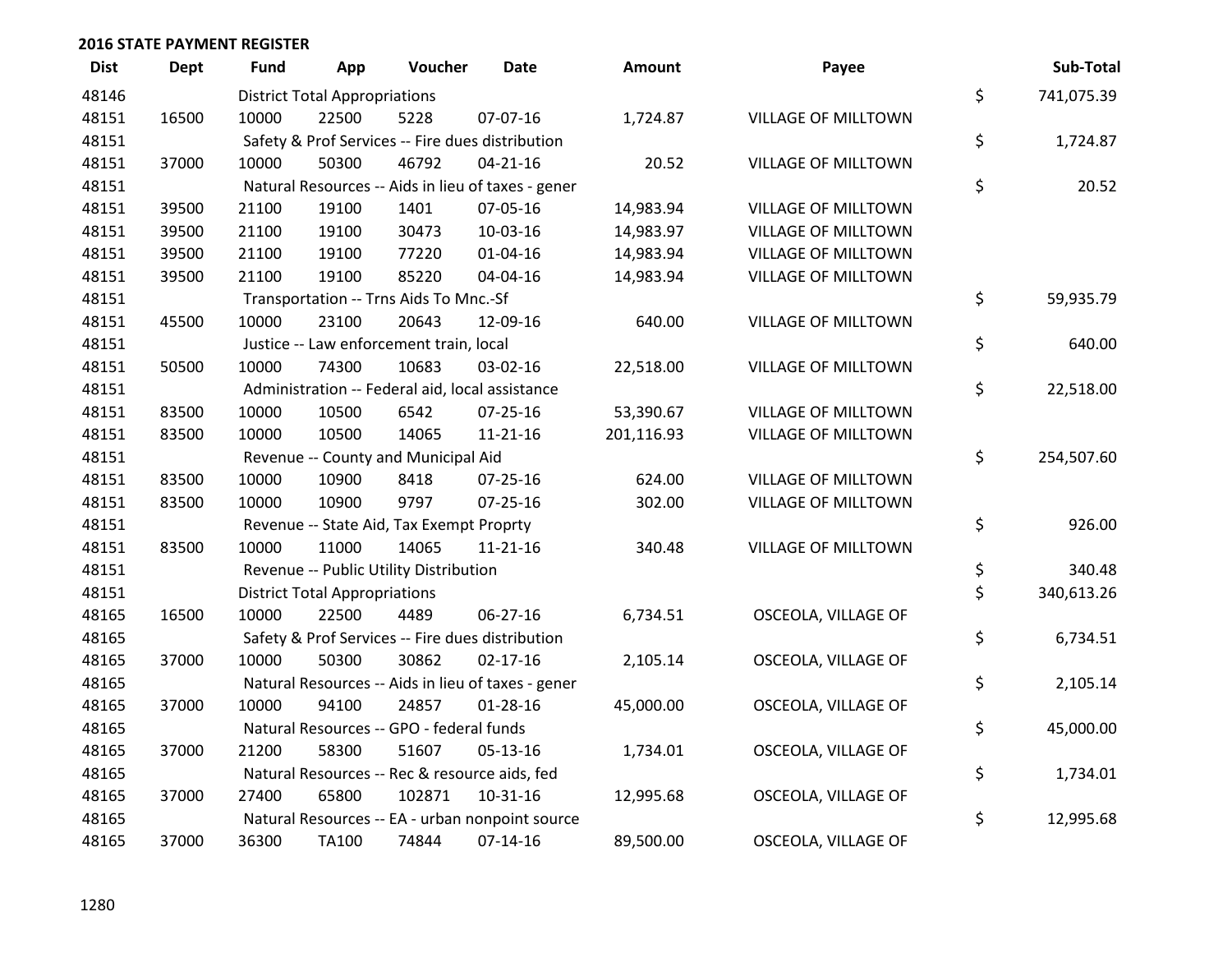| <b>Dist</b> | <b>Dept</b> | <b>Fund</b> | App                                  | Voucher                                           | Date           | <b>Amount</b> | Payee                     | Sub-Total        |
|-------------|-------------|-------------|--------------------------------------|---------------------------------------------------|----------------|---------------|---------------------------|------------------|
| 48165       |             |             |                                      | Natural Resources -- LAND ACQUISITION             |                |               |                           | \$<br>89,500.00  |
| 48165       | 39500       | 21100       | 18500                                | 58281                                             | 12-05-16       | 550.20        | OSCEOLA, VILLAGE OF       |                  |
| 48165       | 39500       | 21100       | 18500                                | 58320                                             | 12-05-16       | 456.36        | OSCEOLA, VILLAGE OF       |                  |
| 48165       | 39500       | 21100       | 18500                                | 58321                                             | 12-05-16       | 1,779.41      | OSCEOLA, VILLAGE OF       |                  |
| 48165       | 39500       | 21100       | 18500                                | 58322                                             | 12-05-16       | 5,122.63      | OSCEOLA, VILLAGE OF       |                  |
| 48165       | 39500       | 21100       | 18500                                | 58840                                             | 12-05-16       | 728.31        | OSCEOLA, VILLAGE OF       |                  |
| 48165       | 39500       | 21100       | 18500                                | 63883                                             | 12-22-16       | 985.53        | OSCEOLA, VILLAGE OF       |                  |
| 48165       |             |             |                                      | Transportation -- Hwy Sfty Loc Aid Ffd            |                |               |                           | \$<br>9,622.44   |
| 48165       | 39500       | 21100       | 19100                                | 1402                                              | 07-05-16       | 40,201.54     | OSCEOLA, VILLAGE OF       |                  |
| 48165       | 39500       | 21100       | 19100                                | 30474                                             | 10-03-16       | 40,201.55     | OSCEOLA, VILLAGE OF       |                  |
| 48165       |             |             |                                      | Transportation -- Trns Aids To Mnc.-Sf            |                |               |                           | \$<br>80,403.09  |
| 48165       | 39500       | 21100       | 18500                                | 76763                                             | 03-18-16       | 3,916.00      | TREAS VIL OSCEOLA         |                  |
| 48165       | 39500       | 21100       | 18500                                | 86263                                             | $07 - 01 - 16$ | 266.80        | TREAS VIL OSCEOLA         |                  |
| 48165       | 39500       | 21100       | 18500                                | 86263                                             | 07-01-16       | 1,456.86      | TREAS VIL OSCEOLA         |                  |
| 48165       |             |             |                                      | Transportation -- Hwy Sfty Loc Aid Ffd            |                |               |                           | \$<br>5,639.66   |
| 48165       | 39500       | 21100       | 19100                                | 77221                                             | 01-04-16       | 40,201.54     | VILLAGE OF OSCEOLA        |                  |
| 48165       | 39500       | 21100       | 19100                                | 85221                                             | 04-04-16       | 40,201.54     | <b>VILLAGE OF OSCEOLA</b> |                  |
| 48165       |             |             |                                      | Transportation -- Trns Aids To Mnc.-Sf            |                |               |                           | \$<br>80,403.08  |
| 48165       | 39500       | 21100       | 27800                                | 70559                                             | 01-06-16       | 13,448.49     | TREAS VIL OSCEOLA         |                  |
| 48165       |             |             |                                      | Transportation -- Loc Rd Imp Prg St Fd            |                |               |                           | \$<br>13,448.49  |
| 48165       | 43500       | 10000       | 11900                                | 72359                                             | 09-02-16       | 5,624.35      | OSCEOLA, VILLAGE OF       |                  |
| 48165       |             |             |                                      | Health Services -- Emergency medical services, ai |                |               |                           | \$<br>5,624.35   |
| 48165       | 45500       | 10000       | 23100                                | 18898                                             | 11-08-16       | 800.00        | OSCEOLA, VILLAGE OF       |                  |
| 48165       |             |             |                                      | Justice -- Law enforcement train, local           |                |               |                           | \$<br>800.00     |
| 48165       | 83500       | 10000       | 10500                                | 6543                                              | $07 - 25 - 16$ | 71,735.71     | OSCEOLA, VILLAGE OF       |                  |
| 48165       | 83500       | 10000       | 10500                                | 14066                                             | $11 - 21 - 16$ | 271,025.48    | OSCEOLA, VILLAGE OF       |                  |
| 48165       |             |             |                                      | Revenue -- County and Municipal Aid               |                |               |                           | \$<br>342,761.19 |
| 48165       | 83500       | 10000       | 10900                                | 8419                                              | 07-25-16       | 1,442.00      | OSCEOLA, VILLAGE OF       |                  |
| 48165       | 83500       | 10000       | 10900                                | 9798                                              | $07 - 25 - 16$ | 18,307.00     | OSCEOLA, VILLAGE OF       |                  |
| 48165       |             |             |                                      | Revenue -- State Aid, Tax Exempt Proprty          |                |               |                           | \$<br>19,749.00  |
| 48165       | 83500       | 52100       | 36300                                | 3237                                              | 03-29-16       | 5,335.05      | OSCEOLA, VILLAGE OF       |                  |
| 48165       |             |             |                                      | Revenue -- Lottery & Gaming Credit                |                |               |                           | \$<br>5,335.05   |
| 48165       |             |             | <b>District Total Appropriations</b> |                                                   |                |               |                           | \$<br>721,855.69 |
| 48168       | 83500       | 10000       | 10900                                | 8420                                              | 07-25-16       | 440.00        | VILLAGE OF TURTLE LAKE    |                  |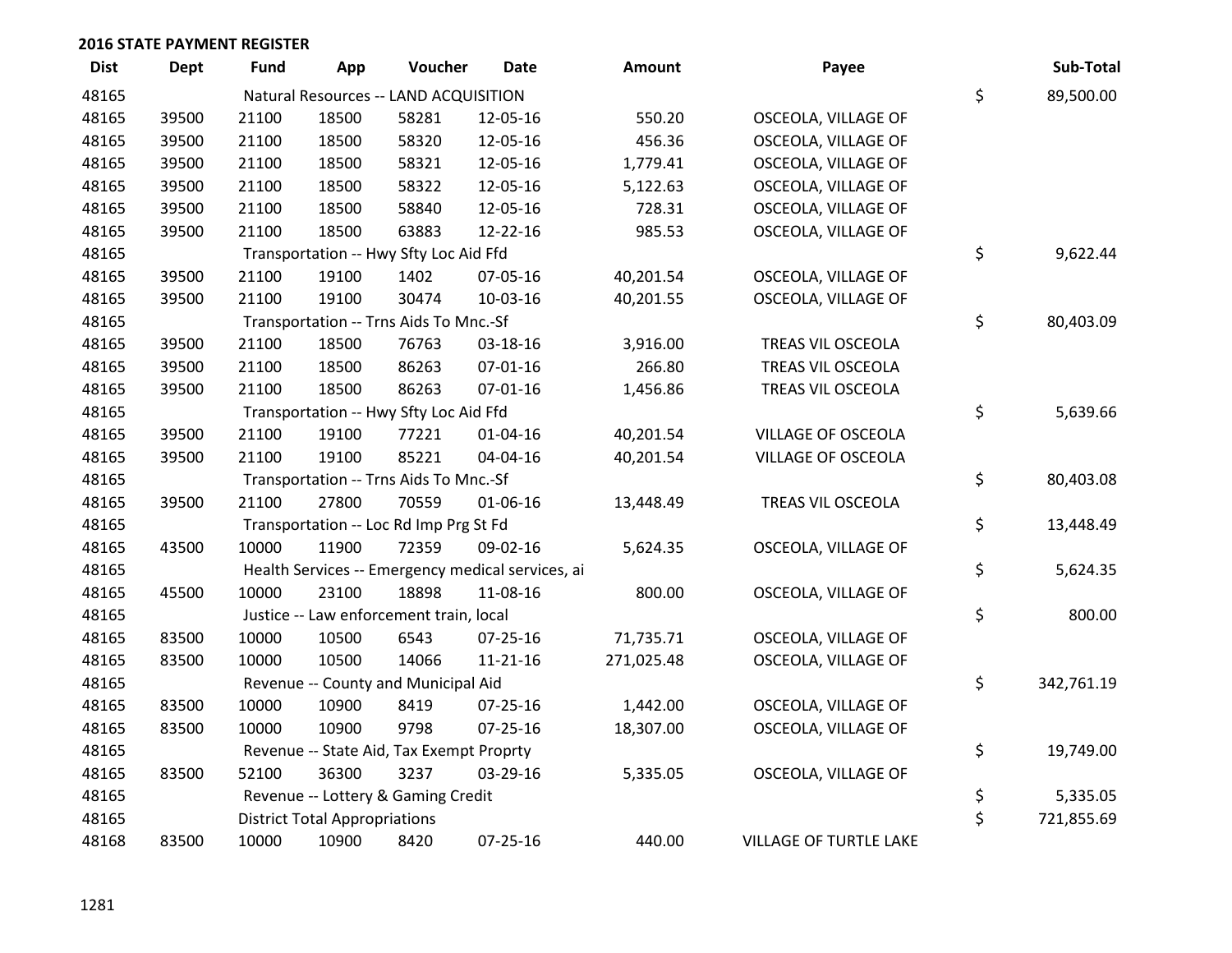| <b>Dist</b> | <b>Dept</b> | <b>Fund</b> | App                                  | Voucher                                  | <b>Date</b>                                         | <b>Amount</b> | Payee                      | Sub-Total        |
|-------------|-------------|-------------|--------------------------------------|------------------------------------------|-----------------------------------------------------|---------------|----------------------------|------------------|
| 48168       |             |             |                                      | Revenue -- State Aid, Tax Exempt Proprty |                                                     |               |                            | \$<br>440.00     |
| 48168       |             |             | <b>District Total Appropriations</b> |                                          |                                                     |               |                            | \$<br>440.00     |
| 48201       | 16500       | 10000       | 22500                                | 4490                                     | 06-27-16                                            | 8,123.93      | <b>CITY OF AMERY</b>       |                  |
| 48201       |             |             |                                      |                                          | Safety & Prof Services -- Fire dues distribution    |               |                            | \$<br>8,123.93   |
| 48201       | 37000       | 10000       | 50300                                | 30703                                    | $02 - 17 - 16$                                      | 720.77        | <b>CITY OF AMERY</b>       |                  |
| 48201       |             |             |                                      |                                          | Natural Resources -- Aids in lieu of taxes - gener  |               |                            | \$<br>720.77     |
| 48201       | 37000       | 21200       | 16600                                | 63800                                    | 06-20-16                                            | 6.23          | <b>CITY OF AMERY</b>       |                  |
| 48201       |             |             |                                      |                                          | Natural Resources -- Gen program ops-state funds-FR |               |                            | \$<br>6.23       |
| 48201       | 37000       | 21200       | 57100                                | 63800                                    | 06-20-16                                            | 2.80          | <b>CITY OF AMERY</b>       |                  |
| 48201       |             |             |                                      |                                          | Natural Resources -- ResAids - cnty forst, cl & mfl |               |                            | \$<br>2.80       |
| 48201       | 39500       | 21100       | 19100                                | 1403                                     | 07-05-16                                            | 49,043.09     | <b>CITY OF AMERY</b>       |                  |
| 48201       | 39500       | 21100       | 19100                                | 30475                                    | 10-03-16                                            | 49,043.12     | <b>CITY OF AMERY</b>       |                  |
| 48201       | 39500       | 21100       | 19100                                | 77222                                    | 01-04-16                                            | 49,043.09     | <b>CITY OF AMERY</b>       |                  |
| 48201       | 39500       | 21100       | 19100                                | 85222                                    | 04-04-16                                            | 49,043.09     | <b>CITY OF AMERY</b>       |                  |
| 48201       |             |             |                                      | Transportation -- Trns Aids To Mnc.-Sf   |                                                     |               |                            | \$<br>196,172.39 |
| 48201       | 45500       | 10000       | 23100                                | 20621                                    | 12-09-16                                            | 1,440.00      | <b>CITY OF AMERY</b>       |                  |
| 48201       |             |             |                                      | Justice -- Law enforcement train, local  |                                                     |               |                            | \$<br>1,440.00   |
| 48201       | 83500       | 10000       | 10500                                | 6544                                     | 07-25-16                                            | 145,826.84    | <b>CITY OF AMERY</b>       |                  |
| 48201       | 83500       | 10000       | 10500                                | 14067                                    | $11 - 21 - 16$                                      | 414,967.66    | <b>CITY OF AMERY</b>       |                  |
| 48201       |             |             |                                      | Revenue -- County and Municipal Aid      |                                                     |               |                            | \$<br>560,794.50 |
| 48201       | 83500       | 10000       | 10900                                | 8421                                     | 07-25-16                                            | 8,459.00      | <b>CITY OF AMERY</b>       |                  |
| 48201       | 83500       | 10000       | 10900                                | 9799                                     | 07-25-16                                            | 5,880.00      | <b>CITY OF AMERY</b>       |                  |
| 48201       |             |             |                                      | Revenue -- State Aid, Tax Exempt Proprty |                                                     |               |                            | \$<br>14,339.00  |
| 48201       | 83500       | 10000       | 11000                                | 14067                                    | $11 - 21 - 16$                                      | 20,061.17     | <b>CITY OF AMERY</b>       |                  |
| 48201       |             |             |                                      | Revenue -- Public Utility Distribution   |                                                     |               |                            | \$<br>20,061.17  |
| 48201       | 83500       | 52100       | 36300                                | 3238                                     | 03-29-16                                            | 10,079.30     | <b>CITY OF AMERY</b>       |                  |
| 48201       |             |             |                                      | Revenue -- Lottery & Gaming Credit       |                                                     |               |                            | \$<br>10,079.30  |
| 48201       |             |             | <b>District Total Appropriations</b> |                                          |                                                     |               |                            | \$<br>811,740.09 |
| 48281       | 16500       | 10000       | 22500                                | 4491                                     | 06-27-16                                            | 8,410.84      | SAINT CROIX FALLS, CITY OF |                  |
| 48281       |             |             |                                      |                                          | Safety & Prof Services -- Fire dues distribution    |               |                            | \$<br>8,410.84   |
| 48281       | 25500       | 10000       | 34300                                | 16595                                    | 02-16-16                                            | 1,230.11      | SAINT CROIX FALLS, CITY OF |                  |
| 48281       | 25500       | 10000       | 34300                                | 20398                                    | 03-21-16                                            | 1,234.22      | SAINT CROIX FALLS, CITY OF |                  |
| 48281       | 25500       | 10000       | 34300                                | 22917                                    | 04-04-16                                            | 1,234.22      | SAINT CROIX FALLS, CITY OF |                  |
| 48281       | 25500       | 10000       | 34300                                | 51394                                    | $10-31-16$                                          | 1,355.67      | SAINT CROIX FALLS, CITY OF |                  |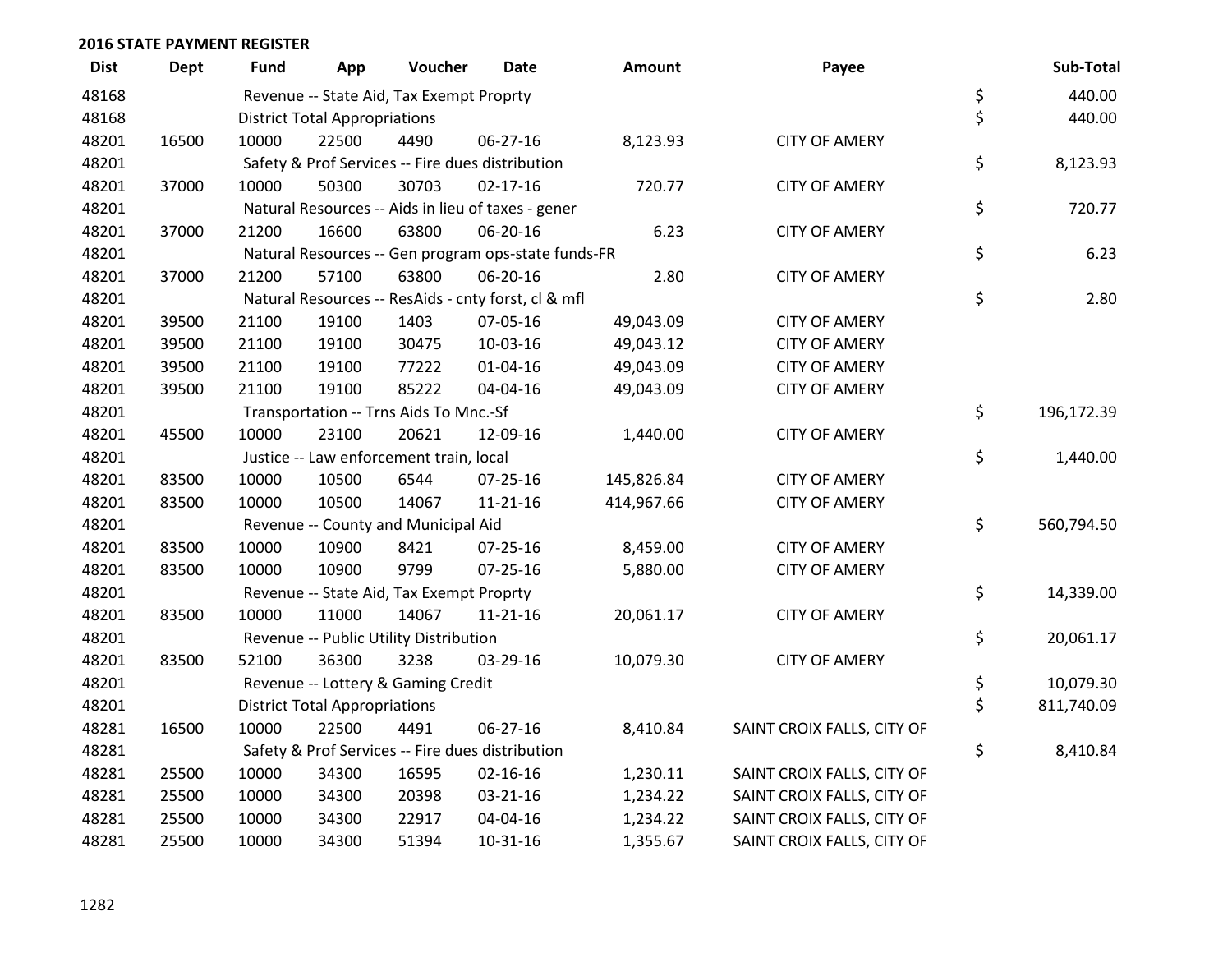| <b>Dist</b> | <b>Dept</b> | <b>Fund</b> | App   | Voucher                                  | Date                                                 | <b>Amount</b> | Payee                            | Sub-Total        |
|-------------|-------------|-------------|-------|------------------------------------------|------------------------------------------------------|---------------|----------------------------------|------------------|
| 48281       |             |             |       |                                          | Public Instruction -- Federal funds, local assistanc |               |                                  | \$<br>5,054.22   |
| 48281       | 37000       | 10000       | 50300 | 39661                                    | 03-28-16                                             | 2,514.00      | SAINT CROIX FALLS, CITY OF       |                  |
| 48281       | 37000       | 10000       | 50300 | 46805                                    | $04 - 21 - 16$                                       | 121.31        | SAINT CROIX FALLS, CITY OF       |                  |
| 48281       | 37000       | 10000       | 50300 | 46806                                    | $04 - 21 - 16$                                       | 31.86         | SAINT CROIX FALLS, CITY OF       |                  |
| 48281       |             |             |       |                                          | Natural Resources -- Aids in lieu of taxes - gener   |               |                                  | \$<br>2,667.17   |
| 48281       | 37000       | 21200       | 57900 | 46803                                    | $04 - 21 - 16$                                       | 9.90          | SAINT CROIX FALLS, CITY OF       |                  |
| 48281       | 37000       | 21200       | 57900 | 46804                                    | $04 - 21 - 16$                                       | 148.16        | SAINT CROIX FALLS, CITY OF       |                  |
| 48281       |             |             |       |                                          | Natural Resources -- Aids in lieu of taxes - sum s   |               |                                  | \$<br>158.06     |
| 48281       | 39500       | 21100       | 18500 | 58278                                    | 12-05-16                                             | 3,025.80      | SAINT CROIX FALLS, CITY OF       |                  |
| 48281       | 39500       | 21100       | 18500 | 58279                                    | 12-05-16                                             | 671.16        | SAINT CROIX FALLS, CITY OF       |                  |
| 48281       | 39500       | 21100       | 18500 | 63879                                    | 12-22-16                                             | 2,418.88      | SAINT CROIX FALLS, CITY OF       |                  |
| 48281       |             |             |       | Transportation -- Hwy Sfty Loc Aid Ffd   |                                                      |               |                                  | \$<br>6,115.84   |
| 48281       | 39500       | 21100       | 19100 | 1404                                     | 07-05-16                                             | 35,461.35     | SAINT CROIX FALLS, CITY OF       |                  |
| 48281       | 39500       | 21100       | 19100 | 30476                                    | 10-03-16                                             | 35,461.37     | SAINT CROIX FALLS, CITY OF       |                  |
| 48281       |             |             |       | Transportation -- Trns Aids To Mnc.-Sf   |                                                      |               |                                  | \$<br>70,922.72  |
| 48281       | 39500       | 21100       | 18500 | 85375                                    | 06-22-16                                             | 926.28        | TREAS CITY ST CROIX FALLS        |                  |
| 48281       | 39500       | 21100       | 18500 | 85375                                    | 06-22-16                                             | 2,092.77      | TREAS CITY ST CROIX FALLS        |                  |
| 48281       | 39500       | 21100       | 18500 | 87406                                    | $07-14-16$                                           | 1,059.03      | TREAS CITY ST CROIX FALLS        |                  |
| 48281       | 39500       | 21100       | 18500 | 87406                                    | $07 - 14 - 16$                                       | 1,709.42      | TREAS CITY ST CROIX FALLS        |                  |
| 48281       |             |             |       | Transportation -- Hwy Sfty Loc Aid Ffd   |                                                      |               |                                  | \$<br>5,787.50   |
| 48281       | 39500       | 21100       | 19100 | 77223                                    | 01-04-16                                             | 35,461.35     | <b>CITY OF SAINT CROIX FALLS</b> |                  |
| 48281       | 39500       | 21100       | 19100 | 85223                                    | 04-04-16                                             | 35,461.35     | <b>CITY OF SAINT CROIX FALLS</b> |                  |
| 48281       |             |             |       | Transportation -- Trns Aids To Mnc.-Sf   |                                                      |               |                                  | \$<br>70,922.70  |
| 48281       | 45500       | 10000       | 23100 | 12926                                    | 06-24-16                                             | 1,120.00      | SAINT CROIX FALLS, CITY OF       |                  |
| 48281       |             |             |       | Justice -- Law enforcement train, local  |                                                      |               |                                  | \$<br>1,120.00   |
| 48281       | 83500       | 10000       | 10500 | 6545                                     | $07 - 25 - 16$                                       | 36,263.64     | SAINT CROIX FALLS, CITY OF       |                  |
| 48281       | 83500       | 10000       | 10500 | 14068                                    | $11 - 21 - 16$                                       | 124,805.08    | SAINT CROIX FALLS, CITY OF       |                  |
| 48281       |             |             |       | Revenue -- County and Municipal Aid      |                                                      |               |                                  | \$<br>161,068.72 |
| 48281       | 83500       | 10000       | 10900 | 8422                                     | 07-25-16                                             | 2,454.00      | SAINT CROIX FALLS, CITY OF       |                  |
| 48281       | 83500       | 10000       | 10900 | 9800                                     | $07 - 25 - 16$                                       | 8,731.00      | SAINT CROIX FALLS, CITY OF       |                  |
| 48281       |             |             |       | Revenue -- State Aid, Tax Exempt Proprty |                                                      |               |                                  | \$<br>11,185.00  |
| 48281       | 83500       | 10000       | 11000 | 14068                                    | $11 - 21 - 16$                                       | 81,566.04     | SAINT CROIX FALLS, CITY OF       |                  |
| 48281       |             |             |       | Revenue -- Public Utility Distribution   |                                                      |               |                                  | \$<br>81,566.04  |
| 48281       | 83500       | 10000       | 50100 | 2633                                     | $01-29-16$                                           | 3,498.70      | SAINT CROIX FALLS, CITY OF       |                  |